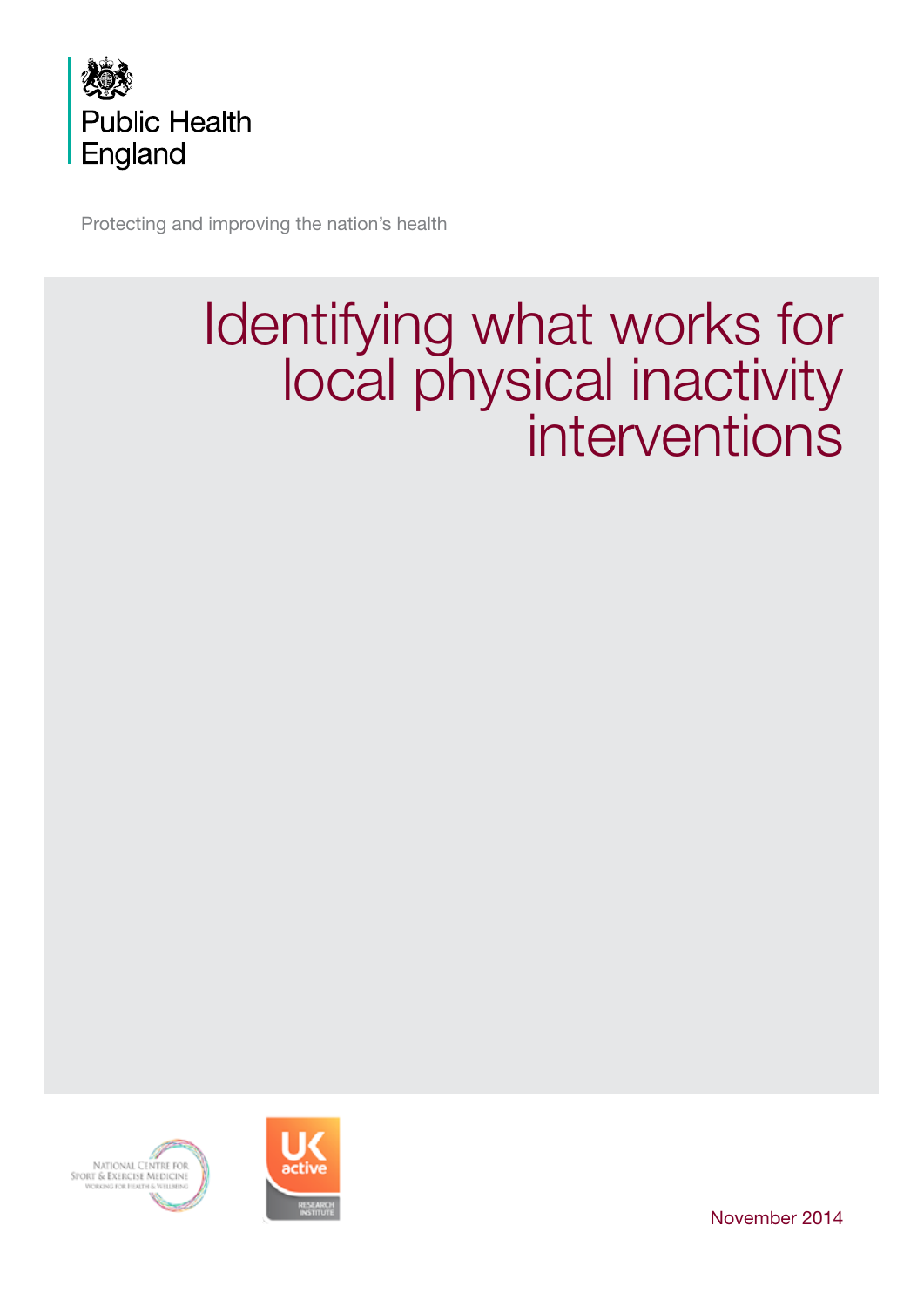# About Public Health England

Public Health England exists to protect and improve the nation's health and wellbeing, and reduce health inequalities. It does this through worldclass science, knowledge and intelligence, advocacy, partnerships and the delivery of specialist public health services. PHE is an operationally autonomous executive agency of the Department of Health.

Public Health England Wellington House 133-155 Waterloo Road London SE1 8UG Tel: 020 7654 8000 www.gov.uk/phe Twitter: @PHEuk Facebook: www.facebook.com/PublicHealthEngland

© Crown copyright 2014

You may re-use this information (excluding logos) free of charge in any format or medium, under the terms of the Open Government Licence v2.0. To view this licence, visit OGL or email psi@nationalarchives.gsi.gov.uk. Where we have identified any third party copyright information you will need to obtain permission from the copyright holders concerned. Any enquiries regarding this publication should be sent to physicalactivity@phe.gov.uk.

Published November 2014 PHE publications gateway number: 2014432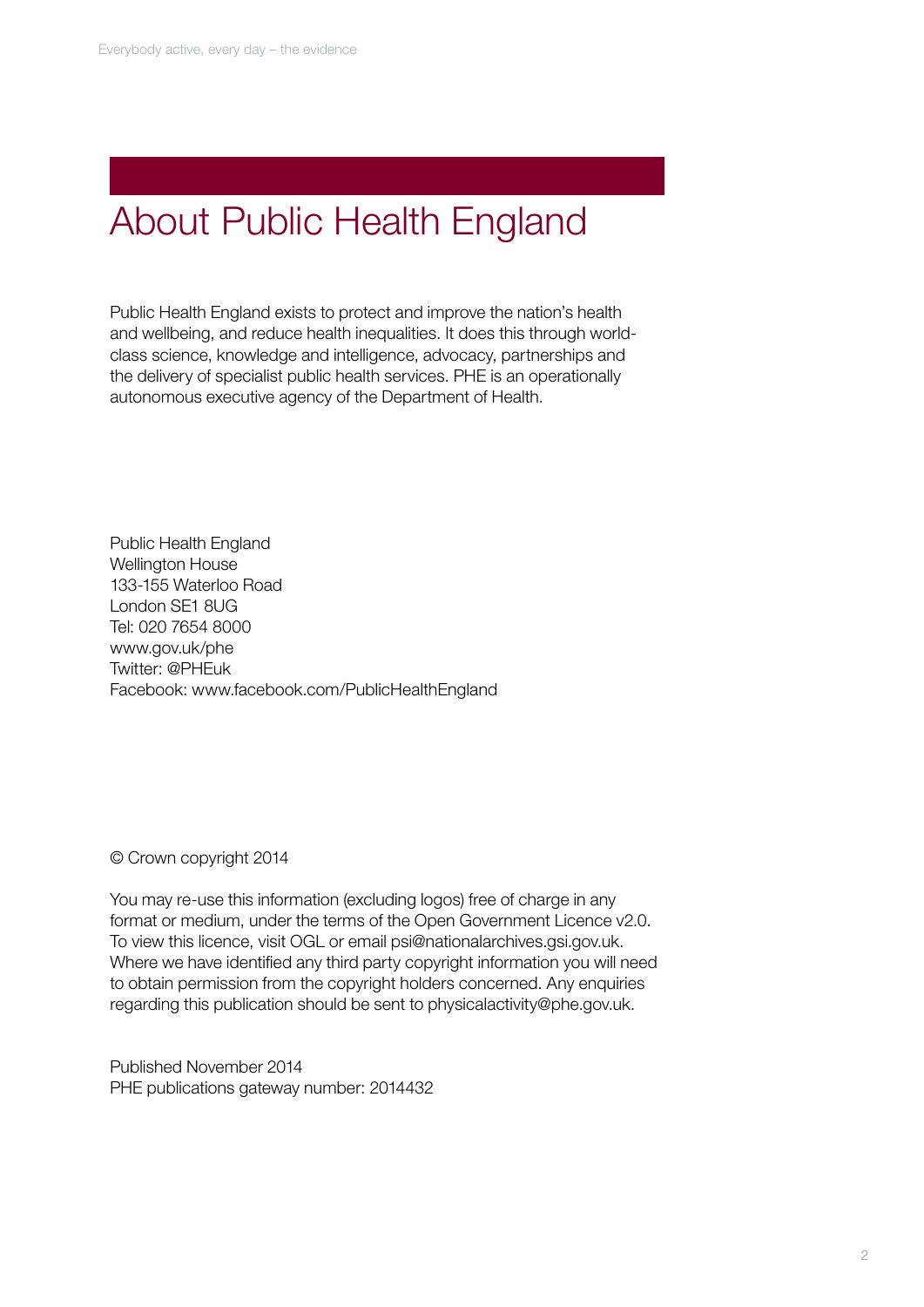# **Contents**

| Acknowledgements                     | 4  |
|--------------------------------------|----|
| Foreword                             | 4  |
| Executive summary                    | 6  |
| Introduction                         | 7  |
| Method                               | 9  |
| Evaluation process                   | 11 |
| Results                              | 16 |
| Promising practice                   | 20 |
| Emerging practice                    | 24 |
| Developing practice                  | 53 |
| Limitations                          | 58 |
| Next steps                           | 59 |
| Conclusions                          | 60 |
| Appendix A. Programme classification | 61 |
| Appendix B. Survey questions         | 62 |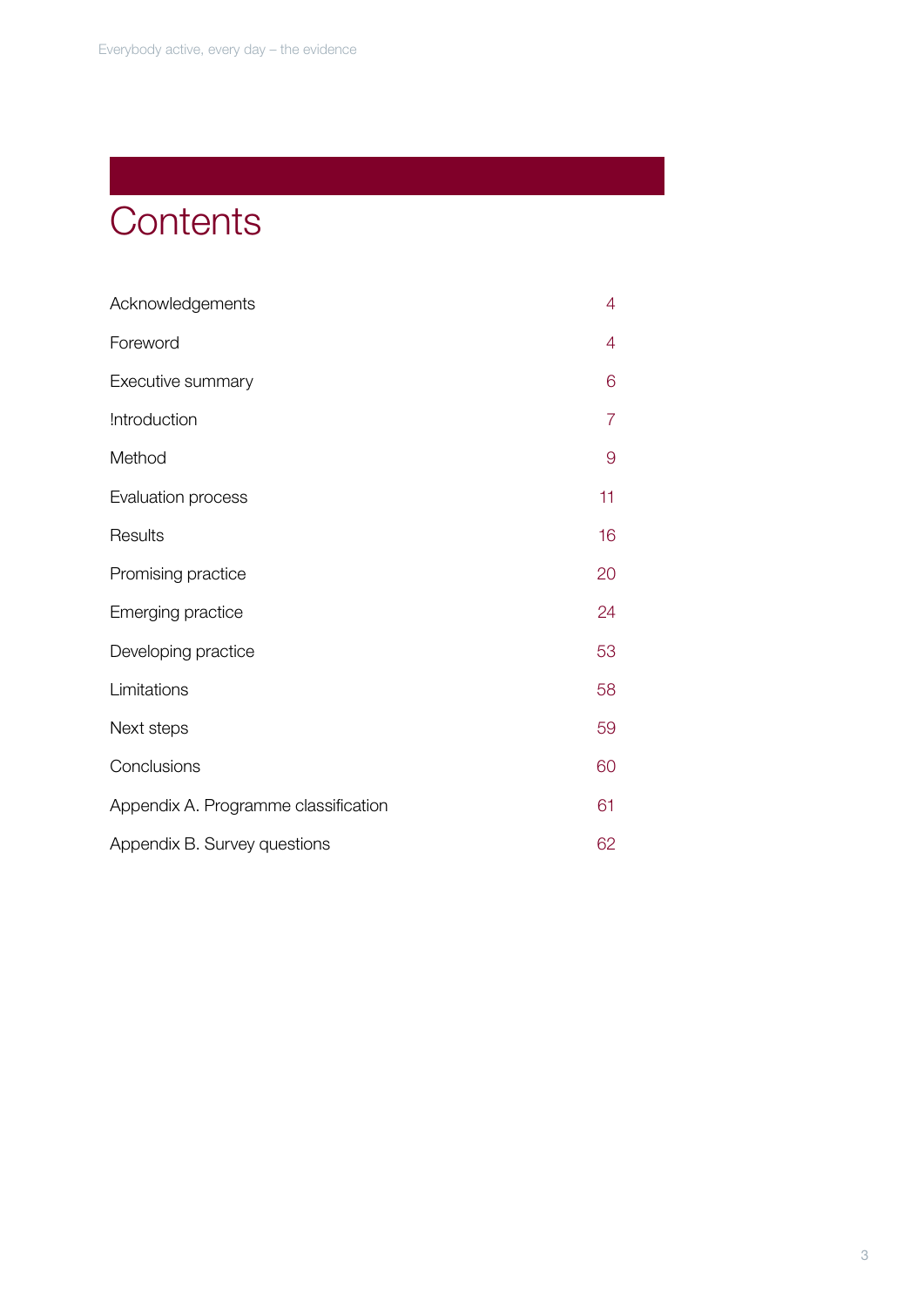# Acknowledgements

The ukactive Research Institute and the National Centre for Sport and Exercise Medicine in Sheffield would like to thank all the local authorities, clinical commissioning groups, leisure centres, gyms, walking groups, school providers, cultural and community providers, charities, employers and brands from across England and the wide range of stakeholders who provided us with the support and information for this report.

Thanks are also due to the members of the Classification Board made up of members of the ukactive Research Institute, the National Centre for Sport and Exercise Medicine in Sheffield and Public Health England who were involved in the development of the evaluation process and the moderation of the programme categorisations.

# Foreword

The case for getting everybody active every day could not be clearer. Inactivity is responsible for 1 in 6 deaths and wider health, social and economic costs for individuals, families and communities in England. However, it is less clear 'what works' to tackle inactivity, especially interventions that can be implemented with pace and scale.

A collaboration of the willing to address the rising tide of inactivity is developing across sectors, political parties and at community, local and national levels. Yet resources have never been tighter and the All Parliamentary Commission on Physical Activity reported that poor measurement and evaluation of interventions illustrates the "lack [of] a coherent picture of what 'good' looks like".

In commissioning this work, we sought to explore the Commission's concerns and test their hypotheses. It takes a rigorous, objective approach based on the Nesta standards of evidence and the Standard Evaluation Framework for Physical Activity. It doing so we test two things: 1) Can we identify 'what works' for roll-out across the country?; and 2) Are there issues to be addressed regarding measurement and evaluation of interventions? The answer to both is that we are making progress, but more work is needed.

In many ways this work exceeded expectations. The community came together to present over 950 projects and programmes for scrutiny, making it the largest study of its kind. A broad range of intervention models were represented , from those which change the physical infrastructure of the world we live in, to targeted programmes supporting specific individuals into activity. It is likely we will need a mix of such approaches.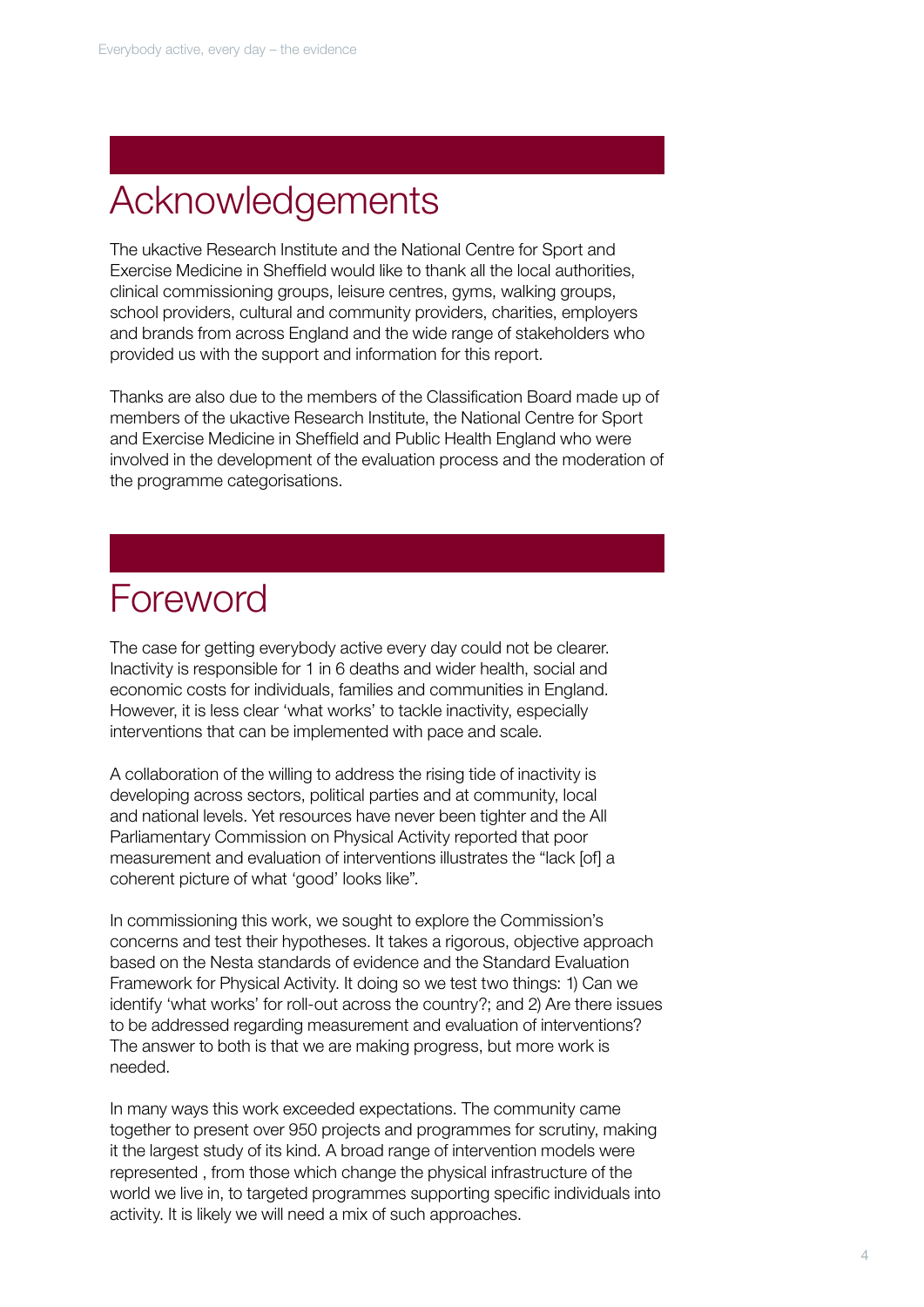The Nesta standards illustrate a somewhat academic approach to evidence, and this highlights the disparity between academic research and programme-level evaluations. Few projects achieve the higher thresholds of Nesta, reflecting the gap in research investment into physical activity and the limitations of current methodologies, particularly for infrastructure and ecological interventions. However, many initiatives aspire to build from routine data collection through structured internal and external evaluation before some move into the research space.

The project has highlighted the significant gap in routine collection of baseline data and evaluation. This is something that we have suspected for some time, so tangible evidence of the issue allows us to truly start to address the 'elephant in the room'.

We recognise that across this spectrum there are different levels of evaluation which need to be appropriate to the scale and focus of the intervention; however commissioners should consider how they can resource this as part of responsible commissioning.

Public Health England intends to lead from the front. Commissioning this work was always the start, not the end of a process. We will continue to roll out training and support for the use of the Standard Evaluation Framework for physical activity to help projects evaluate their impact, including baseline and monitoring data in all interventions. A recently conducted mapping of the academic sector will form the basis of improve the academia-delivery interface on evaluation. We are also developing our own offering to support partners at both national and local level.

Throughout our recent engagement process, many people have remarked that it is an exciting time for physical activity and that it 'feels' different. Embedding systematic and standardised evaluation in national and local levels will ensure what is done 'sticks'. PHE is committed to be there to lead and support you.

Dr Justin Varney National Lead for Adult Health and Wellbeing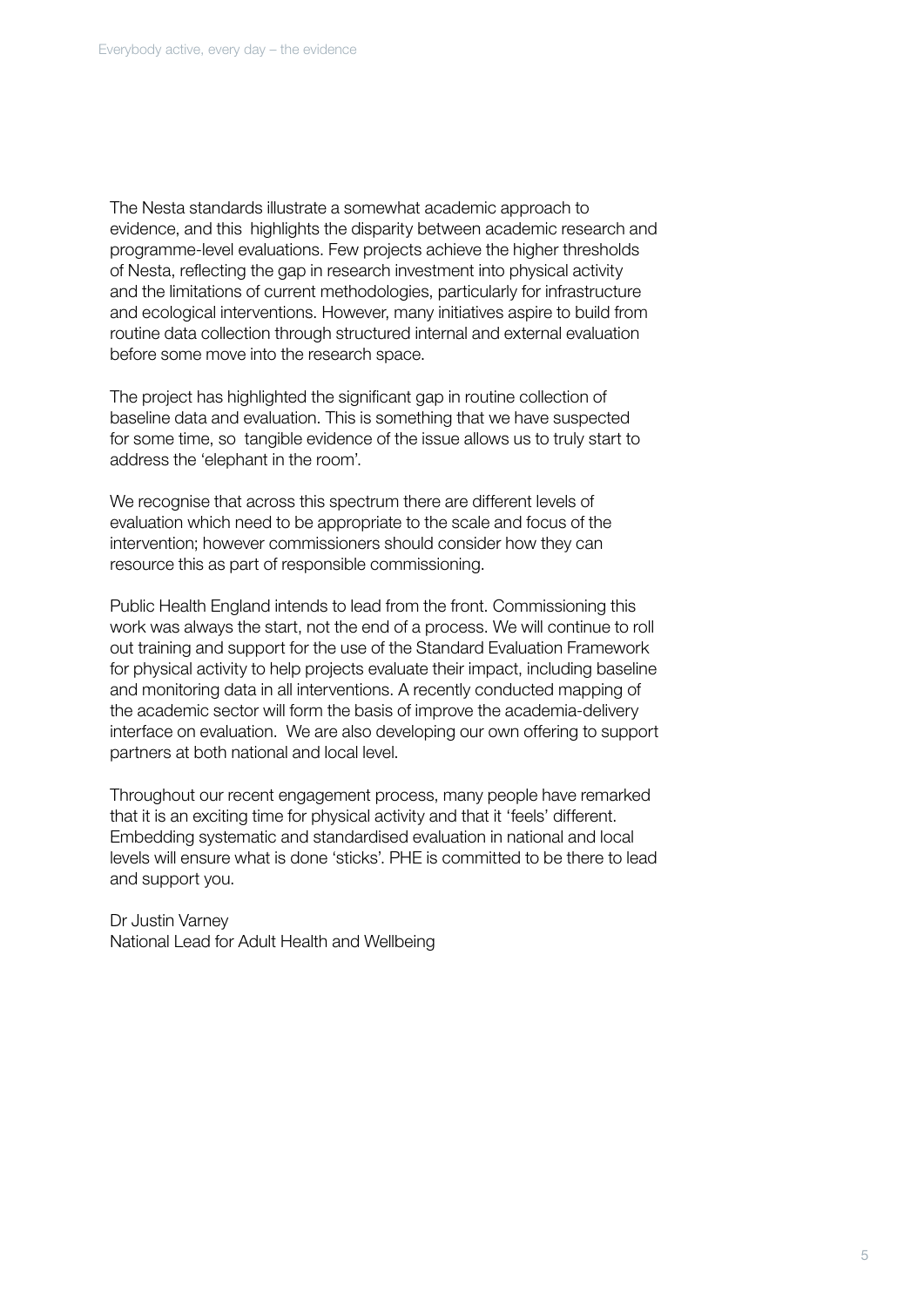# Executive summary

Building on the recommendations of the All Party Commission on Physical Activity, this project aimed to take a rigorous, objective look at local physical activity interventions across England to identify 'what works'. This is the first time such a large scale and academic approach has been taken to analysing and categorising the extent of physical activity inteventions across the country.

An open call across all organisations, groups and individuals working to increase physical activity in communities across England elicited an unprecedented 952 programme for scrutiny. These represented a wide range of programmes in terms of activities offered, delivery settings, participation rates and target populations, reaching a reported over 3.5 million people annually (one in 15 of the population).

An objective and methodical approach was used at all stages. A template based on the Standardised Evaluation Framework for physical activity interventions was used for submissions. With the Nesta standards of evidence used to benchmark by an academic classification board to categorise and rank programmes.

Notable trends across submissions included:

- two-thirds of programmes funded by non-local authority monies
- 80% programmes delivered in non-local authority settings
- one in five programmes involved one to 5,000 participants per year
- most programmes had been running for three to five years
- over half of submitted programmes located in London and the South-East

Using this stringent criteria and process we identified:

- no 'proven' practice (Nesta levels 4 and 5)
- two programmes of 'promising' practice (Nesta level 3)
- 28 programmes of 'emerging' practice (Nesta Level 2; with nine on track to become promising)
- four examples of 'developing' practice (Nesta Level 1; all with processes in place to move into higher classifications)

Given rigorous academic standards used to examine complex physical activity interventions, it is arguably unsurprising that no programmes reached the threshold of 'proven'. This reflects the pattern seen in other countries; for example, an analogous process by the National Institute for Public Health and Environment in the Netherlands found no interventions with 'strong' evidence of effectiveness, 'seven' with good evidence and 'two' with a first indication of evidence.

In conclusion, this work represents a marked step forward from the All Party Commission recommendations. For the first time, it provides tangible evidence of the strengths and weakness of the sector in respect to the richness of interventions and variable levels of monitoring and evaluation.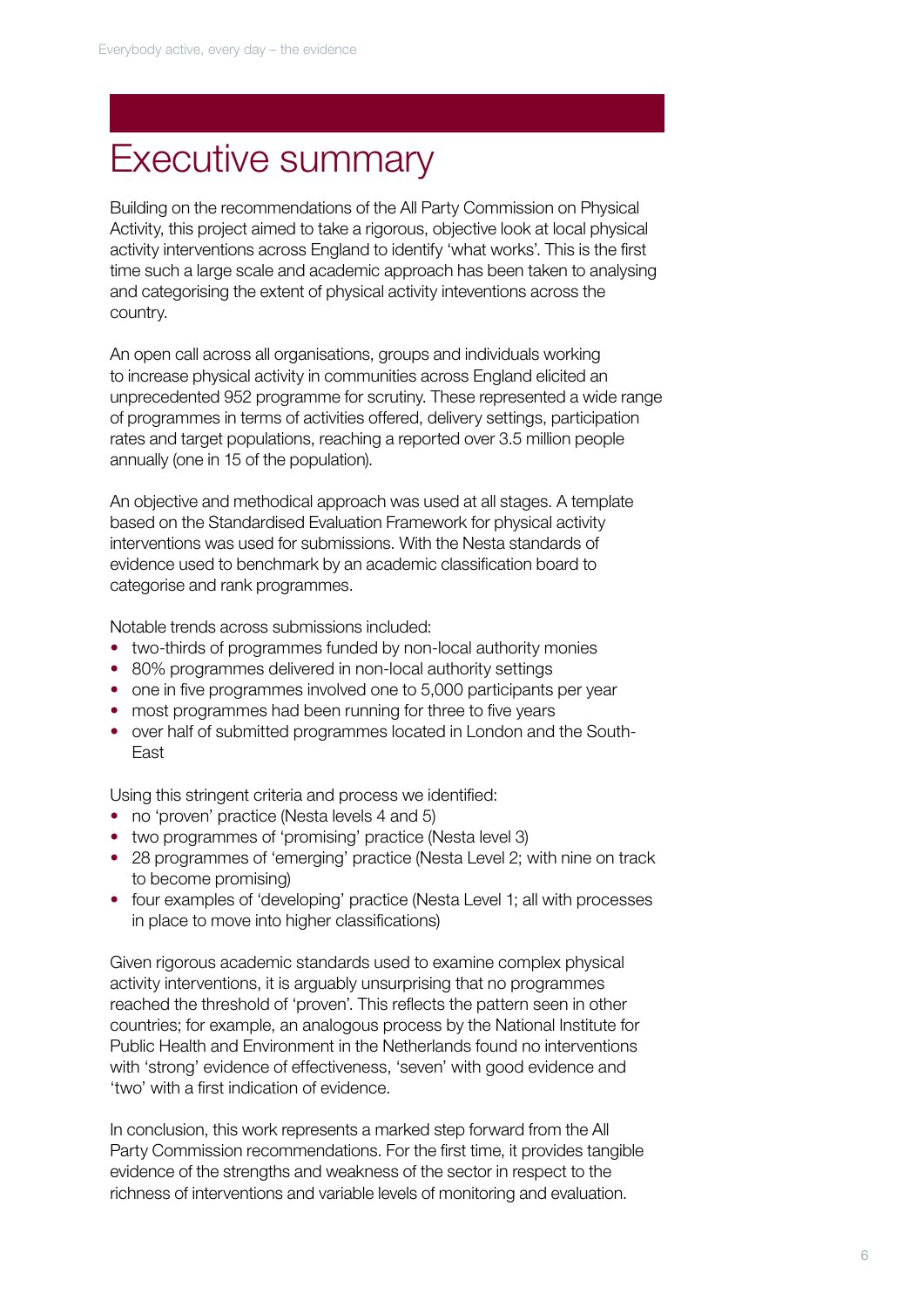# Introduction

This document summarises the methods and findings of a national call for local practice to increase physical activity intended to identify 'what works' for roll out across the country and explore the use of measurement and evaluation across interventions. It was delivered by the ukactive Research Institute and National Centre for Sport and Exercise Medicine (NCSEM) in Sheffield following a commission by Public Health England (PHE).

# **Background**

Despite significant investment across the breadth of physical activity (eg, sports, active travel, 2012 Games, etc), we are failing to stem the rising tide of physical inactivity across the population. We are already around 20% less active than in the 1960s and this is anticipated to increase to 35% less active by 2030<sup>1</sup> with the associated health, social and economic costs to individuals, families, communities and the country as a whole. Many studies have already made the urgent case for a more active nation. There have been reports from national government,<sup>2</sup> across political parties,<sup>3</sup> the private sector<sup>4</sup> and from the voluntary sector;<sup>5</sup> and most recently PHE's Everybody Active Every Day framework.<sup>6</sup> A key theme across these reports – most notably in the recommendations of the All Party Commission for Physical Activity – is the a potential systematic deficiency in monitoring and evaluation within interventions that dictates a failure to identify 'what works' and can be scaled up across the country to achieve population level improvement in physical activity levels and delivery the associated societal benefits.

This study aims to bring an academic rigour to explore this issue. It uses recognised robust models as (ie, the standard evaluation framework for physical activity interventions and Nesta standards of evidence) as the basis for the collation and benchmarking of interventions. In taking such an approach it is important to recognise the disparity in scope of evaluation in research and delivery contexts, and the associated risk of judging the effectiveness of interventions against such rigorous evidence standards. For example, an analogous process by the National Institute for Public Health and Environment in the Netherlands found no interventions with strong evidence of effectiveness, seven with good evidence and two with a first indication of evidence.

The unsustainable rising tide of inactivity coupled with dwindling resources to invest in interventions makes this study extremely timely. Decision makers need to be able to understand 'what works' in order to invest their resources to achieve maximum benefit. However, if – as the All Party Commission suggested – systematic deficiencies in monitoring and evaluation of intrevnetions is undermining identifying 'what works' then we need to fill the gap. This study aims to inform across both these issues.

- 1. Ng SW, Popkin B (2012) Time Use and Physical Activity: a shift away from movement across the globe. Obesity Review 13(8):659-80.
- 2. Her Majesty's Government (2014) Moving More, Living More: The physical activity Olympic and Paralympic Legacy for the Nation. London: HMG.
- 3. All Party Commission on Physical Activity (2014) Tackling physical inactivity – a coordinated approach.
- London: All-Party Commission on Physical Activity.
- 4. Designed to move (2013) Designed to Move: a physical activity agenda. Portland, USA: Nike
- 5. ukactive (2014) Turning the Tide of Inactivity. London: ukactive
- 6. Public Health England (2014) Everybody Active Every Day. An evidence-based approach to physical activity. London: Public Health England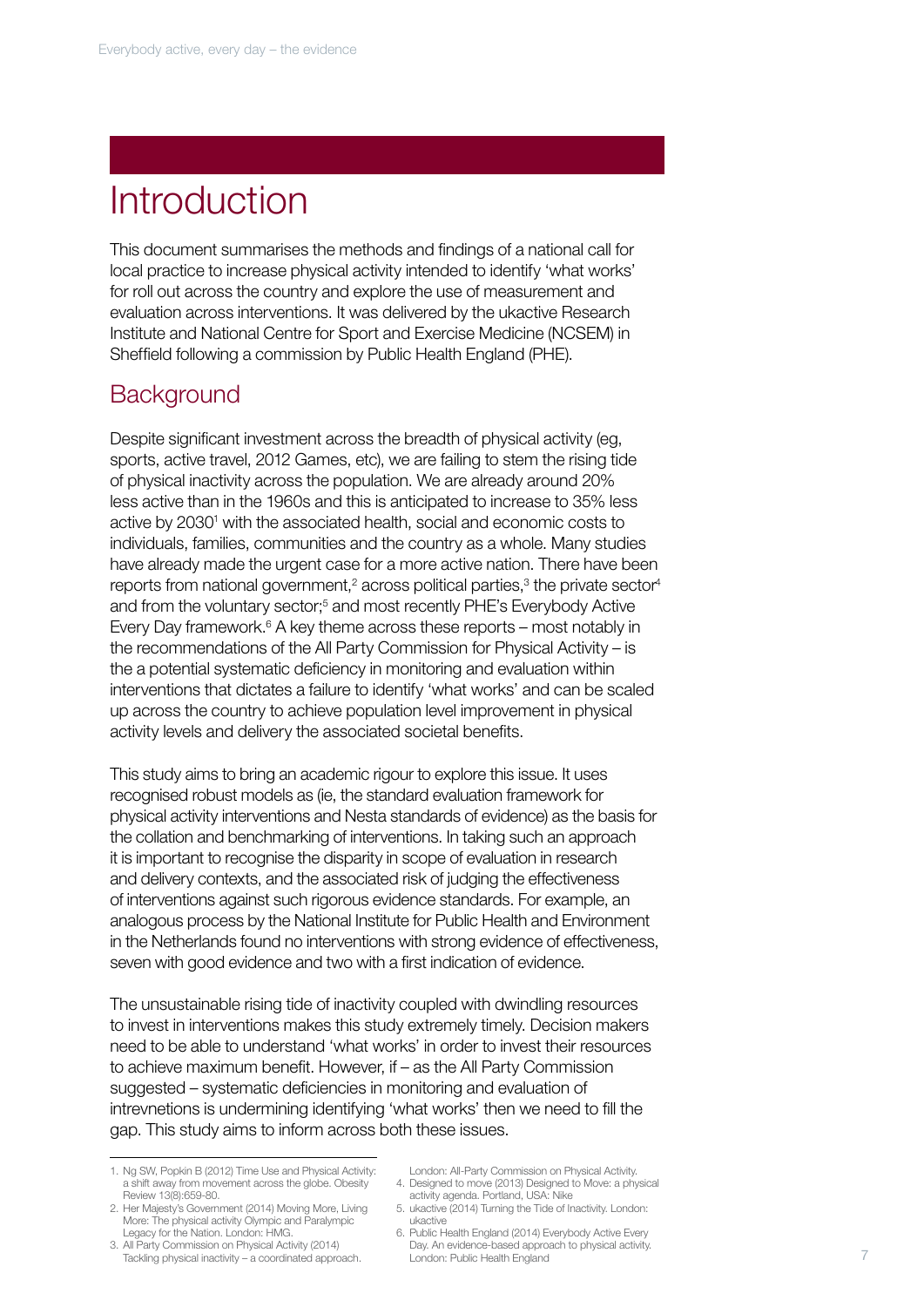# Summary of process

An open call was issued to all organisations, groups and individuals undertaking work actively contributing to increasing levels of physical activity in England. Details were submitted through a simple online questionnaire on the ukactive Research Institute website. The national review was formally closed at 5pm on Friday the 18 July 2014.

Target groups included local authorities, clinical commissioning groups, leisure centres, walking groups, school providers, cultural and community providers, charities, employers, brands and anyone actively looking to increase physical activity through unique networks.



8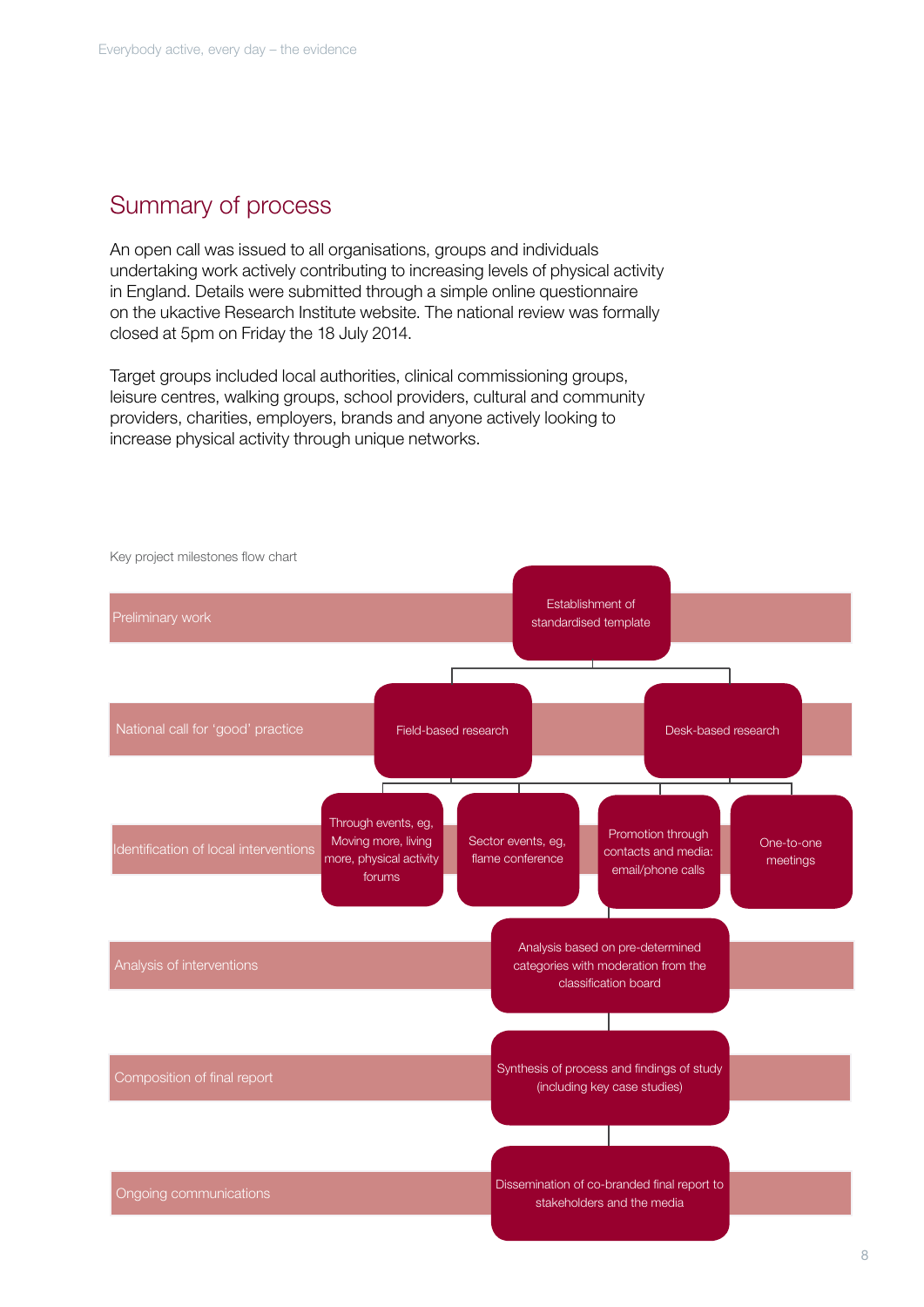# Method

# Communications and promotion

## Survey design

A standardised template was designed to capture the details of 'promising' and 'good' physical activity programmes that have been and/or are currently being delivered in England. The template was based on elements of the Standards Evaluation Framework for Physical Activity Programmes published by the National Obesity Observatory. This also represented the Tool kit for the Design, Implementation and Evaluation of Exercise Referral Schemes published by the BHF National Centre and the Standards of Evidence published by Nesta.

## Project logo

A neutral logo was designed to promote the project for the purpose of attracting a diverse set of programmes for submissions.

## Incentives for participation

The project was launched and communicated as "an open call to all physical activity programmes to identify promising and good practice in England." Incentives included:

- good practice included in the PHE National Implementation Framework
- individual case studies of top ranked programmes to feature in subsequent ukactive report
- social media promotion from ukactive and PHE highlighting individual projects
- promotion on the ukactive and PHE websites (as well as key stakeholders)
- poster presentations to be displayed at ukactive Summit 2014
- invitation to an event hosted by ukactive and Public Health England

## Identification process

An initial process was undertaken to identify the key stakeholders and targets groups. This was supplemented by additional desk-based research and field-based research undertaken through one-on-one meetings and scheduled events. A process of ongoing calls and emails to potential participants was also undertaken to reach-out to the length and breadth of the physical activity sector.

## Significant communications

Contact was initiated via email with over 6000 individuals who represented key figures in local authorities, clinical commissioning groups, leisure centres, walking groups, school providers, cultural and community providers, charities, employers and brands. A follow up email was sent two weeks before the submission deadline and ongoing calls were made.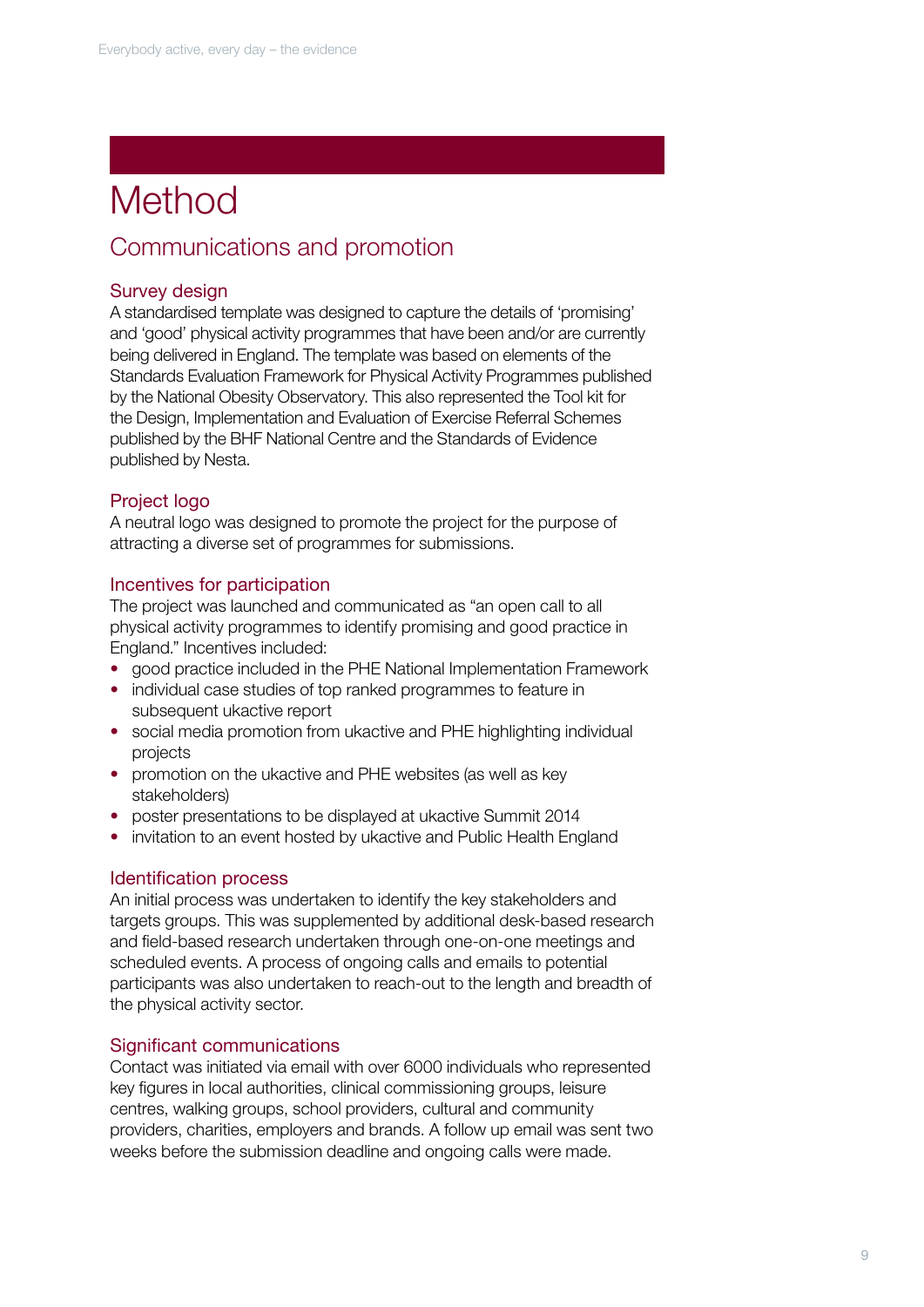| Date     | <b>Details</b>                                                                                                                                                                                                                                                   |
|----------|------------------------------------------------------------------------------------------------------------------------------------------------------------------------------------------------------------------------------------------------------------------|
| 21.05.14 | Letters sent to 500 local stakeholders alongside regional fora                                                                                                                                                                                                   |
| 28.05.14 | Press release launch alongside NCSEM and PHE                                                                                                                                                                                                                     |
| 28.05.14 | Hosted on ukactive and PHE website                                                                                                                                                                                                                               |
| 28.05.14 | Promotion on ukactive Active Intelligence (ongoing) and ukactive media review (ongoing)                                                                                                                                                                          |
| 28.05.14 | Start of social media promotion (ongoing)                                                                                                                                                                                                                        |
| 28.05.14 | First round of letters to identified key stakeholders and target organisations                                                                                                                                                                                   |
| 29.05.14 | Phone calls to key stakeholders, local authority teams, identified organisations (ongoing)                                                                                                                                                                       |
| 02.06.14 | Phone calls to cross section of national membership (ongoing)                                                                                                                                                                                                    |
| 16.06.14 | Second round of letters to identified stakeholders and target organisations                                                                                                                                                                                      |
| 01.07.14 | Articles in sector press (health club management, leisure opportunities etc.)                                                                                                                                                                                    |
| 01.07.14 | Featured in ukactive Journal (see left)                                                                                                                                                                                                                          |
| 01.07.14 | Key communications with stakeholders; (ongoing)                                                                                                                                                                                                                  |
|          | Sport England - contacts: Kay Thomson & Suzanne Gardner, promotion to Sport<br>England funded physical activity schemes                                                                                                                                          |
|          | Macmillan – Sarah Worbey and Rhian Horlock, promotion to Macmillan-funded schemes                                                                                                                                                                                |
|          | Physical Activity Network through the Department of Health - contact: Lucy Foster,<br>promotional content through LinkedIn, identification of existing PAN partners and<br>encouragement to submit case studies, supportive collaborative social media promotion |
|          | BHF National Centre for Physical Activity and Health - contacts: Elaine McNish & Emma<br>Adams, identification of existing BHFNC partners and encouragement to submit case<br>studies, supportive collaborative social media promotion                           |
|          | The Outdoor Industries Association - contact: Andrew Denton, identification of existing<br>OIA partners and encouragement to submit case studies, supportive collaborative<br>social media promotion                                                             |
|          | Other key influencing stakeholders were; Sports and Recreation Alliance, (James Allen),<br>AgeUK (Ben Long), Youth Sports Trust, (Phil Chamberlain) Physical Activity Commission<br>(Phil Insall)                                                                |
| 01.07.14 | Promoted at PAN Partners Forum event in London                                                                                                                                                                                                                   |
| 01.07.14 | Promoted at Flame Conference and designated stand in Telford                                                                                                                                                                                                     |
| 10.07.14 | Promoted at regional forum and designated stand in Birmingham                                                                                                                                                                                                    |
| 14.07.14 | Promoted at regional forum and designated stand in Leeds                                                                                                                                                                                                         |
| 15.07.14 | Promoted at regional forum and designated stand in London                                                                                                                                                                                                        |
| 16.07.14 | Promoted at regional forum and designated stand in Cambridge                                                                                                                                                                                                     |
| 17.07.14 | Promoted at regional forum and designated stand in Bristol                                                                                                                                                                                                       |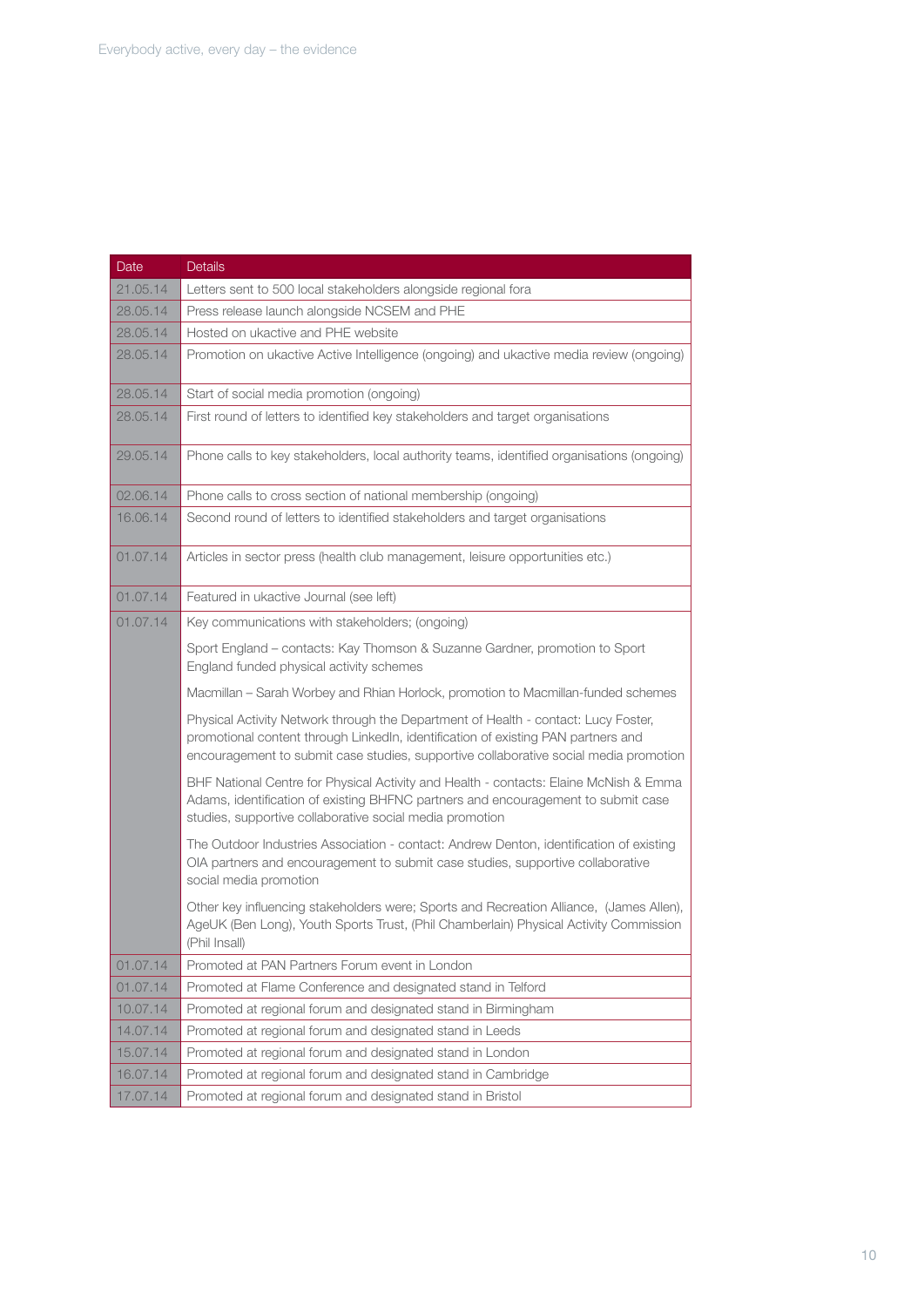# Evaluation process

The evaluation process described in the subsequent sections of this chapter provide the strategy which was used to methodically and objectively identify the best examples of physical activity programmes based on survey responses. The initial method developed by ukactive was subject to review by the ukactive Research Institute Classification Board and PHE and the final agreed method is presented here. Initially, two distinct categories were identified which a programme could fall under; 'good' and 'promising'. During the process, four more specific categories of were identified correlating to the Nesta standards: proven practice; promising practice; emerging practice; and developing practice. The evaluation process differed depending on category but comprised of the following fundamental steps:

# Stage 1

Programmes were assessed for eligibility against inclusion/exclusion criteria.

# Stage 2

Remaining programmes were assessed for quality using a critical appraisal framework.

## Stage 2.1

Programmes were given a score based on responses to key questions which indicated quality in relation to category definitions such as quantitative and qualitative measures of impact and evaluation methods. Programmes were subsequently ranked according to their total score. These questions were directly amenable to an automatic scoring system programmed using basic software.

## Stage 2.2

The top 60 programmes were subject to an appraisal based on responses to further key questions. Scores were based on an appraisal scoring form (see subsequent sections for details).

# Stage 3

Programme categorisations were subject to moderation by the classification board which consisted of the following academics;

- Dr Chris Beedie (University of Aberystwyth)
- Dr Robert Copeland (Sheffield Hallam University)
- Professor Steve Haake (Sheffield Hallam University)
- Professor Alfonso Jimenez (University of Madrid)
- Professor Lynne Kennedy (University of Chester)
- Professor Andy Lane (University of Wolverhampton)
- Professor Greg Whyte (Liverpool John Moores University)

## Stage 4

The top ranking examples of physical activity programmes for each category are collated and presented. The protocol was designed to reduce bias and produce balanced and repeatable results. 'Good' and 'promising' practice were defined as detailed in the subsequent sections of this chapter. Evaluation process flow chart

## Stage 1

Programmes assessed for eligibility against inclusion/exclusion criteria

#### Stage 2

Remaining programmes are assessed for quality using a critical appraisal framework

## Stage 2.1

Scored according

Stage 2.2

## Stage 3

Category moderation by classification board

## Stage 4

Top ranked programmes from each category are collated and presented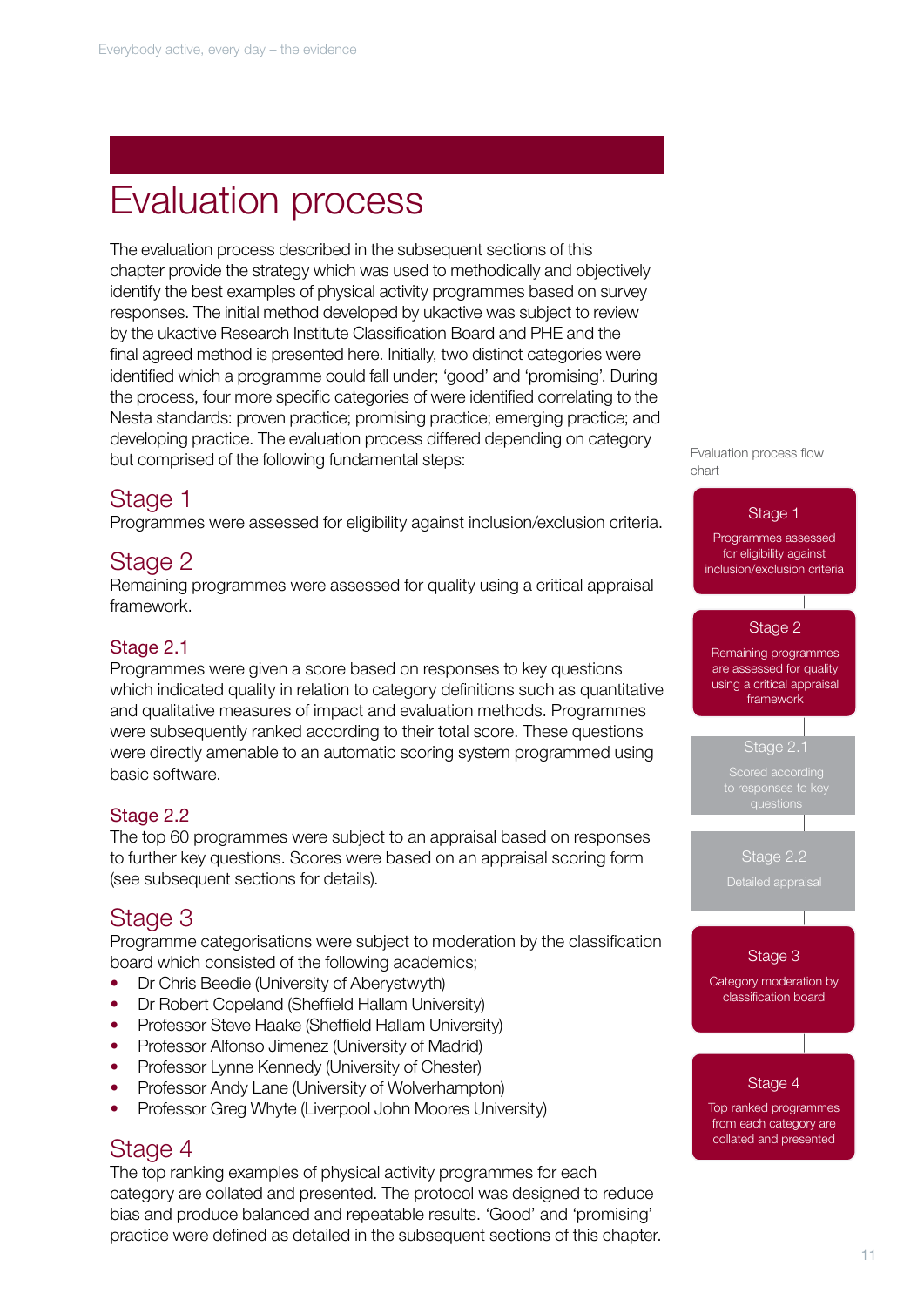# Nesta standards of evidence

The scoring process was based on the Nesta standards of evidence. For a visual summary of the scoring process see the flow chart in the appendices (appendix A). It should be noted that to progress through each of the Nesta levels, all the criteria described for the previous levels must have been achieved.

## Proven practice definition (Nesta levels 4 & 5)

'Proven' practices are those programmes which can be classified as Level 4 or 5 as rated by the Nesta standards of evidence. They must have captured data which shows a positive impact on the participants and have demonstrated causality using a control or comparison group. Furthermore, they must have undergone an independent evaluation which confirms these conclusions.

## Stage 1: Proven practice inclusion/exclusion criteria

To be considered an example of 'proven' practice, the programme must have undergone some form of external evaluation. These criteria directly relate to question 32 of the survey.

Question 32: Who, if anyone has evaluated your programme?

| Answer                                   | Action          |
|------------------------------------------|-----------------|
| In-house evaluation                      | Excluded        |
| External evaluation                      | Included        |
| No formal evaluation has been undertaken | <b>Excluded</b> |

## Stage 2.2: Appraisal

The remaining programmes were then subject to a critical appraisal and ranked. Further key questions relating to the definition above were considered (see table below); these questions provided information on if and how impact was measured, whether this impact was positive, causality and external evaluation methods.

## Stage 3: Categorisation moderation

Classification board members received programme details, appraisal scores and categorisation information and compare programmes against criteria for levels 4 and 5 of the Nesta standards of evidence. Those not meeting the minimum requirements for level 4 were then considered for promising impact.

|   | Question                                                                                                                | Question no.       | Y/N |           | Score          |  |
|---|-------------------------------------------------------------------------------------------------------------------------|--------------------|-----|-----------|----------------|--|
|   | Can the programme demonstrate causality? le, used a<br>control group                                                    | 27, 28, 29, 30, 31 |     |           | 2              |  |
|   | Were measurements collected a valid representation of<br>the dependent variable?                                        | 27, 28, 29, 30, 31 |     |           | $\overline{2}$ |  |
| 3 | Has the programme demonstrated delivery of a<br>meaningful, positive effect on the health of participants?              | 27, 28, 29, 30, 31 |     |           | 2              |  |
| 4 | If so, is this effect statistically significant?                                                                        | 27, 28, 29, 30, 31 |     | <b>NA</b> |                |  |
| 5 | Has the programme demonstrated delivery of a<br>meaningful, positive social benefit to the participants?                | 27, 28, 29, 30, 31 |     |           | 2              |  |
| 6 | If so, is this effect statistically significant?                                                                        | 27, 28, 29, 30, 31 |     | <b>NA</b> |                |  |
|   | Has the programme demonstrated delivery of a<br>meaningful, positive economic benefit? eg, local authority,<br>PHE, NHS | 27, 28, 29, 30, 31 |     |           | $\overline{2}$ |  |
| 8 | Has the programme been independently evaluated?                                                                         | 32                 |     |           | 2              |  |

Good practice evaluation flow chart

Stage 1: Exclusion criteria Has your programme been externally evaluated? YES Stage 2.1: Scoring

Not applicable for this category



Stage 3: Categorisation moderation

Does the programme meet at least level 4 Nesta standards?

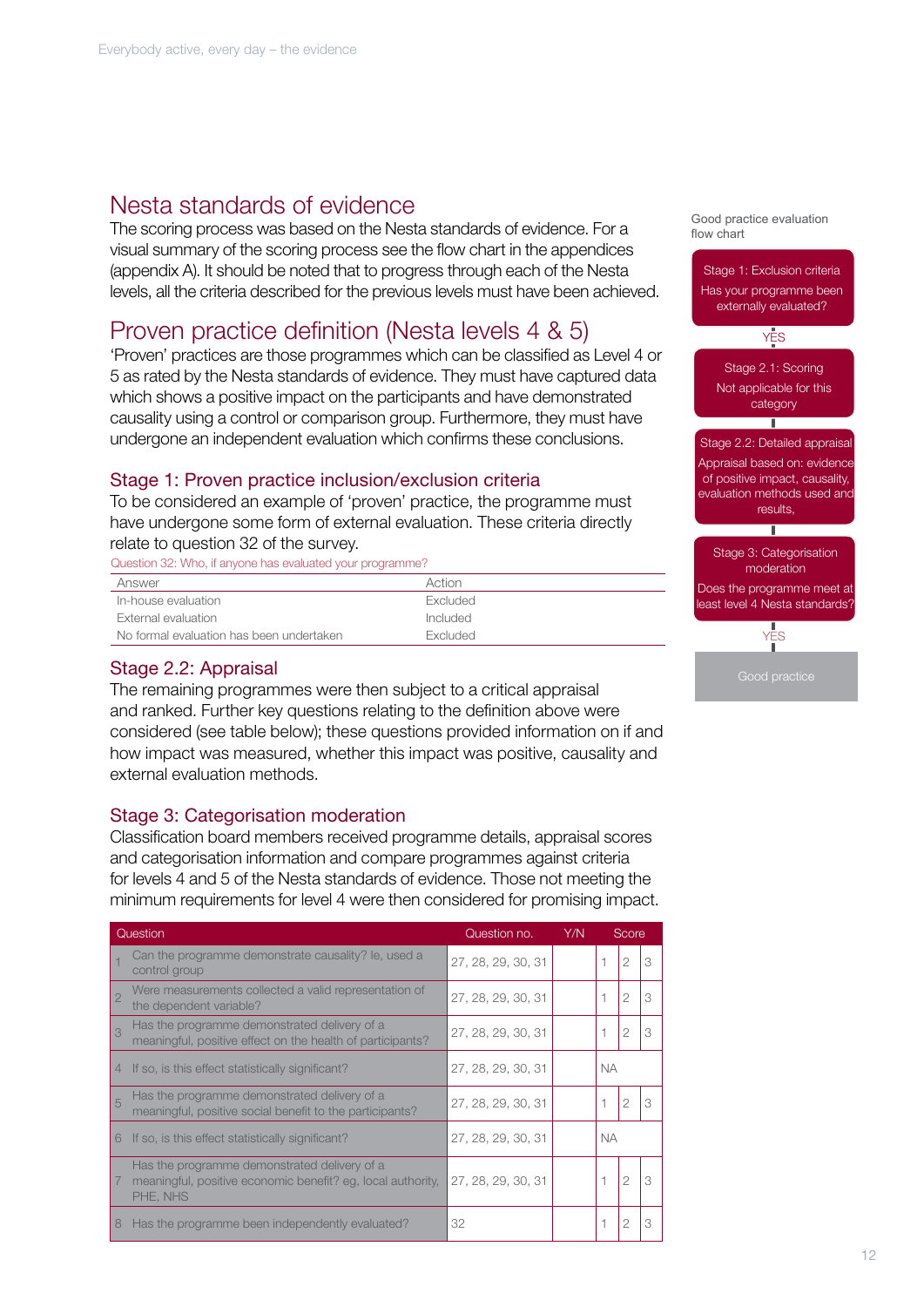# Promising practice definition (Nesta level 3)

'Promising' practice are those programmes which may not yet have been externally evaluated. However, they are able to show positive impact by taking qualitative and quantitative measurements. In addition, programmes should be able to demonstrate the potential to be scaled up, ie, they could be operated by someone else, somewhere else while continuing to have a positive and direct impact upon outcome measures and some consideration of continued professional development (CPD) provision should be evident.

## Stage 1: Promising practice inclusion/exclusion criteria

All programmes not considered 'good' practice were eligible to be considered as a promising practice and were scored according to the 'promising' criteria (below).

#### Stage 2.1: Initial scoring system

The initial scoring system was based on the answers to three questions within the survey which were identified as key indicators of 'promising' practice in accordance with the definition above. They tested whether programmes have the potential to show a positive impact by taking qualitative and qualitative measurements and whether they have undergone internal and/or external evaluation.

Each question has been given an equal weighting and the maximum score a programme can achieve is 30.

| Question 28 Have any observational measures or feedback of the impact of the programme been taken? |  |  |  |  |  |  |  |  |  |
|----------------------------------------------------------------------------------------------------|--|--|--|--|--|--|--|--|--|
|                                                                                                    |  |  |  |  |  |  |  |  |  |

| Answer                 | Score |
|------------------------|-------|
| Questionnaires         | 20    |
| Focus groups           | 20    |
| Diary logs             | 20    |
| Other (please specify) | 2.0   |
| None taken             | 2 በ   |

Maximum weighting 10

Question 30 Have any actual measures (quantitative) of the impact of the programme been taken?

| Answer                    | Score |
|---------------------------|-------|
| Body Mass Index (BMI)     | 1.25  |
| <b>Blood pressure</b>     | 1.25  |
| Cholesterol               | 1.25  |
| Cardiorespiratory fitness | 1.25  |
| Psychological outcomes    | 1.25  |
| Mobility                  | 1.25  |
| Recovery                  | 1.25  |
| Other (please specify)    | 1.25  |
| None taken                | Λ     |
| Maximum weighting 10      |       |

| Question 32 Who, if anyone, has evaluated your programme? |       |  |  |  |  |
|-----------------------------------------------------------|-------|--|--|--|--|
| Answer                                                    | Score |  |  |  |  |
| In-house evaluation                                       | 3 O   |  |  |  |  |
| External evaluation                                       | 7 N   |  |  |  |  |
| No formal evaluation                                      | 0 O   |  |  |  |  |

Maximum weighting 10



Promising practice evaluation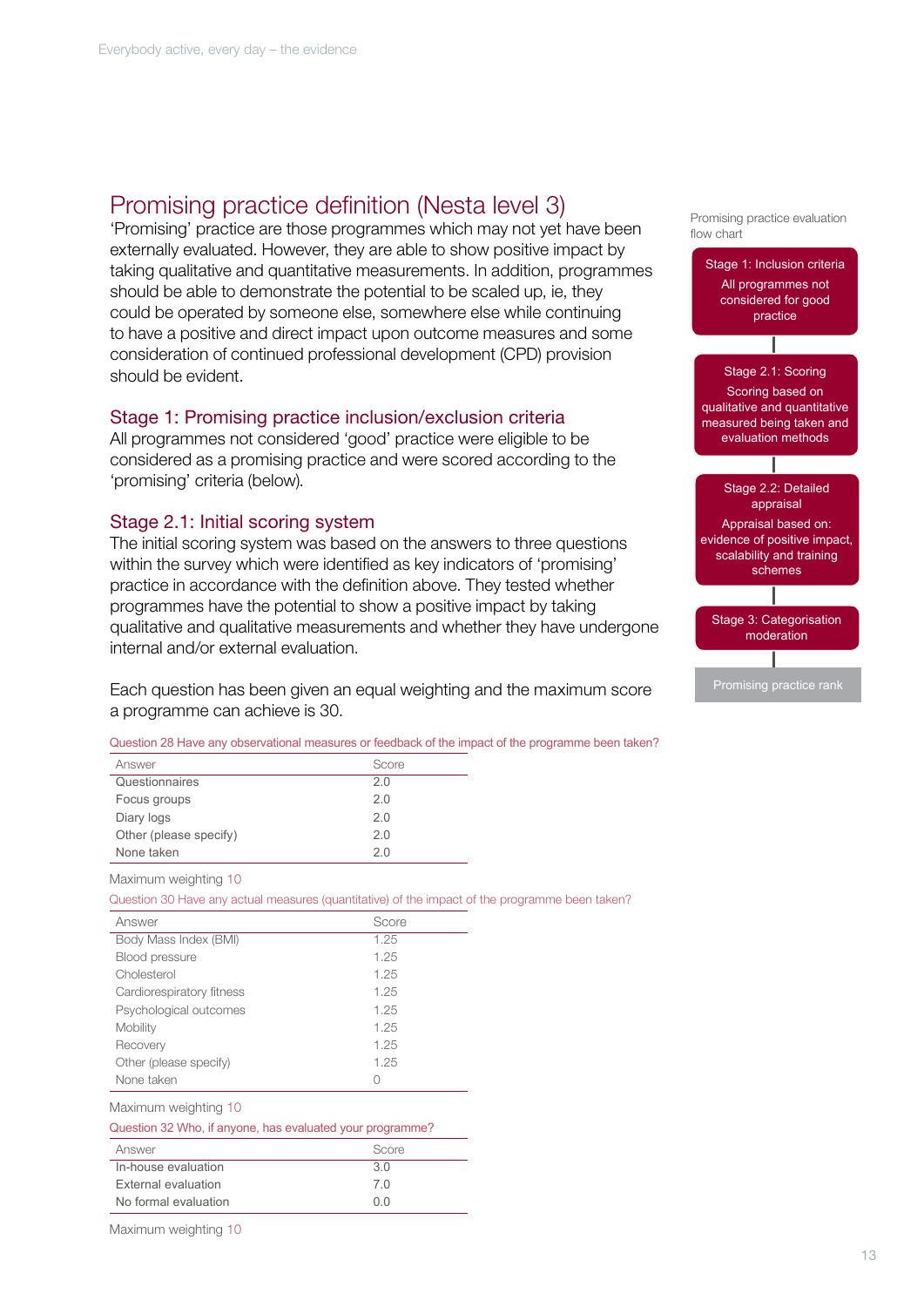## Stage 2.2: Appraisal

The top 60 projects were then critically appraised and ranked. Further key questions relating to the definition above were considered; these questions provide information on impact, scalability and CPD provision (table below).

For Promising practice, programmes were scored according to the level of evidence of positive impact on the health, social and economic outcomes of the participants. The number of observational measures taken such as questionnaires, diary logs, etc. were taken into account as well as whether these had demonstrated a positive impact. The number of quantitative measures taken such as BMI, blood pressure etc. was taken into account as well as scalability and provision of CPD. The appraisal form below was used to score each programme against these criteria.

|                | Question                                                                                                           | Question no.       | Y/N |   | Score |  |
|----------------|--------------------------------------------------------------------------------------------------------------------|--------------------|-----|---|-------|--|
|                | Has the programme demonstrated delivery of a<br>meaningful, positive effect on the health of participants?         | 27, 28, 29, 30, 31 |     |   | 2     |  |
|                | Has the programme demonstrated delivery of a<br>meaningful, positive social benefit to the participants?           | 27, 28, 29, 30, 31 |     |   | 2     |  |
| $\beta$        | Has the programme demonstrated delivery of meaningful,<br>positive economic benefit? eg, local authority, PHE, NHS | 27, 28, 29, 30, 31 |     |   | 2     |  |
| $\overline{4}$ | Is the programme in the process of collecting qualitative<br>measures to demonstrate impact?                       | 27, 28, 29, 30, 31 |     |   | 2     |  |
| 5              | Is the programme in the process of collecting quantitative<br>measures to demonstrate impact?                      | 27, 28, 29, 30, 31 |     |   | 2     |  |
| 6              | Does the programme have the potential to be scaled up?                                                             | 33                 |     | 2 | 4     |  |
|                | Has the programme considered staff training?                                                                       | 25.26              |     |   | 2     |  |

## Stage 3: Moderation

In order to minimise bias that may have resulted from the appraisal stage (stage 2.2), programme scores were subject to a moderation process. Moderation acted as a quality assurance process to ensure appropriate standards. This involved members of the classification board who were required to categorise five randomly selected programmes according to the criteria set out in tables 2 and 3 (depending on categorisation). Categorisation decisions were then based on recommendation from the classification board.

## Other categories and definitions: emerging and developing practice

A further two categories were developed during the process to recognise programmes that either have demonstrated positive impact and in some case are on course to be promising (ie, 'emerging' practice) or have a robust embedded approach to monitoring and evaluation ('developing' practice). Importantly, the inclusion of control groups to demonstrate causality is what sets these programmes apart from the rest.

## Emerging practice (Nesta level 2)

Emerging practice are those programmes that:

• captured data which has demonstrated a positive change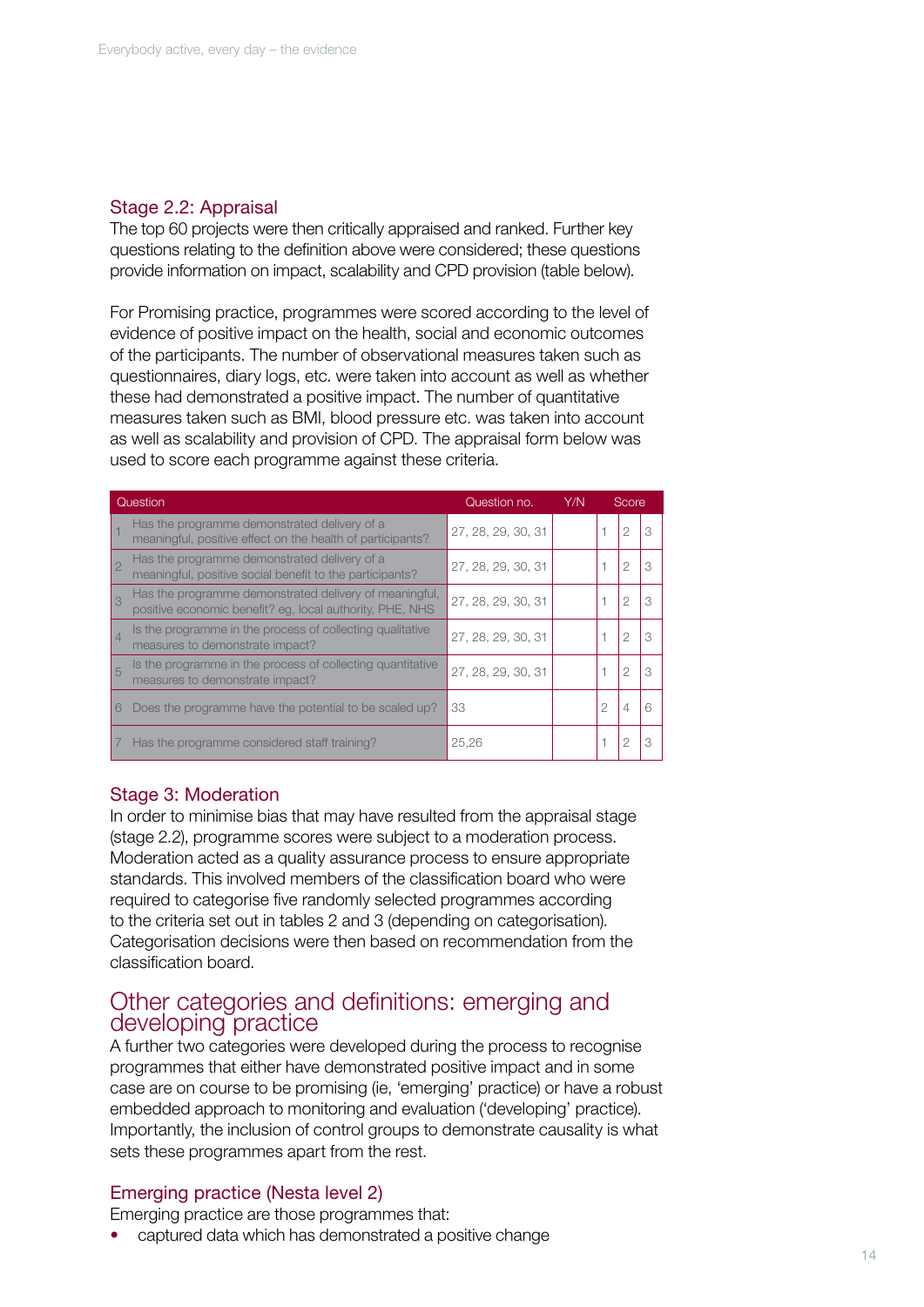- scored highly overall on questions related to scalability, CPD provision, qualitative and quantitative measurement of relevant variables in addition to evidence of positive impact (health, social economic)
- are able to supply detailed explanations of external evaluation plans which they are currently in the process of carrying out
- are including control groups in evaluation studies

## Developing practice (Nesta Level 1)

Developing practice programmes have:

- not yet captured data which can demonstrate a positive impact
- scored highly overall on questions related to scalability, CPD provision, qualitative and quantitative measurement of relevant variables which they are either in the process of collecting or have clear and well-defined plans to collect

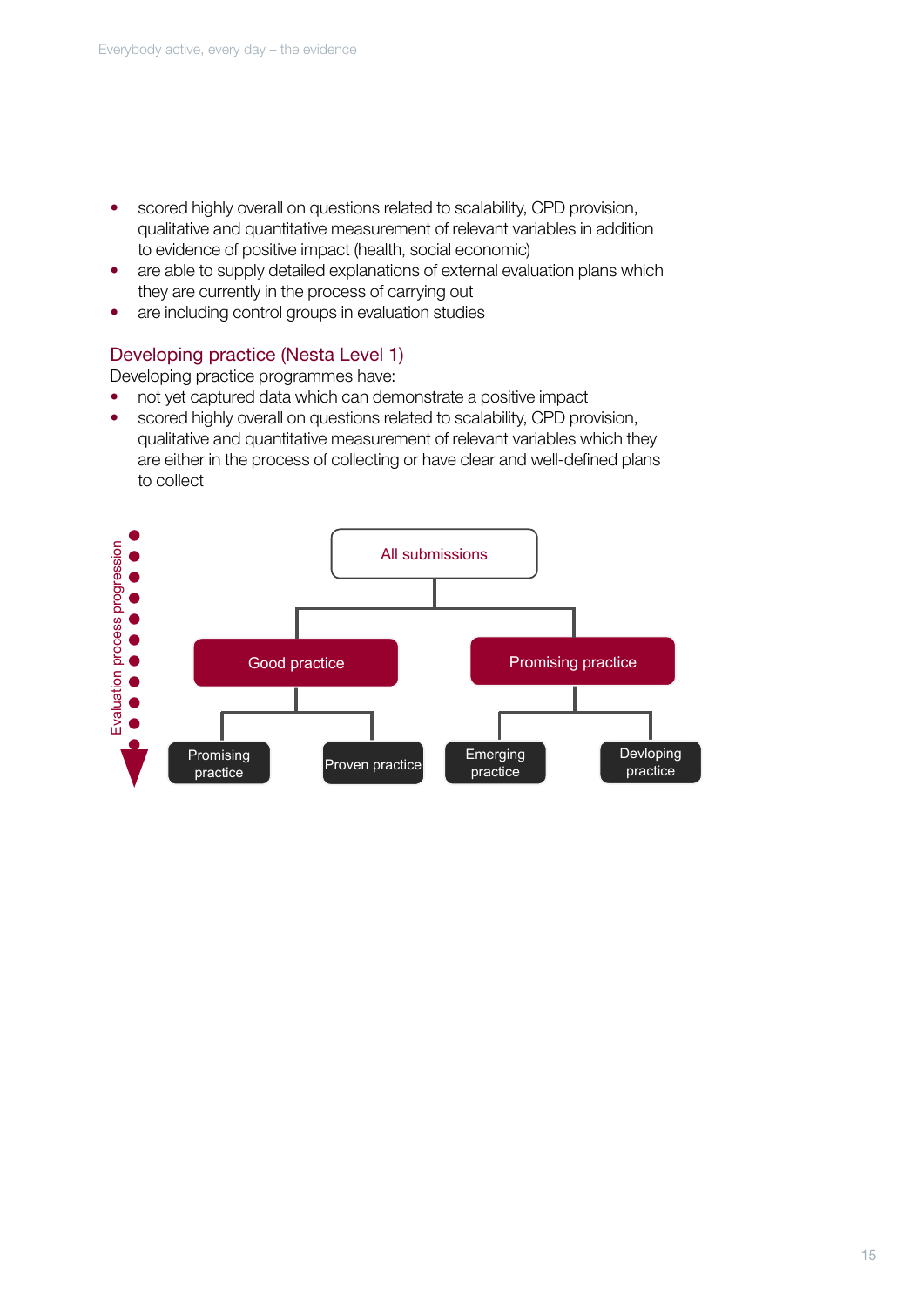# **Results**

## Submissions overview

A total of 952 examples of physical activity programmes were submitted. These represented a wide range of programmes being run all over England. The figures below provide an overview of the range of programmes submitted with regard to setting, participation rates, funding bodies and regions.

Summary of funding types for physical activity programmes in England



Summary of participation rates for physical activity programmes in England



Summary of how long physical activity programmes have been running in their current format

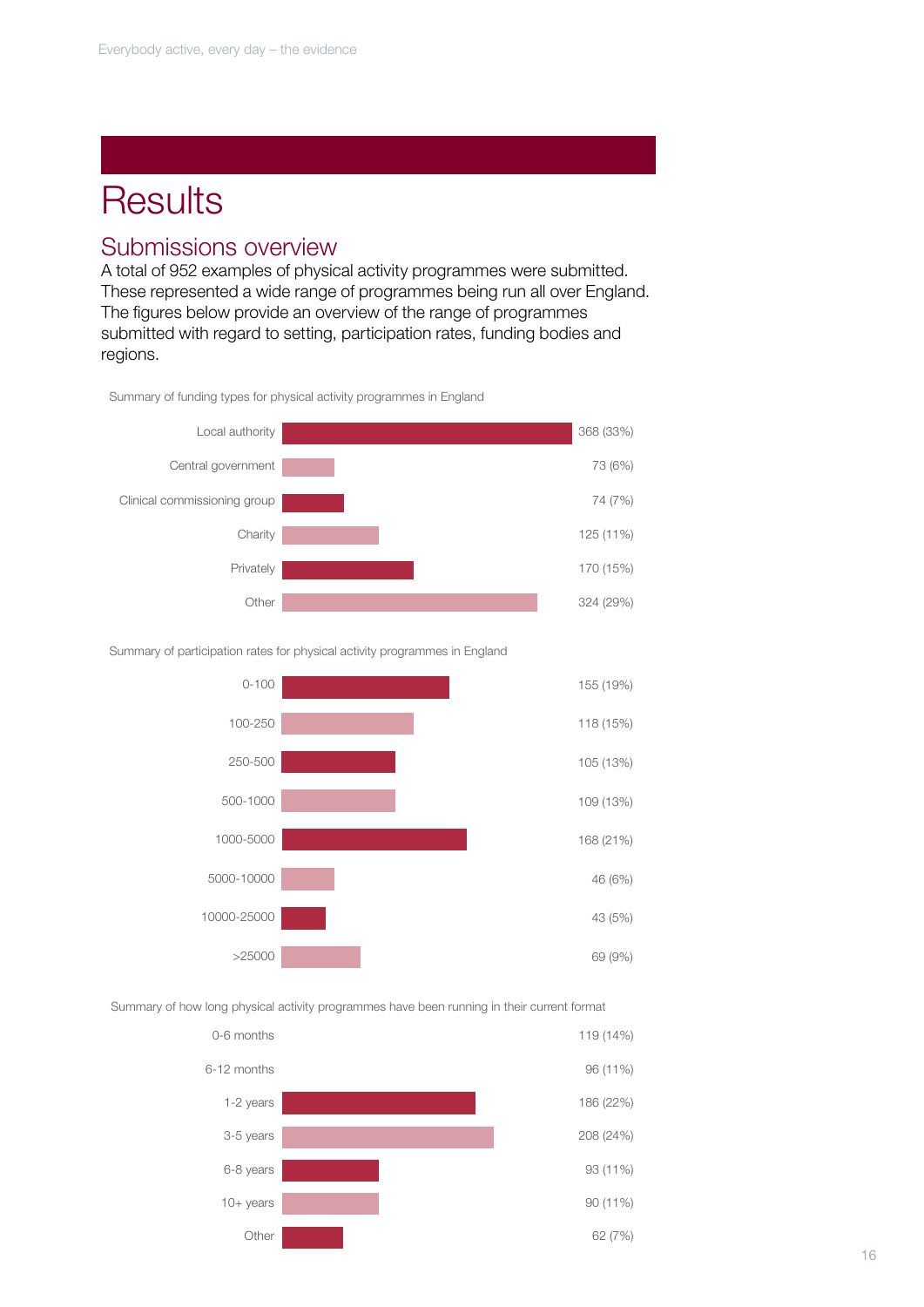

Summary of physical activity programmes settings

Summary of physical activity programmes by region. Note that figure numbers include those programmes running in multiple regions



The details of 952 physical activity programmes were submitted within a four-week period making this one of the largest surveys of its kind ever conducted. This process has brought to light the large number of people and organisations currently running physical activity programmes in England who are actively interested in being a part of this type of scoping work. The programmes are having a substantial impact on increasing physical activity levels across the country with over 3.5 million people reportedly taking part in these programmes annually.

As described in previous sections of this report, programmes were rated according to the Nesta standards of evidence and the best examples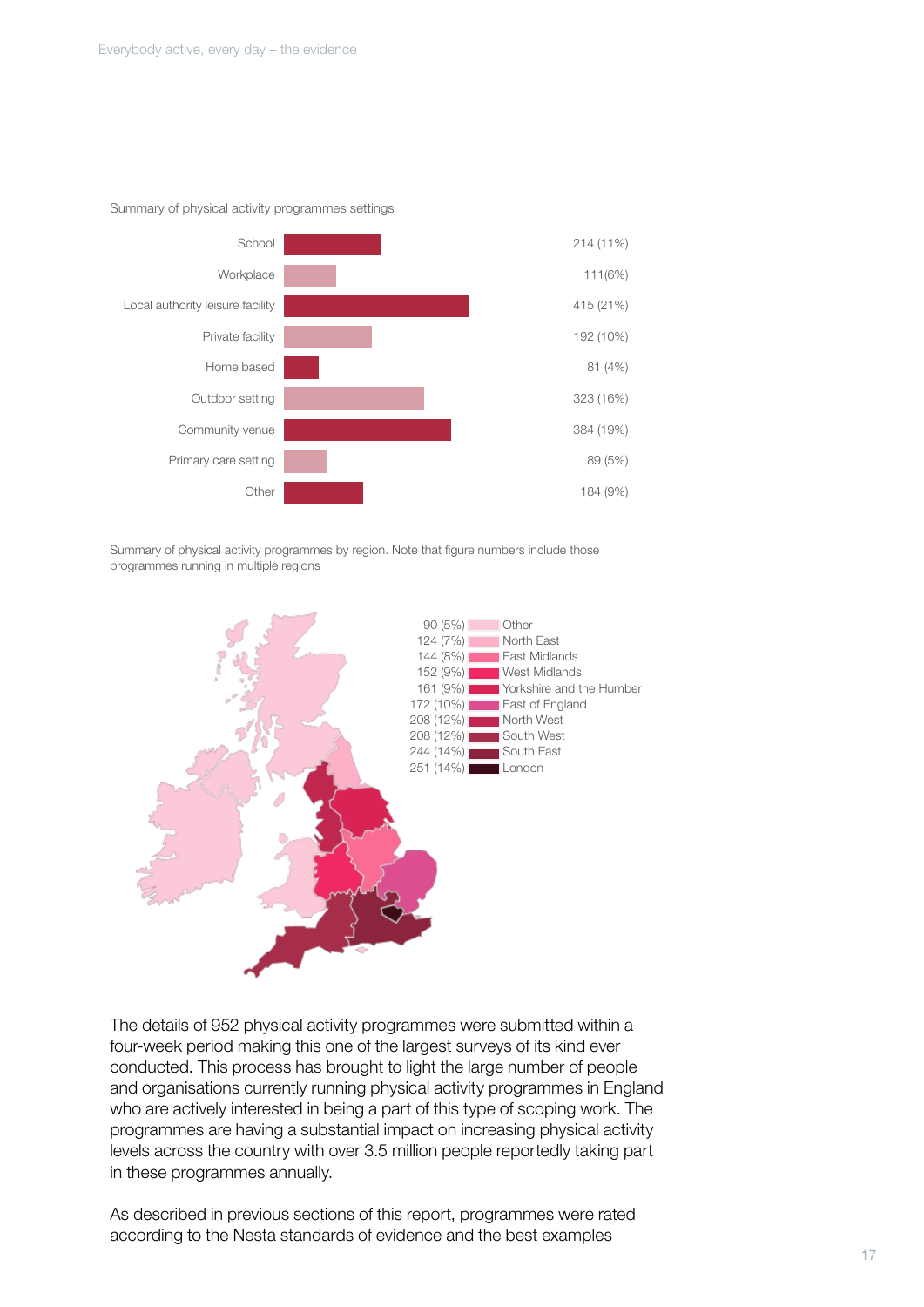categorised into one of four groups based on their evaluation methodology: good, promising, emerging and developing practice.

## Findings of initial sift

A total of 263 programmes stated that they had undergone some kind of external evaluation. These programmes were then subject to a more in depth analysis in relation to the Nesta standards of evidence to assess whether they should be considered as a 'good' practice.

One-hundred and ninety two programmes were rejected based on information given, ie, they did not use control groups or no information was provided on the external evaluation; 81 programmes only provided limited information on external evaluation procedures which was insufficient to make a categorisation decision. The necessary information was gathered by checking the rest of survey, referring to programme websites and contacting programme leads.

## Proven practice (Nesta levels 4 and 5)

Upon further investigation, just two of the 81 studies considered for 'Proven' had performed studies involving control groups. These were Project ACE (Active Connected Engaged neighbourhoods) and Les Mills UK. These studies were sent to the classification board for moderation. However, ukactive Research Institute and the NCSEM-Sheffield, together with the classification board recommend that these programmes not be considered Proven in relation to the Nesta standards of evidence due to the evaluation methods used:

Evaluations for Project ACE were intervention studies conducted by the same university group that are running the programme. Therefore this programme cannot be classified as externally or independently evaluated – a requirement for Nesta levels 4 and 5.

Similarly, Les Mills UK has published papers authored by programme leads which may be viewed as a conflict of interest. As a result, no programmes have been classified as 'Proven' practice.

# Promising practice (Nesta level 3)

Promising practice are those programmes which have shown a positive impact by taking qualitative and quantitative measurements. They have also been internally evaluated which has resulted in a peer reviewed publication (although this is not a prerequisite for Nesta level 3). They can demonstrate causality using a control or comparison group.

Two such studies were identified: Project ACE and Les Mills UK.

## Emerging practice (Nesta level 2)

Emerging practice are those programmes which are have taken qualitative and/or quantitative measurements and been able to demonstrate effective and meaningful impact. These programmes should be able to demonstrate the potential to be scaled up, ie, they could be operated by someone else,

Nesta standards of evidence

#### Level 1

You can describe what you do and why it matters, logically, coherently and convincingly

#### Level 2

You can capture data that shows a positive change but you cannot confirm you caused this

## Level 3

You can demonstrate causality using a control or comparison group

#### Level 4

You have one + independent evaluations that confirms these conclusions

## Level 5

You have manuals, systems and procedures to ensure consistent replication and positive impact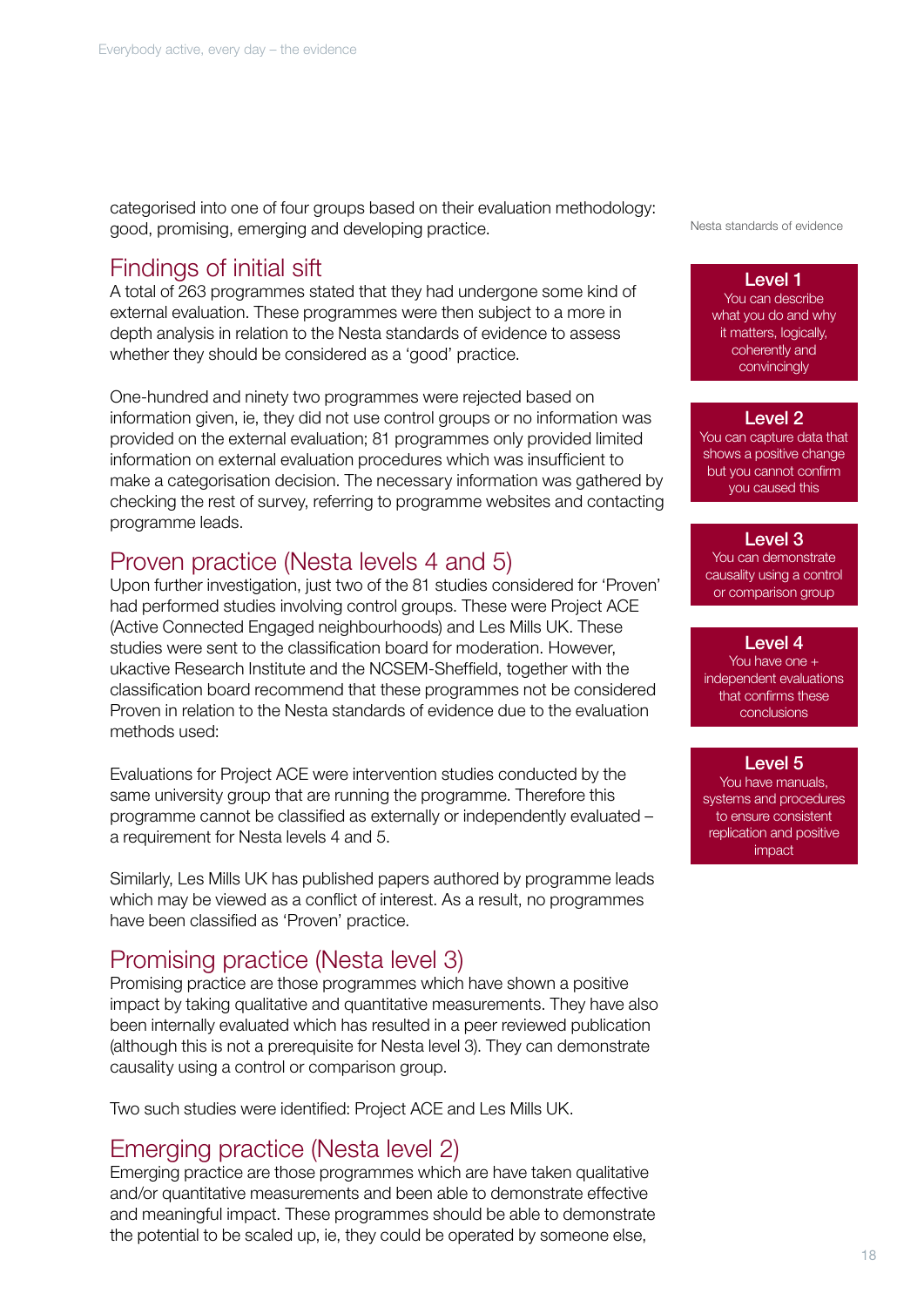somewhere else while continuing to have a positive and direct impact upon outcome measures. In many cases, they are able to supply detailed explanations of external evaluation plans, which they are currently in the process of carrying out and should in time see them move into the Promising category. In contrast to the Promising category, the absence ofcontrol groups prohibited to determination of causality.

A total of 28 programme were identified as Emerging practice, with nine having provisions in place to support moving into promising classification over time;

Northumberland Exercise Referral Scheme,\* Macmillan physical activity behavioural change,\* Bupa Start to Move,\* Momenta,\* Live Well Suffolk's Get Healthy Get Into Sport,\* Getting into Sport Surrey/Guildford Hypertension 2000,\* MYZONE,\* Let's Get Moving and Movement is Medicine.\* (\*Have the measures in place to be moving towards Nesta level 3, promising practice.)

# Developing practice (Nesta level 1)

Four programmes were identified as examples of developing practice. These programmes have not yet been able to provide evidence of positive impact as they either have not yet started or haven't yet analysed data which they are in the process of collecting. Hence they have not shown 'promise' as interventions. However, they scored highly overall on the strength of the qualitative and quantitative measurements being taken, the provision of CPD and scalability. All of these programmes have measures in place to improve their evidence base and therefore move up the Nesta standards of evidence scale. These programmes can therefore be considered strong examples of embedding robust monitoring and evaluation into interventions.

## Case studies

The following pages contain cases studies of the programmes identified above for the four categories in which programmes were identified: promising practice, emerging practice and developing practice.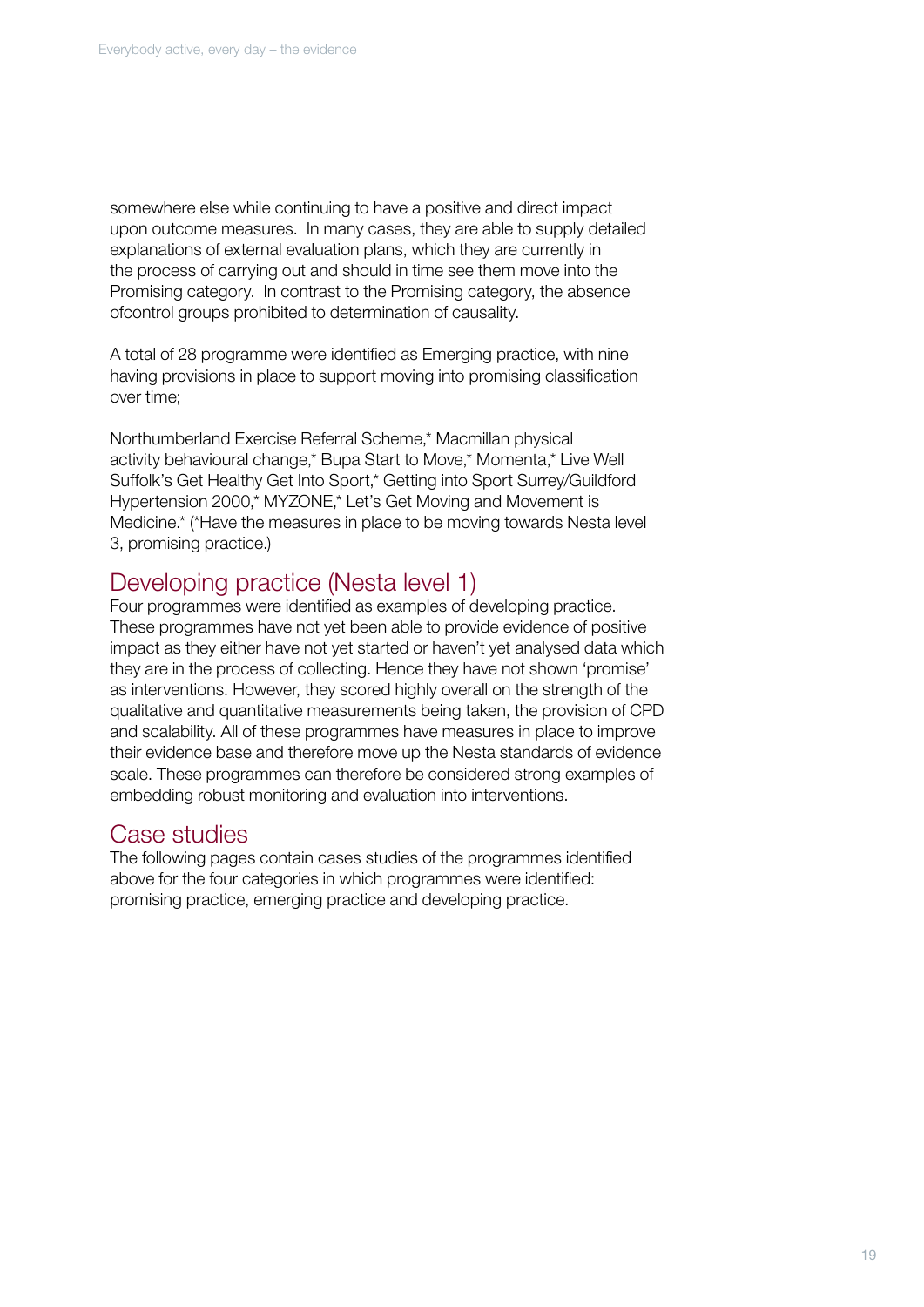# Promising practice

## Nesta Level 3

Two programmes were categorised as promising published. These were Project ACE (Active, Connected Engaged neighbourhoods) and Les Mills UK. A commonality of these programmes is that they each have undertaken evaluations which included control groups; in these instanced also published in peer reviewed journals giving additional validity. They are able to demonstrate causality and can therefore be rated as Nesta level 3. In each case, the organisation or institution performing the evaluation was the same organisation leading the project so these were considered internal evaluations. It is stipulated that to reach level 4 of the Nesta standards of evidence an intervention must have one or more independent evaluations that confirms study conclusions. Arguably inclusion of studies in peer reviewed journals demonstrates a form of independent review and so the quality of the journal and peer review process should be taken into consideration as well as the scientific rigour of the study design.

# **Scalability**

The scalability of these programmes is an important factor to consider; Nesta level 5 requires full scalability with manuals, systems and procedures in place to ensure consistent replication and positive impact. Les Mills UK is an international operation operating a franchise model in 80 countries delivering 30,000 classes per week in the UK alone As such it's scalability is evident. Project ACE has been designed with scalability in mind although it is only currently operating locally. ACE is described as scalable through the involvement of volunteers to increase cost-effectiveness and the project has secured funding through collaboration with the charity LinkAge.

## LES MILLS UK

Les Mills group fitness classes support a variety of groups to increase physical activity levels as well supporting weight loss and social cohesion. Participants are referred to classes through their fitness club staff/ membership consultants. Facilities pay a license fee to operate the programmes and many clubs have been running these programmes for up to 20 years. Les Mills estimates that there are 21,564,712 attendances (nonunique) per annum across the UK.

## Impact

The ability of the programmes to deliver health benefits has been tracked according to the ACSM activity guidelines. Les Mills International have published the results of this in a peer reviewed journal; the paper evaluates a multi-modal group exercise programme, this was a 30-week group fitness intervention study which demonstrated the effectiveness of group fitness in reducing the cardiovascular risk in sedentary individuals. This study also demonstrated a 98.8% compliance rate. A second published study measured the application of six weeks of high intensity interval training to demonstrate the benefits of this approach on active adults with significant reductions in cardio vascular risk factors.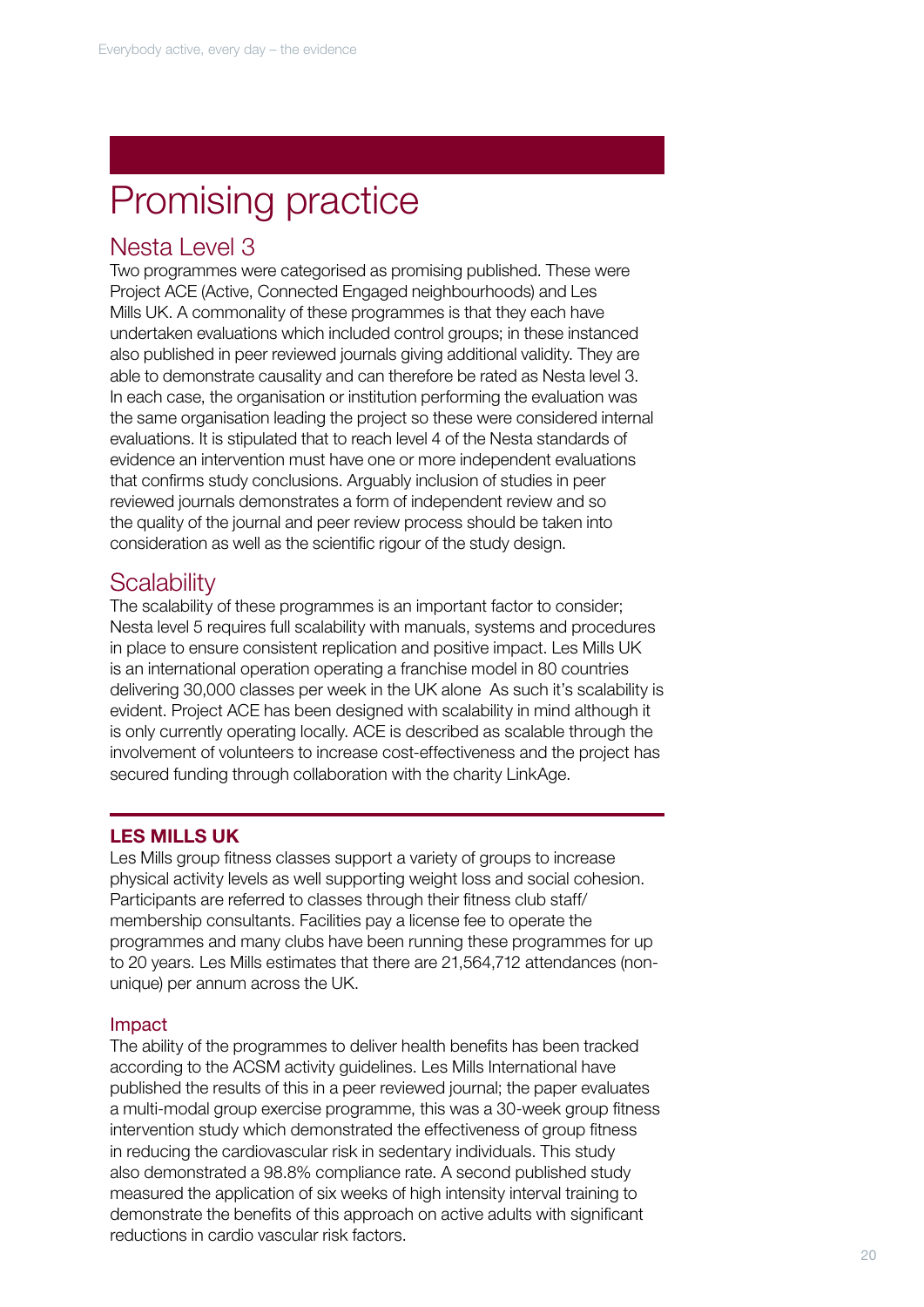## Qualitative measurements

None

## Quantitative measurements

BMI, blood pressure, cholesterol, cardiorespiratory fitness, psychological outcomes, body composition changes via DEXA, strength gains and glucose levels

## Evaluation

Evaluation conducted by Pennsylvania State University in collaboration with Les Mills International and published in peer-reviewed journals. Paper 1: Group fitness intervention Research aims: Evaluation of whether a multi-modal group fitness intervention could produce physiological health benefits. Sample: 25 sedentary adults (25-40 years). Method: completion of 30 week group exercise program. Data: sub-maximal oxygen consumption treadmill test, fasting blood draws, iDexa scans. Results: statistically significant reduction in body mass, fat percentage, cholesterol, LDL-C, triglycerides and elevations in oxygen consumption, lean body mass percentage and HDL-C compared to baseline measurements. Conclusion: group fitness minimises attrition and maximises health benefits to reduce risk of cardiovascular disease. Paper 2: high intensity interval training. Research aims: investigate the health effects of high intensity training in a group fitness environment. Sample: 84 healthy trained adults. Method: sample randomly split into high intensity interval training (GRIT) program and moderate intensity training (FIT) program (control). Results: compared to baseline levels, GRIT group significantly reduced body mass, triglyceride concentration and increased lean body percentage, glucose tolerance, maximal oxygen consumption and strength. Conclusion: health, fitness and strength of already active participants can be improved with the addition of two 30-minute sessions of high intensity interval training per week.

## **Scalability**

The programme delivery, instructor training and club support strategies have been designed to be fully scalable. Les Mills classes are currently being delivered in more than 15,000 clubs and gyms and across over 80 countries.

## Future Work

Future work will focus on increasing the population samples tested when determining the effectiveness of the programmes and include control groups to add strength to the data. There are plans to repeat the 30 week programme with a much larger group in 2015.

#### **Setting**

Local authority leisure facility, private leisure facility Region UK Wide Running length 10+ years Funding Local authority, private Participants/year 25,000+ **Activities** Dancing, cycling, group activity classes, resistance exercises, yoga/pilates/tai-chi, high intensity training

#### Nesta level 3

- captures data that
- change
- demonstrates control group
- evidence of scalability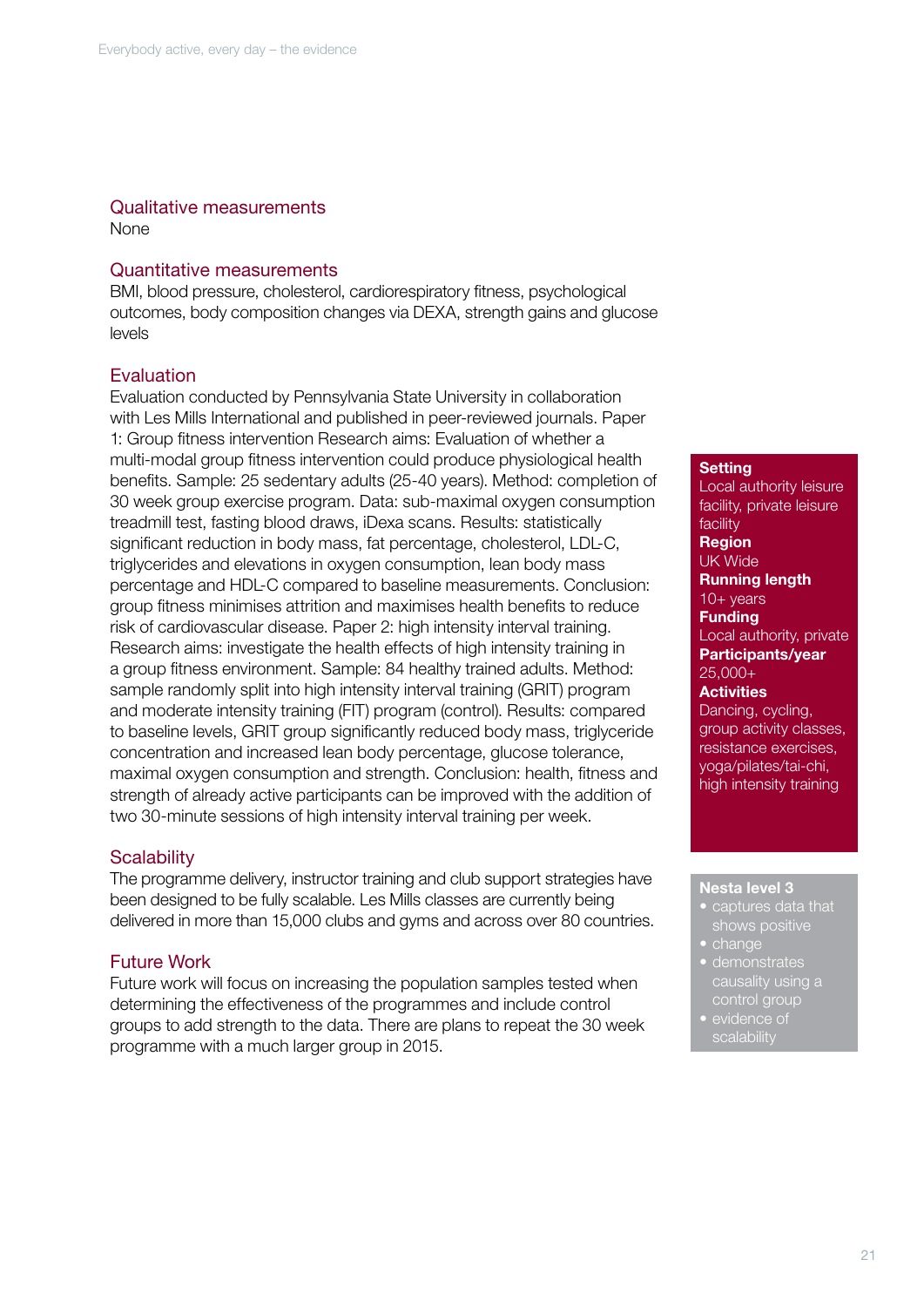## PROJECT ACE (ACTIVE, CONNECTED, ENGAGED

## NEIGHBOURHOODS

ACE is an intervention programme in which retired volunteers (activators) promote physical activity among older adults by supporting them to 'get out and about' more and engage with their local communities. ACE began in 2013 as a research project developed by researchers at the University of Bath, Bristol and the University of West England and is currently being rolled out across Bristol by the charitable organisation LinkAge.

#### Impact

Evaluation of the ACE programme show that it has a considerable impact on the health and social outcomes of the participants. From the self-reported qualitative measures, following the six-month intervention, ACE participants significantly increased their confidence and felt more supported to be active. 55% of the intervention group reported an increase in vitality compared to 22% of the control group. In terms of social wellbeing, 68% reported an increase (42% of the control group) and 59% reported an increase in life satisfaction (50% of the control group). 57% felt that life was more worthwhile at six months than at baseline, compared to 0% of the control group. The weekly number of activities that participants took part in rose from four to six. This compared to a decline in outside activities among the control group. 50% of participants improved their functional ability (compared with 11% of the control group).

#### Qualitative measurements

Activities diary, satisfaction with life (Diener et al, 1985) and process measures, the Resilience Scale (Wagnild et al, 2009), the Vitality Scale (Bostic et al, 2000), Basic needs satisfaction (Gagne, 2003), the Ageing Well Profile (physical, mental, developmental, social scales) (Stathi et al., 2004), focus groups and interviews.

#### Quantitative measurements

Physical activity levels (using accelerometers), physical function (Short Physical Performance Battery (three balance tests, timed sit to stands, a timed four-metre walk)), psychological outcomes

## Evaluation

Performed by The University of Bath; 20 papers have been presented in academic conferences, seminars and workshops. Participants who volunteered to take part in ACE were randomly allocated to an intervention or control group. Paper title: A feasibility study of a peer volunteering intervention for promoting active ageing in the community: Project ACE. Sample: 54 older adults were recruited as volunteers (n=15) or intervention recipients (n=39). Methods: recipients were randomised to either one-to-one support by a peer volunteer or a waiting list control group. Recruitment and retention rates were recorded. Physical activity was assessed with accelerometry at baseline, three and six months (post-intervention). A mixed-methods approach was adopted to explore the degree to which the intervention was able to operationalise the underlying theoretical framework, the Process Model for Lifestyle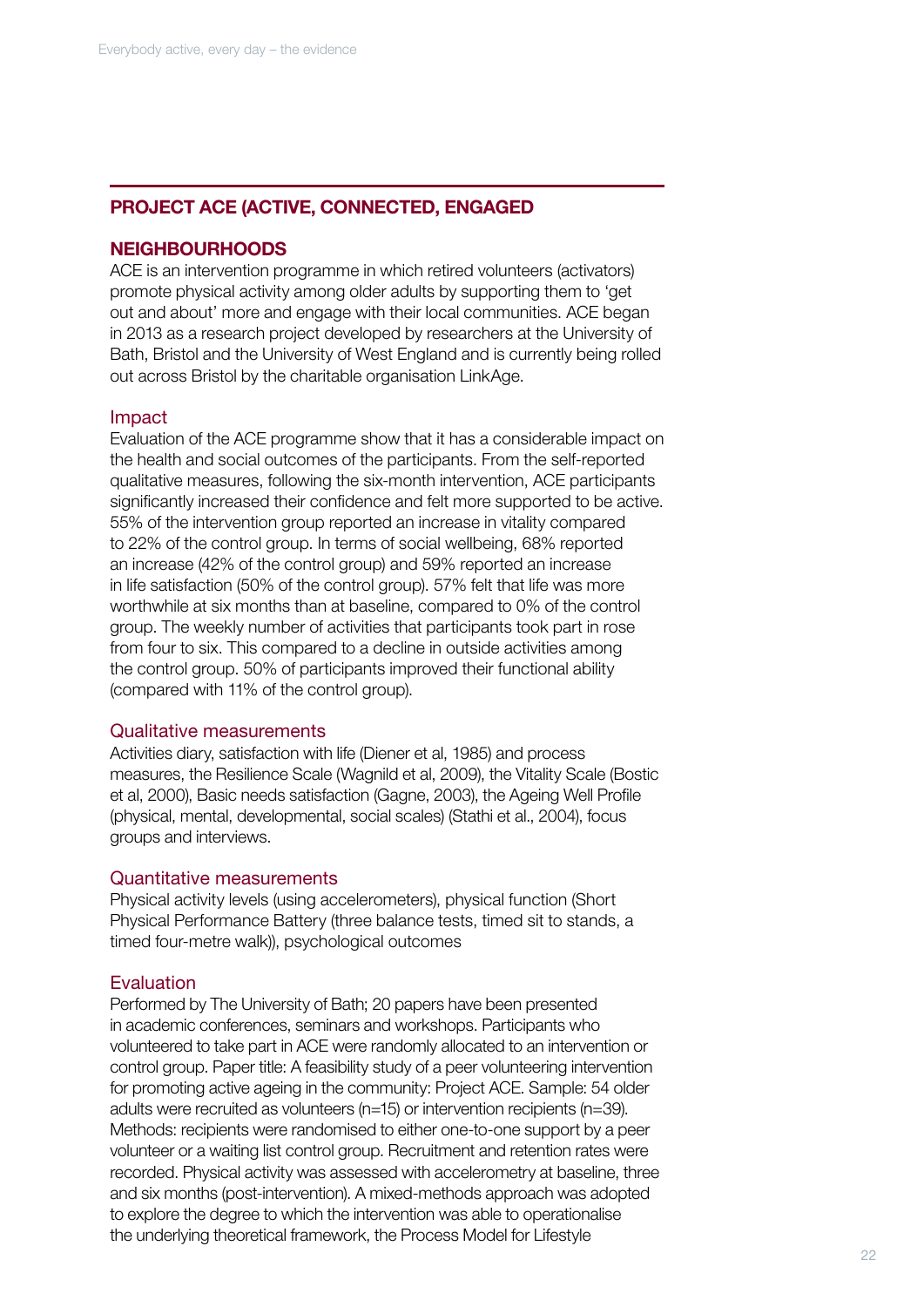Behaviour Change. Intervention recipients were administered a process evaluation questionnaire at baseline, three and six months. All volunteers and intervention recipients participated in semi-structured interviews postintervention. Results: at three and six months, the intervention group showed significantly improved general confidence to get out and about (p=.038, p=.003), increased confidence in facing specific barriers (p=.011, p=.015), increased knowledge of local initiatives (p=.001, p=007) and increased social support (p=.010, p=018). The qualitative findings supported the acceptability and feasibility of the intervention. Conclusion: results indicated that while recruitment was challenging, ACE is feasible and acceptable to volunteers and recipients and increases key motivational processes. ACE will be further assessed for its effectiveness and cost-effectiveness.

## **Scalability**

The programme can be operated by a range of providers, its volunteering model results in low delivery costs and it can be delivered anywhere in the UK.

## Target group

Older adults **Setting** Local authority leisure facility, community venue Region South west Running length 1-2 years **Funding Charity** Participants/year 100-250 **Activities** Wide range – all that is on offer in the local community

#### Nesta level 3

- captures data that
- change
- demonstrates causality using a control group
- evidence of scalability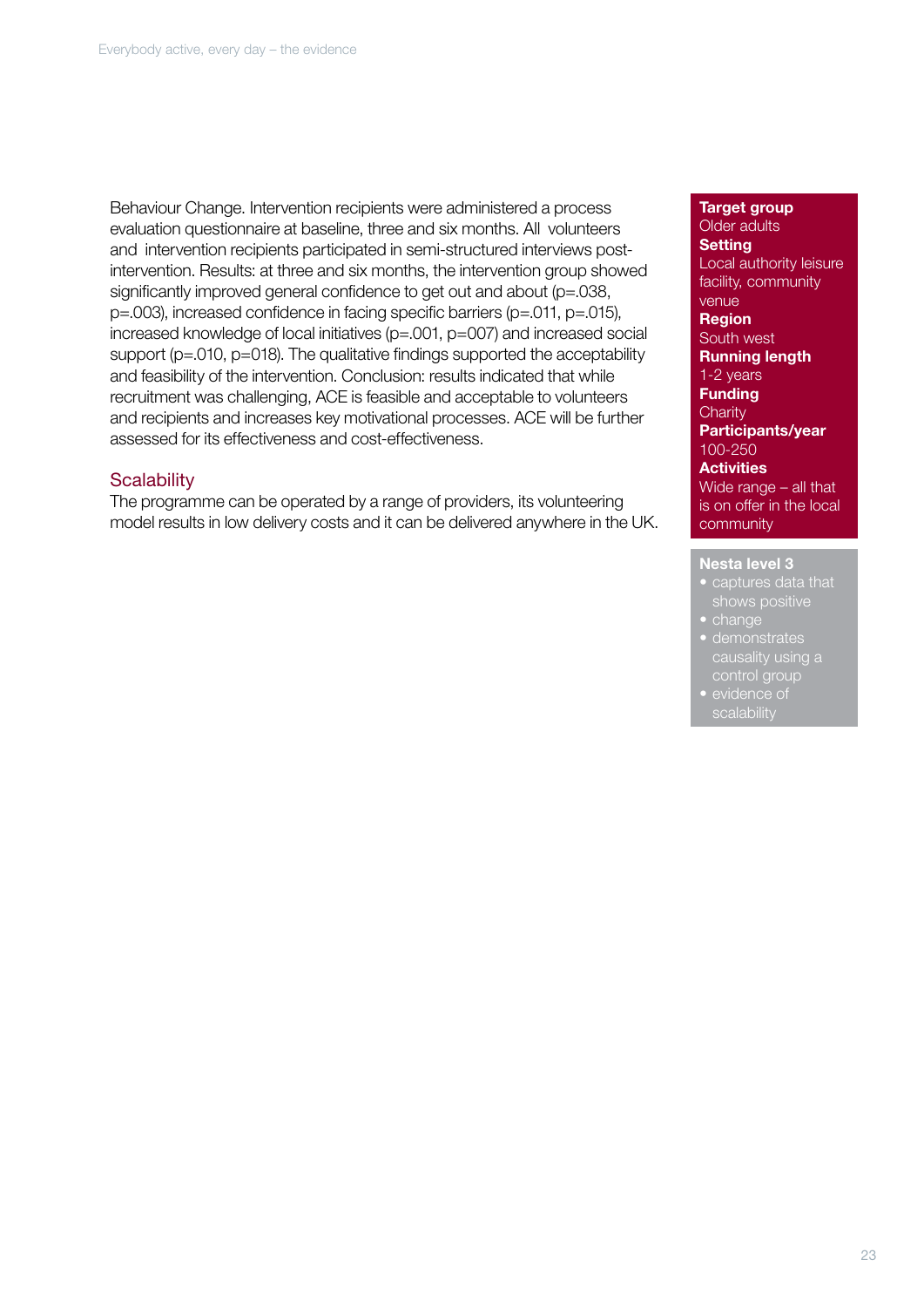# Emerging practice

## Nesta level 2

Emerging practice programmes were selected from the top 60 ranked programmes according to the initial criteria. These were then subject to an in-depth appraisal and the resulting 28 are presented here – these scored 15 points or more out of a possible 31 (see table 3 for details on the appraisal and scoring process) and can be rated as Level 2 according to the Nesta standards of evidence.

## Impact

Appraisals were based on evidence of positive impact on the health and social wellbeing of the participants, economic benefits, the strength and suitability of measurement variables being taken as well as scalability and continued professional development provision. This category highlights programmes which are in the process of measuring appropriate data and are currently undergoing evaluation in the form of an study with a control or comparison group to demonstrate causality. These programmes are the in the early stages of development so are not necessarily able to demonstrate impact. However, they represent practices which have the potential to be 'good' in the future. This is particularly important as this process has uncovered a lack of programmes which have considered this type of scientifically rigorous evaluation. Nine such studies have been identified; Northumberland Exercise on Referral scheme, Getting into Sport Surrey, Macmillan Get Healthy Get into Sport, Bupa Start to Move, Momenta, MYZONE, Live Well Suffolk's Get Healthy Get into Sport, Movement is Medicine and Let's Get Moving.

Three of these programmes are exercise referral programmes which have secured funding from the local authority or national funding bodies such as Sport England. A range of variables are being measured which includes both qualitative and quantitative measures. Quantitative research is a formal, objective, deductive approach to data analysis. In contrast, qualitative research is a more informal, subjective, inductive approach. Quantitative measurements are often considered the more rigorous of the two. However, both methods are appropriate for conducting research and selection depends on the research question being asked. There is a need for objectivity in order to maximise validity. Four programmes are behaviour interventions which aim to improve the health of the local community. Bupa Start to Move is the only promising design programme that targets children. Measures of mobility used to assess impact reflect the research aims well but the wider reaching, more general health benefits were not considered using this approach.

## **Scalability**

Over all there was a lack of detailed information provided in terms of scalability. Notable informative responses include Bupa Start to Move which is already delivered across the UK and has a website in place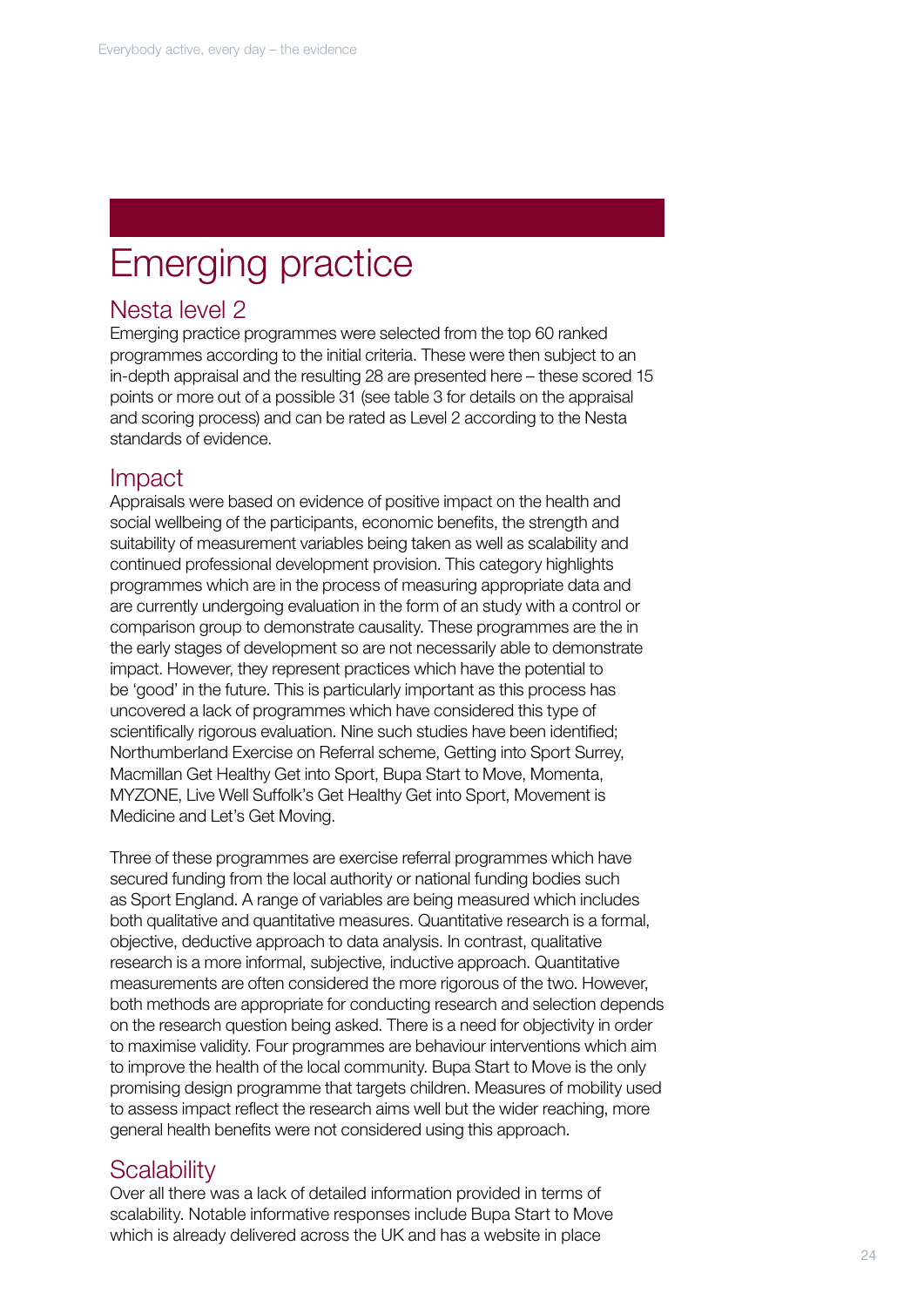which provides resources and training videos. Similarly, Momenta weight management programme offers a flexible approach to ensure cost effective delivery at scale as evidenced by the multiple locations and operators currently using the programme.

The case studies encompass a variety of programmes which can be grouped according to themes from the PHE Framework:

## People

- 1. Start well: Bupa Start to Move
- 2. Live well: Flexcare+, Get Active, Get Well, Live Well Suffolk's Get Healthy Get Into Sport, Macmillan Physical Actvity Behaviour Change Pathway, Momenta, MYZONE, Slimming World Body Magic
- 3. Exercise referral schemes: Active Health, BEATS Bury's Exercise Therapy Scheme, Northumberland Exercise on Referral Scheme, PALS (Practice Activity and Leisure Scheme), Sheffield International Venues Exercise Referral Scheme, Southwark Exercise on Referral Scheme

## Places

- 4. Schools: Girls Active
- 5. Built and the natural environment: Fitter For Walking, Milton Keynes Health Walks, Paddlers For Life , Sustran's Personalised Travel Planning, Walking for Health
- 6. Health and care: Back Gym and Cancer Gym, Inform Pulmonary Rehabilitation Scheme
- 7. Workplaces: CSPN Workplace Challenge, Well@Work
- 8. Communities
- 9. Community engagement: Birmingham Be Active, Leeds Let's Get Active, Let's Get Moving, Tandrusti

## 1. START WELL

## BUPA START TO MOVE

## Developing physical literacy

Start to Move is a programme developed by the Youth Sport Trust in partnership with Bupa which aims to develop primary teachers confidence and competence in teaching 4 to 10-year olds the movement foundations required to participate in life, activity and sport. This in turn gives the young people the body confidence and competence to want to get involved in activity and sport. Once teachers have completed the training, they are given access to the Start to Move website, which holds a wealth of resources, including research and training films.

## Qualitative measurements

Questionnaires, focus groups, one-on-one interviews

## Quantitative measurements

Mobility, motor proficiency tests (Bruininks-Oseretsky Test of Motor Proficiency).

Target group 4-10 year olds **Setting School Region Nationwide** Running length 6-12 months Funding Charity, private Participants/year 92,000 **Activities** Walking, dancing, running, fundamental movement skills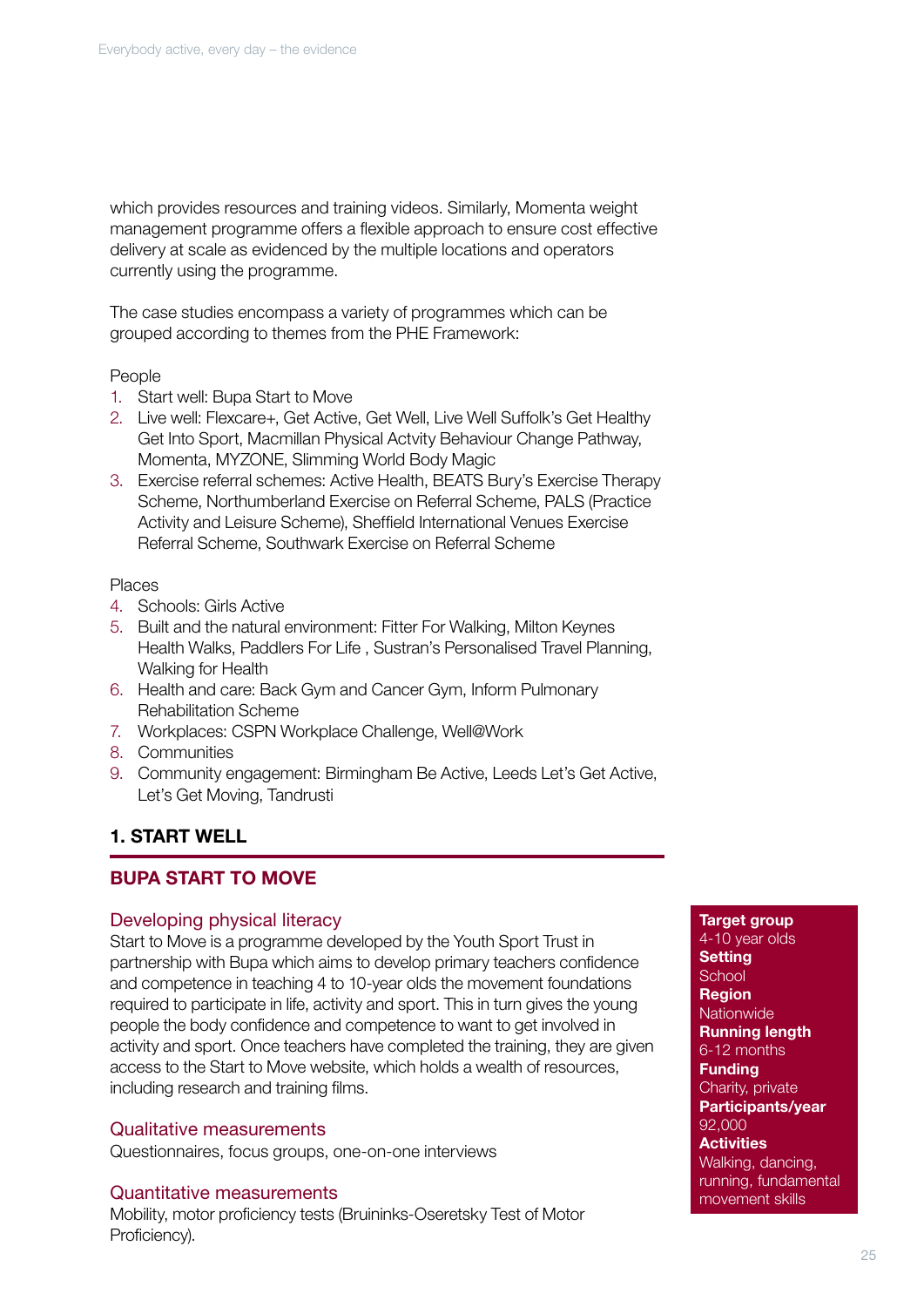## Impact

Through independent research (Leeds Metropolitan University) there has been an observed improvement over a six-month window of children's gross motor development and a small improvement of their physical proficiency. Start to Move was found to improve fine motor proficiency more than controls (except manual dexterity, small sample size). Balance decreases following Start to Move (small sample size). In terms of the qualitative measures taken, behavioural changes have been observed; teachers are recognising the importance of improving their confidence and competence to teach PE. As a result the attitudes of children towards PE are improving.

## Evaluation

External evaluation ongoing with Leeds Metropolitan University. Study design: randomised control trial. Data: Bruininks-Oseretsky Test of Motor Proficiency – Brief Form (BOT-2) which measures fine and gross motor proficiency, physical activity levels using an accelerometer, teacher behaviour, pupil behaviour. Methods: physical activity (PA) levels will be measured using accelerometers which the children will wear for the entire school day. A combination of variables will be considered, including how PA changes during segmented parts of the school day (break-time, lunch-time, PE lessons), what affect increases in Fundamental Movement Skills (FMS) have on PA and what affect does a change in PA have on FMS.

## **Scalability**

Project is scalable evidenced by the already UK wide delivery of the project. A website provides access to resources, research and training videos.

## 2. LIVE WELL

Leisure facilities (Impulse and Barnsley Premier Sport) measure a comprehensive set of health indicators. These companies invest in the necessary equipment to offer a sophisticated healthcare package to their clients. Evidence of positive health impacts can be provided on a person to person basis however no large sample statistics have been calculated. Slimming world were able to provide a large amount of anecdotal evidence of positive health and social impacts with well-established research programmes and study publications. However, the variables being measured are limited to self-reported psychological and health outcomes. Scalability and training are both well established in these programmes as they are already running in multiple locations across the UK.

## FLEXCARE+ (BARNSLEY PREMIER SPORT)

This is a Barnsley Premier Sport membership programme supporting people to maintain their physical activity levels, monitor their health outcomes and manage low risk health conditions.

#### Qualitative measurements

Questionnaires, focus groups, one-on-one interviews.

#### Nesta level 2

- captures data that change (pre and post intervention comparisons)
- ongoing independent
- trial including control groups not yet completed

#### Moving towards…

#### Nesta level 3

• randomised control

#### **Setting** Leisure trust

Region Yorkshire and Humber Running length 3-5 years **Funding** Private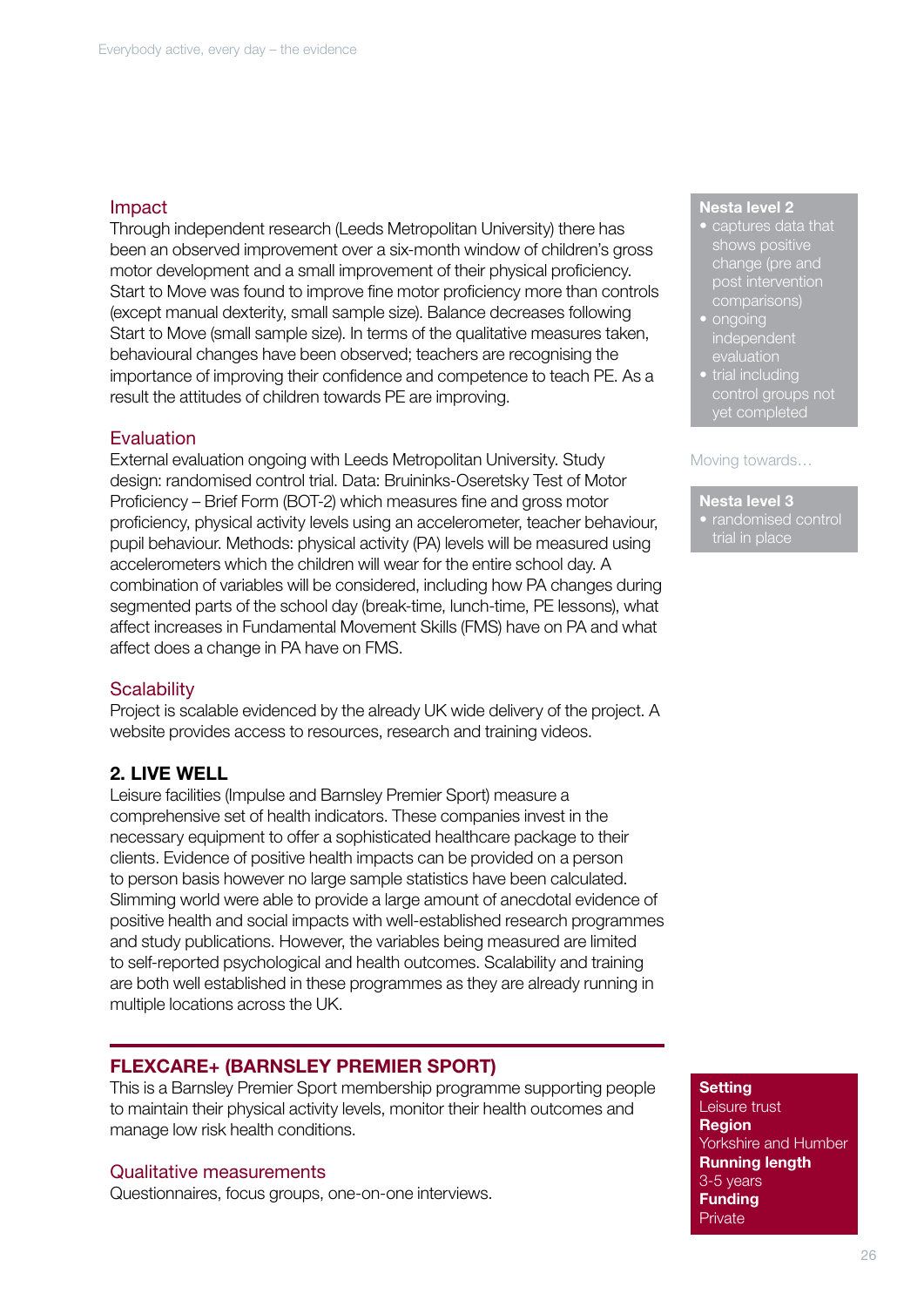## Quantitative measurements

BMI, blood pressure, cholesterol, cardiorespiratory fitness, psychological outcomes, mobility, recovery, functional ability.

## Impact

Impact has been shown through client case studies used to demonstrate how prescribed programmes provided by BPL's health and exercise specialists have allowed people to build their confidence and live a full proactive life. For example, for one client: BMI - 20.5 %, body fat % - 7.6 %, waist circumference - 18.9 %, systolic blood pressure - 2.6 %, diastolic blood pressure - 14.4 %, resting heart rate - 16.7 %, lung function (PEF) - 25.0 %.

## **Scalability**

New membership offer so unsure on scalability.

## **Training**

Fitness qualification, REPs accreditation, GP referral. CPD: working with NHS partners, staff receive shadowing and training on a verity of medical conditions.

## GET ACTIVE, GET WELL (IMPULSE LEISURE)

Impulse Leisure is a non-profit distributing organisation (NPDO), a charitable company providing leisure and recreation facilities to the local community. There is a wide array of health improvement programs on offer including an extensive program catering for people suffering long term conditions such as Parkinson's disease, cancer and stroke survivors.

## Qualitative measurements

Questionnaires, one-on-one interviews.

## Quantitative measurements

Body mass index, cardiorespiratory fitness, psychological outcomes, mobility, recovery.

## Impact

Impact has shown increase in physical activity levels, physical and mental well-being and self-reported social benefits such as confidence. Weight management programs have shown a reduction in body weight and physical activity levels and an increase in physical and mental wellbeing. Programmes for long term conditions have shown either an increase in energy and stamina levels, reductions in the effects of the long term conditions. Currently outcomes are measured on an individual basis.

## **Training**

Required: fitness qualification, counselling qualifications, REPs accreditation. Training: staff development to support to the main wellbeing coordinator.

## **Scalability**

The programmes have been rolled out to the West Sussex area and Brentwood Leisure trust has communicated an interest in adopting the model.

#### Participants/year 0-100

**Activities** Walking, running, cycling, swimming, group activity classes, gym-based sessions, condition specific exercise classes, resistance exercises, yoga/pilates/taichi, motivational counselling

Nesta level 2 • captured data that change

#### **Setting**

Workplace, local authority leisure facility, community venue Region South east Running length 6-12 months Funding Local authority, clinical commissioning group, charity Participants/year 1,000-5,000 **Activities** Wide range

#### Nesta level 2

captured data that change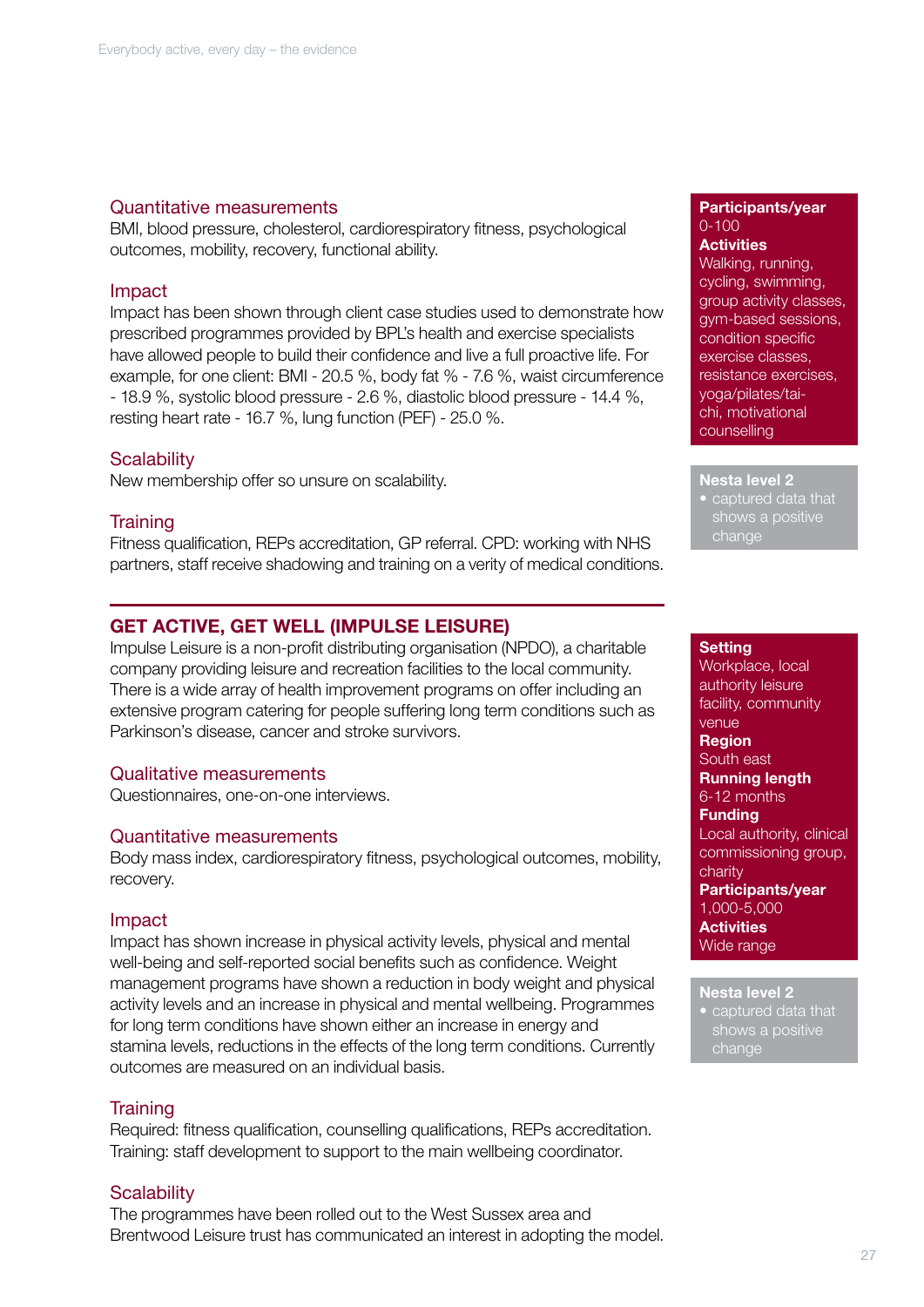## LIVE WELL SUFFOLK'S GET HEALTHY GET INTO SPORT

Live Well Suffolk is an integrated lifestyle service which delivers specific health improvement services to the population in Suffolk. "Get into sport" is a free health improvement intervention which involves the delivery of a motivational support session to a client with a trained staff member. A "Get into Sport menu" which lists the sporting activities on offer in the local area is provided and discussed. The client is then offered additional support in the form of accompanied visits to the class, club or activity, face-to-face support meetings, telephone conversations and access to an informal peer support group. The 20% most deprived areas of Suffolk are targeted, as well as people with long term medical or mental health conditions.

## Qualitative measurements

Questionnaires, one-on-interviews, follow up calls, IPAQ.

## Quantitative measurements

BMI, weight, patient-related outcome measures (PROM's), waist measurements.

## Impact

The programme has demonstrated a positive impact with 53% of clients more active at three and six months after the initial intervention. As a result these clients have transitioned out of the inactive threshold. Accessing community sport and provision has also aided many peoples weight loss as a way to burn calories as well as helping smoking cessation by relieving stress. At the end of year one the intervention has benefited many individuals and some communities have had new clubs created where gaps in provision have been identified: 512 clients thus far have been given at least one motivational appointment with a project worker plus an introductory session is facilitated where appropriate; 394 of these have been retained within community sport. Socio economic data has been collected on all clients as well as more qualitative data on outcomes in terms of physical activity and in terms of the outcomes for the service they originally were referred for.

## Evaluation

Current analysis is in house on an ongoing basis however a study is in place with the University of East Anglia to be completed in autumn 2016. The evaluation is funded by a Sport England Get Healthy Get into Sport grant with additional funding from Suffolk County Council. Aim: to evaluate the effect of Suffolk's Get Healthy Get into Sport initiative on sport participation and physical activity levels in adults. Sample: All individuals aged 14 years and above who enrol in Live Well Suffolk services from the start date of the project. Study design: cluster control trial. Methods: each Live Well Suffolk service location will be delivering either (i) the new intervention in addition to the existing usual care (the intervention arm of the project, hereafter), or (ii) usual care alone (the control arm of the project). Outcome measures. Change in physical activity levels and sport activity levels (self-reported using IPAQ) at three, six and 12 months compared to baseline. There will also be a qualitative analysis of the client experience of the service.

### **Setting**

Workplace, local authority leisure facility, private leisure facility, outdoor settings, community venue Region East of England Running length 6-12 months **Funding** Local authority, Sport **England** Participants/year 1000-5000 **Activities** Wide range

#### Nesta level 2

- captured data that change
- external evaluations ongoing that include control groups

#### Moving towards…

#### Nesta level 3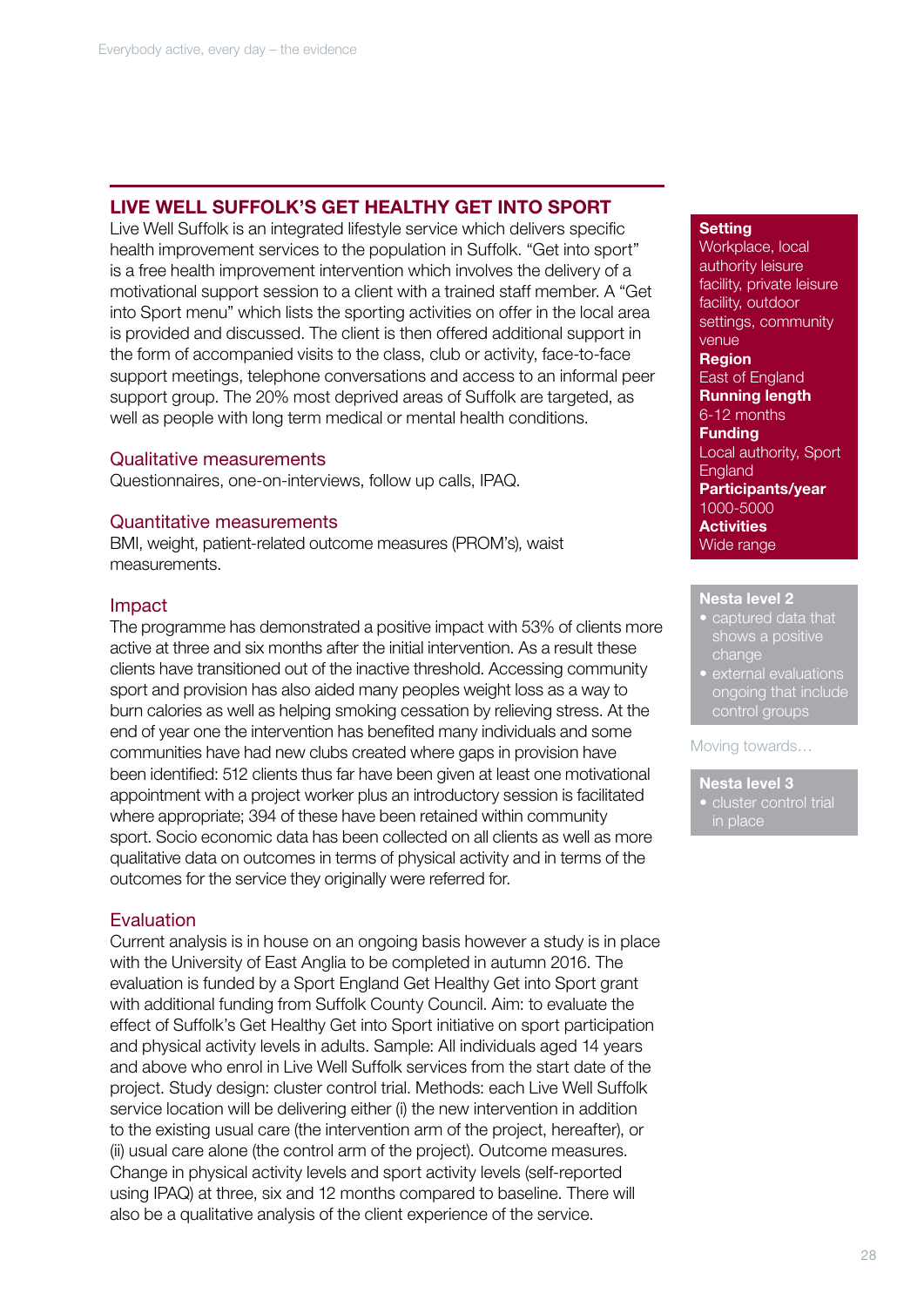## **Scalability**

Project is described as scalable providing the intervention was embedded within an integrated healthy lifestyle service and the right people were put in place to deliver and co-ordinate the process. The aim for GHGIS was to test whether tackling inactivity should be embedded within a health improvement organisation and so far this has been a positive experience.

## MACMILLAN PHYSICAL ACTIVITY BEHAVIOUR CHANGE **PATHWAY**

This is based on the NHS physical activity care pathway 'Let's Get Moving'. It provides an overarching framework for embedding physical activity into cancer care and works to develop sporting opportunities for people with cancer. Included in this is the delivery of the Get Healthy Get into Sport Macmillan Project and the provision of an evidence based approach to service delivery.

## Qualitative measurements

Questionnaires, focus groups, one-on-one interviews, diary logs.

#### Quantitative measurements

BMI, blood pressure, cholesterol, cardiorespiratory fitness, psychological outcomes, mobility, recovery.

#### Impact

A national evaluation is currently taking place to review health, social and economic outcomes of the participant. Local evaluations have also taken place. Results from the Get Active Feel Good evaluation revealed positive trends in physical activity levels and care outcomes for patients. While the observed overall trend was positive, consideration must be given to the many variables contributing to changes, especially when patients are entering and subsequently attending the service at various stages of their cancer care. However, what should not be overlooked is the aspects of continued support, motivation and reassurance provided by GAFG which has an impact on levels of well-being and various aspects of life. Quality of life and wellbeing outcomes reported: a change in beliefs relating to physical activity, reduced unhealthy behaviours, increased social activity and decreased social exclusion, increased measures of wellbeing.

## **Evaluation**

There are a number of studies currently being undertaken by Universities at different levels, some which include control groups. Projects which have been running for two years; Public Health Shropshire and Chester University have produced a report of their evaluation from the year-one pilot phase. Projects commenced January 2014: New Berkshire University has set up a series of focus groups and is analysing the data for the Berkshire Macmillan Sport England Get Healthy Get into sport site. Bournemouth University is evaluating the Dorset Macmillan programme. Specific fitness and BMI improvements are being measured alongside behaviour changes. To be published later this year. New Projects. Sheffield Hallam University has worked with Weston

#### Target group

People with certain medical conditions **Setting** Local authority leisure facility, private leisure facility, home-based, outdoor settings, community venue, primary care setting Region UK wide Running length 12-18 months **Funding** Sport England Participants/year 500-1000 **Activities** Wide range

## Nesta level 2

- captured data that shows a positive change
- external evaluations ongoing

#### Moving towards…

- Nesta level 3
- control trial in place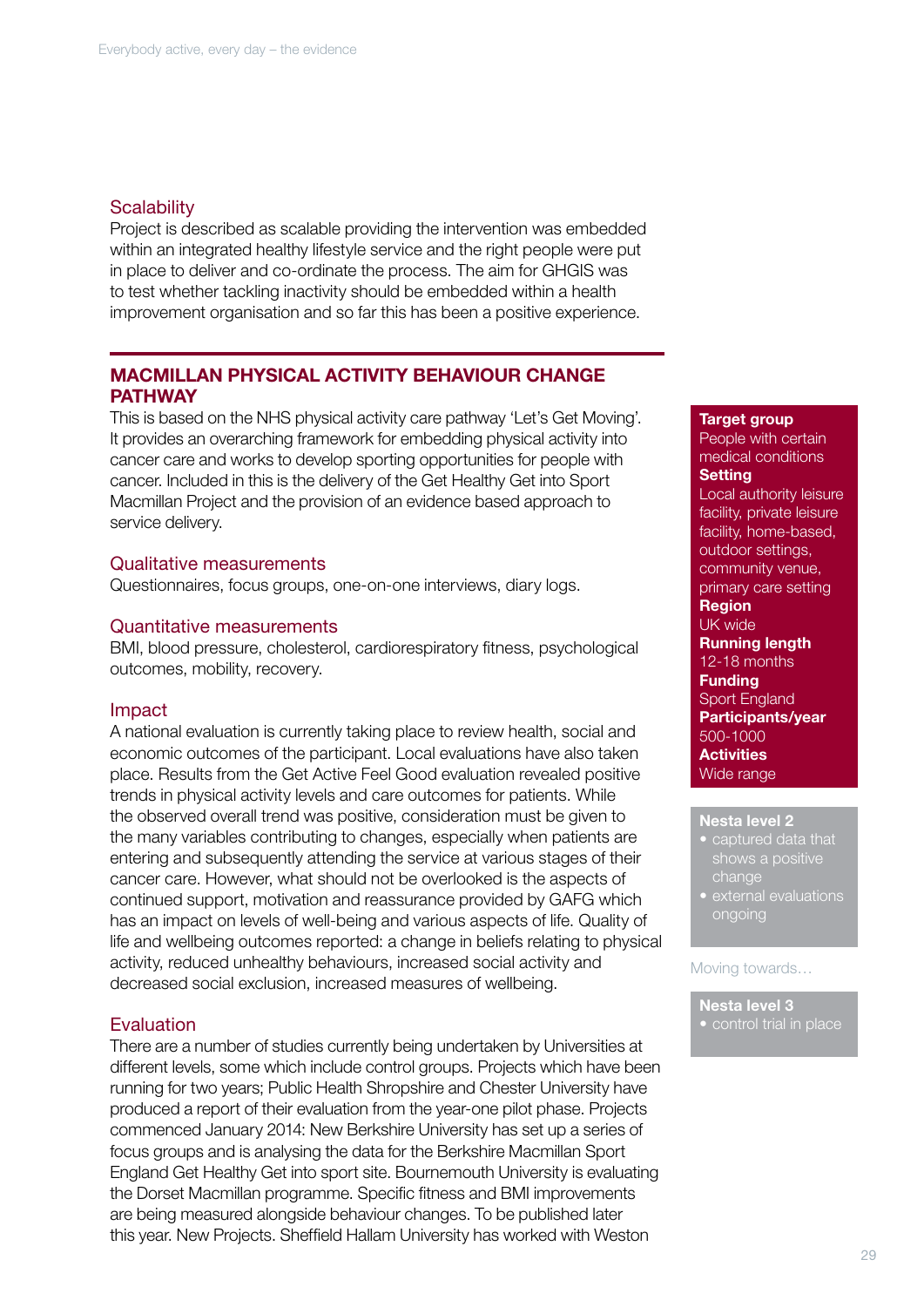Park Hospital on a scoping study led by Dr Helen Crank. This study asked people living with and beyond cancer and stakeholders in the city who would be involved in setting up a future exercise service, their views and thoughts about creating a new exercise and cancer rehabilitation service in Sheffield. They will be involved in evaluating the Sheffield Macmillan and Sport England funded Get Healthy Get Into Sport Project launching Sept 2014. Manchester University will be evaluating the Manchester arm of our Macmillan Get Healthy Get into sport project, which launched this summer.

## **Scalability**

Currently in the innovation stage, projects have been categorised into grow, expand and extend grow. Beacon sites include Dorset and Berkshire (successful pilots in Bournemouth and Windsor) now expanding to the whole county (extend); Luton and Shropshire have been going for two years and are expanding their services. The intention is to eventually roll out the tested model across the UK.

## **MOMENTA**

Momenta is a behavioural intervention that encourages individuals to make their own choices around when, what, where and how they participate in physical activity. The Momenta programme strongly and pro-actively promotes physical activity, specifically Momenta includes three one-hour classroom discussions on the benefits of cardiovascular exercise, resistance training and lifestyle activity in weight loss and maintenance. There are optional physical activity classes. Momenta also works to reduce barriers to participation, including cost (eg, free/discounted class passes/memberships), and increase confidence, eg, participants buddying up to try activities together.

## Qualitative measurements

Questionnaires (HADS, WHOQOL, IPAQ short form, SCOFF), focus groups, one-on-interviews

## Quantitative measurements

BMI, blood pressure, psychological outcomes, accelerometry.

## Impact

Momenta has achieved clinically significant weight loss, improvements in physical activity levels, improvements in psychological measures, improvements in behavioural risk factors and better than anticipated retention. In addition data on demographics, weight loss history, behavioural risk factors for obesity and chronic disease (especially nutrition) is also being monitored. Data is currently analysed by a clinical psychologist, with concurrent third party academic studies.

Before Momenta, participants were doing an average of 249 minutes of moderate to vigorous physical activity per week (166% of the DH target). After Momenta participants reported doing an average of 423 minutes of moderate to vigorous physical activity per week (a 70% increase and 282% of the DH target); they also reported a 28% reduction in sedentary behaviour

#### **Setting**

Workplace, local authority leisure facility, private leisure facility, community venue, mobile bus Region North West, West Midland,s North East, South East, London Running length 1-3 years **Funding** Local authority, clinical commissioning group Participants/year 1000-5000 **Activities** Wide range

#### Nesta level 2

- captures data that change (pre and post intervention comparisons)
- ongoing independent
- trial including control groups not yet completed

Moving towards…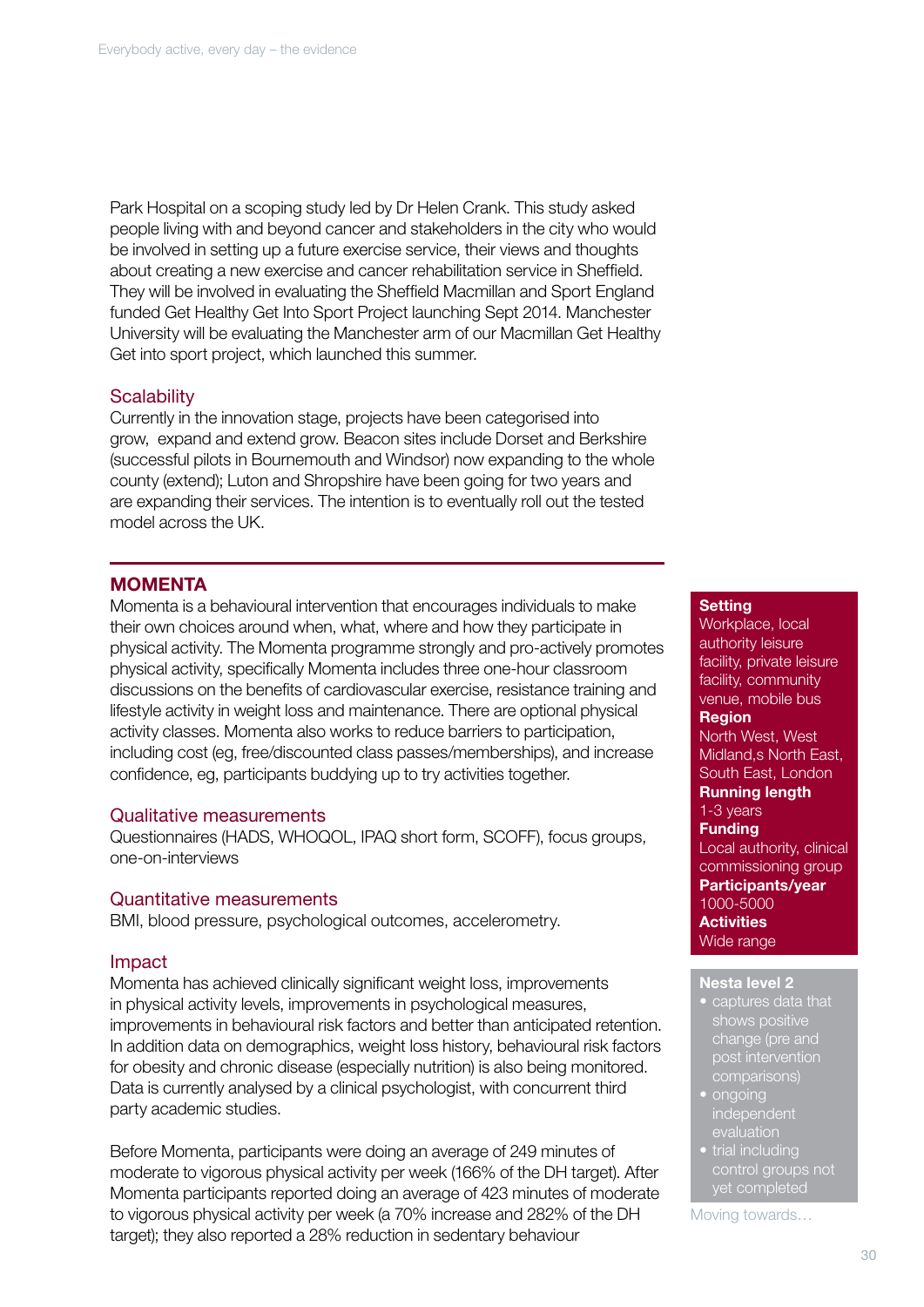## **Evaluation**

In-house evaluation is extensive, builds on a long history of evaluation of community-based programmes and is conducted and reviewed by an internationally recognised clinical and health psychologist in the field of weight management. External evaluation is starting now with two universities, Leeds Metropolitan and Durham.

Pilot study: tier 2 weight management scheme, carried out by Active Northumberland (see previous case study for Northumberland Exercise Referral Scheme details) and the public health team and evaluated by Durham University School of Applied Social Sciences. Research aims: to compare the Momenta programme with a physical activity only option and a combined Momenta and physical activity option. Study design: randomised control trial. Sample: 180 participants, patients with a BMI of 25.0-29.9 kg/m2, across two leisure sites. Method: once referred, participants will be randomly allocated into one of three groups:

a) the Momenta adult weight management 12-week programme (n=60), b) regular gym membership for 12 weeks (n=60), c) The Momenta 12 week programme + regular gym membership for 12 weeks (n=60). Data: demographics (age, IMD, gender, ethnicity and employment status), physiological measures (BMI and waist circumference), self-reported physical activity pre and post programme and an objective measure of physical activity via the Fitlinxx Pebble, attendance at Momenta sessions/leisure centre, diet. Follow up data will also be collected three months and nine months post programme.

## **Scalability**

Momenta has been designed to be scalable from the outset. Evaluation across multiple operators, locations and delivery formats confirms this. The programme is deliberately flexible in its approach to ensure that it is costeffective for delivery at scale. Sometimes participants pay part or all of the cost of the programme. In other cases it is completely paid for by public health or corporate facilities, for example.

## **MYZONE**

MYZONE® is a chest strap and monitoring system that transmits heart rate, calories and effort in real time to a live display and wirelessly uploads the data to a logbook that can be accessed online or via the free MYZONE® Lite app. MYZONE® collects data to the benefit of physical activity stakeholders, and enables health and fitness professionals to stay connected with their users.

## Qualitative measurements

Diary logs.

#### Quantitative measurements

Cardiorespiratory fitness, recovery, physical activity levels.

Nesta level 3 • control trial in place

#### **Setting**

School, workplace, local authority and private leisure facilities, outdoor settings, community venue Region **Nationwide** Running length 1-2 years **Funding** Local authority, central government, clinical commissioning group, privately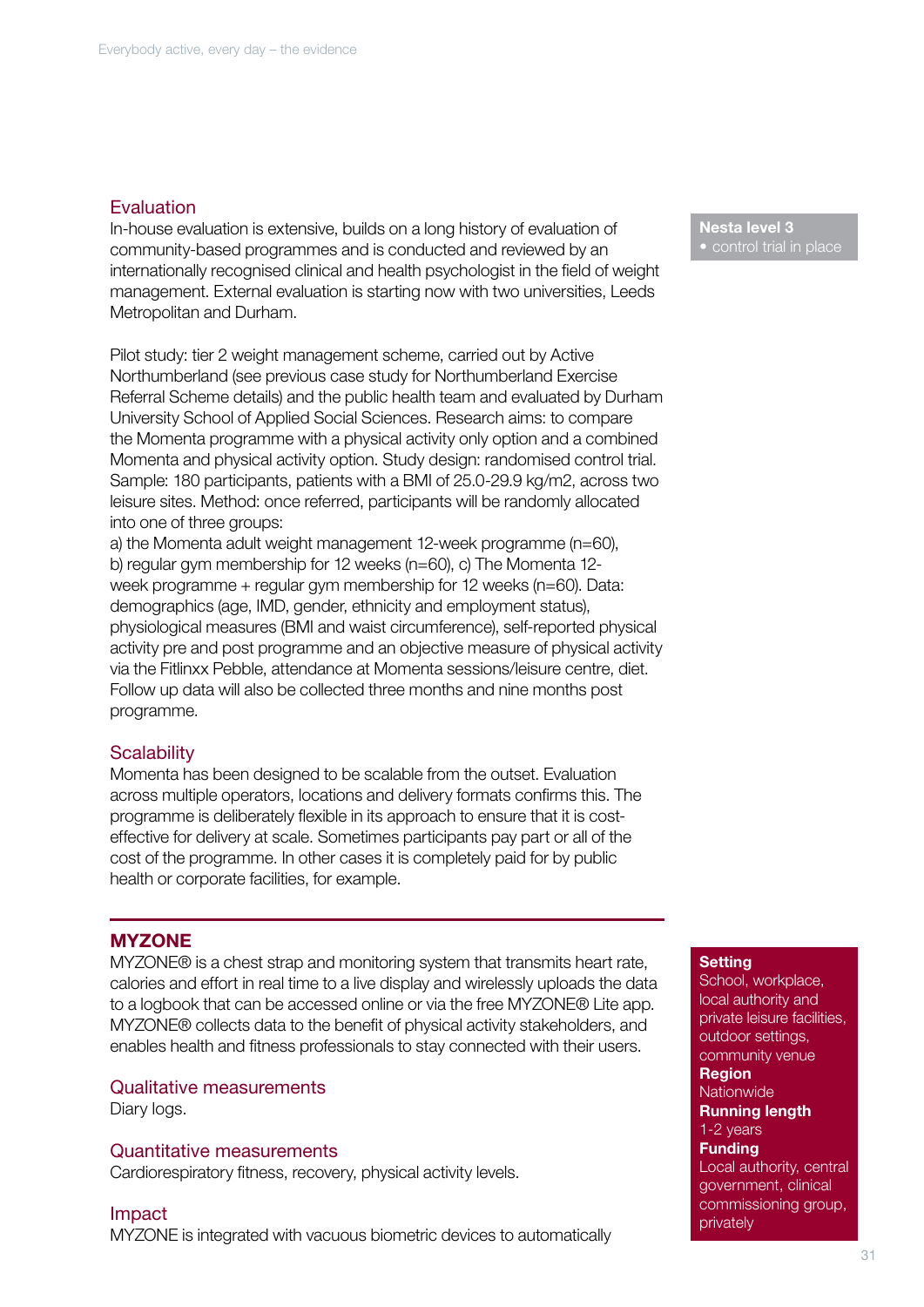log health outcomes. All physical activity data is stored in an online cloud based logbook, with individual and group aggregated data visible to the health practitioner and delivery partner. Qualitative feedback has shown that the system motivates sustained physical activity behaviours and improves awareness and understanding of physical activity 'intensity' by providing feedback to participants when CMO guidelines have been achieved.

## Evaluation

The ukactive Research Institute used MYZONE in a yearlong study 'Project Get UK Active' and found clinical and statistically significant reductions in body mass, body fat, body fat percentage, waist circumference & BMI.

MYZONE has also been used as the subject of a research dissertation at Sheffield Hallam University. Title: the effect of MYZONE on physical activity referral scheme participant activity levels. Aim: to research the effectiveness of the MYZONE belt, in relation to increasing the amounts of physical activity undertaken by physical activity referral scheme (PARS) participants. Research design: counterbalanced repeated measures. Sample: new referrals in to Sheffield International Venues PARS (n=19). Methods: intervention group used the MYZONE belt and recorded their physical activity on a log sheet, while the control group only recorded physical activity on the log sheet over a period of two weeks. Data: frequency, duration and intensity of physical activity measured by MYZONE belt. Results: use of the MYZONE belt in PARS significantly increased both frequency, mean 3.3 occasions without MYZONE against 4.7 with MYZONE (Z=-2.12, p=0.033; =0.05), and duration, mean 202 mins without MYZONE to 328 mins with MYZONE  $(Z= -2.48, p=0.013; =0.05)$ of physical activity. However, Intensity remained the same and statistically insignificant throughout both conditions at moderate intensity (Z=-0.024, p=0.81; ns). Conclusion: the MYZONE belt is an effective way of increasing frequency and duration of physical activity undertaken by PARS participants

## **Scalability**

Simple technology that accurately tracks and motivates all physical activity has significant flexibility and scalability.

\*NB. Although this could arguably meet Level 4 Nesta standards of evidence it has not been rated as Level 2 as the independent evaluation was part of a final year undergraduate research project so has not been submitted to a peer reviewed journal.

## SLIMMING WORLD BODY MAGIC

The Slimming World programme as a whole reaches over 500,000 adults and their families each week. Body Magic is a lifestyle behaviour change programme aimed at weight control within which facilitation of engagement in physical activity forms part of the support programme.

Qualitative measurements Questionnaires, focus groups, diary logs. Participants/year 10,000-25,000 **Activities** Wide range

## Nesta level 2

- captures data that shows positive change
- has undergone an

#### **Setting**

School, local authority leisure facility, community venue **Region Nationwide** Running length 10+ years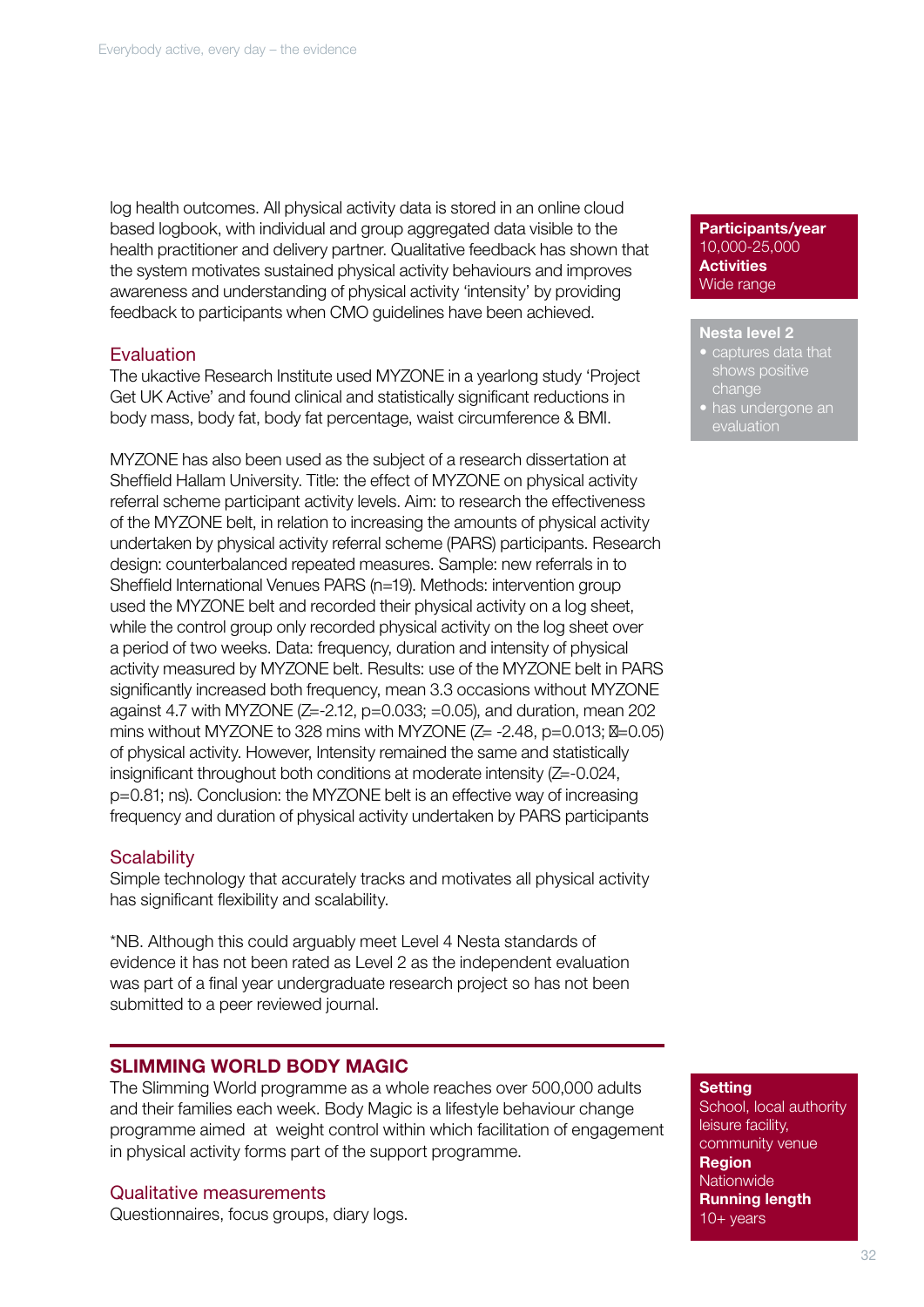## Quantitative measurements

BMI, psychological outcomes.

## Impact

Within published data, based on self-reported survey data, the programme has been shown to have significant impact on loss of body weight, significantly improve mental wellbeing, improve various health measures, promote dietary change, facilitate participation in physical activity and is cost effective. Average weight change over 12 weeks was around 4kg and 4-5% loss of body weight. The average BMI change over 12 weeks was -1.5kg/ m2. Over six months the mean weight change was 8.9kg (8.6% weight loss). Significant improvements in self-esteem, depression and anxiety were also reported after 12 weeks.

Qualitative data shows significant improvement in various aspects of mental wellbeing, numerous clients reported health benefits e.g. better glucose control, reduced blood pressure and cholesterol and reduction in medication. Increases in physical activity levels were also reported. Published survey data found that over 80% of respondents reported the programme had improved their health and around a third reported improvements in the health of the families also; 56% of Slimming World members reported becoming more active as a result of the programme and participation in physical activity increases with duration of membership. Participants reported a number of benefits as a result of increasing their physical activity levels including having more energy (37% of respondents), enjoying exercise now (33%), improved posture (31%), improved mobility (29%), being calm and less stressed (25%) and improved sleep (22%). The Body Magic programme also has a wider reach with 33% of participants reporting involving their partners in their more active lifestyle and 28% involving their children.

## **Scalability**

The programme has already been scaled up and is run as a nationwide service. The programme continues to be scaled up.

## **Training**

Qualifications: Slimming World qualifications in facilitation of behaviour change, basic nutrition and promotion of physical activity. No training is provided.

## 3. EXERCISE REFERRAL

Six programmes fall under this sub category. A feature of these programmes is the strength of the quantitative measures being taken; at the least these programmes measure BMI, blood pressure and psychological outcomes. Impact on the health of the participants is well evidenced through comparisons between baseline and follow up or end of programme tracking. However, only the best examples have been externally evaluated and none have provided any evidence of statistical significance testing. These programmes are characterised by having a clear aim and target population and employ clinical measures to prove outcomes. Objectively measured health benefits are often backed up by the use of questionnaires to measure social impacts.

### **Funding** Private Participants/year 25,000 **Activities Motivational** counselling

## Nesta level 2

• captures data that change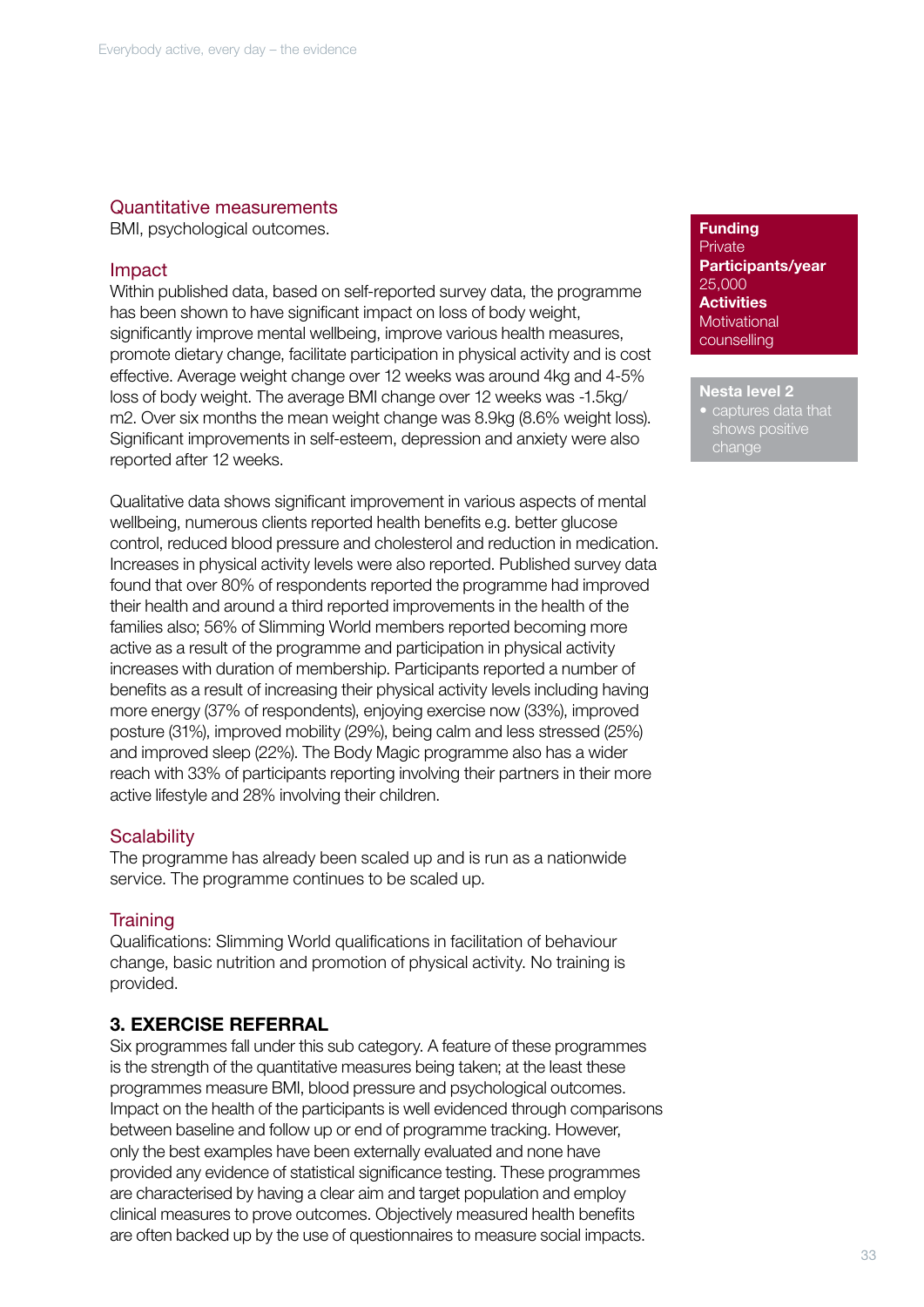Results such as improved self-confidence, self-esteem and social inclusion are the most commonly reported. Economic benefits haven't been reported by any of the exercise referral programmes presented. In terms of scalability, most programmes have been specifically tailored to reflect the needs of the community within which they serve. CPD is offered in three out of the six programmes, however, it is difficult to gauge the level of provision as little detail was provided.

## ACTIVE HEALTH

Active Health is a physical activity referral programme which operates in the south west. General referral is 12 weeks, with some specialist classes being longer, the primary objective is for participants to become long term users. The programme targets people with long term conditions such as stroke survivors.

## Qualitative measurements

Questionnaires, focus groups, one-on-one interviews.

## Quantitative measurements

BMI, blood pressure, psychological outcomes, mobility, recovery, resting heart rate, waist and hip measurements, functional tests, SF12, stroke impact scale (SIS).

## Impact (health, social, economic)

The initial 14 weeks of the Exercise After Stroke programme (n=72 people) has had a significant improvement on 10m walk time (20% improvement), timed up and go (20% improvement), SIS physical problems (12%), SIS Mood and emotions (5%), SIS daily activities (5%) and SIS mobility (5.4%). For those people who have now had three assessments (n=19) from baseline they showed an improvement in 10m walk time (23.7%), timed up and go (35%), SIS memory and thinking (8.9%), and SIS recovery (30%). This data shows firstly that people with a history of stroke (some from quite a long time ago) can still improve their functional abilities and reduce their falls risk significantly within 14 weeks. It also shows that over a longer time period (up to 26 weeks) there is a consistently improving profile of quality of life measured on the SIS. It is also important to note that mental health aspects of the SIS also improved (such as mood and emotions, and memory and thinking) thereby inferring that the exercise is having more than just a physical benefit to these stroke survivors.

## **Scalability**

This programme could be expanded but is dependent on resources, funding and capacity. However, it has been tailored specifically for Wiltshire needs and criteria, which any other deliverer would need to evaluate to ensure appropriate for their particular needs.

## **Training**

Specialist level 3 exercise referral, and level 4, eg, BACPR, exercise after stroke, postural stability. CPD – either as REP's accredited courses or via in house workshops.

#### Target group

People with long term medical conditions **Setting** Local authority leisure facility, private leisure facility, home based, community venue, primary care setting Region South west Running length 21/2 years Funding Local authority, clinical commissioning group Participants/year 1000 - 5000 **Activities Motivational** counselling

#### Nesta level 2

captures data that change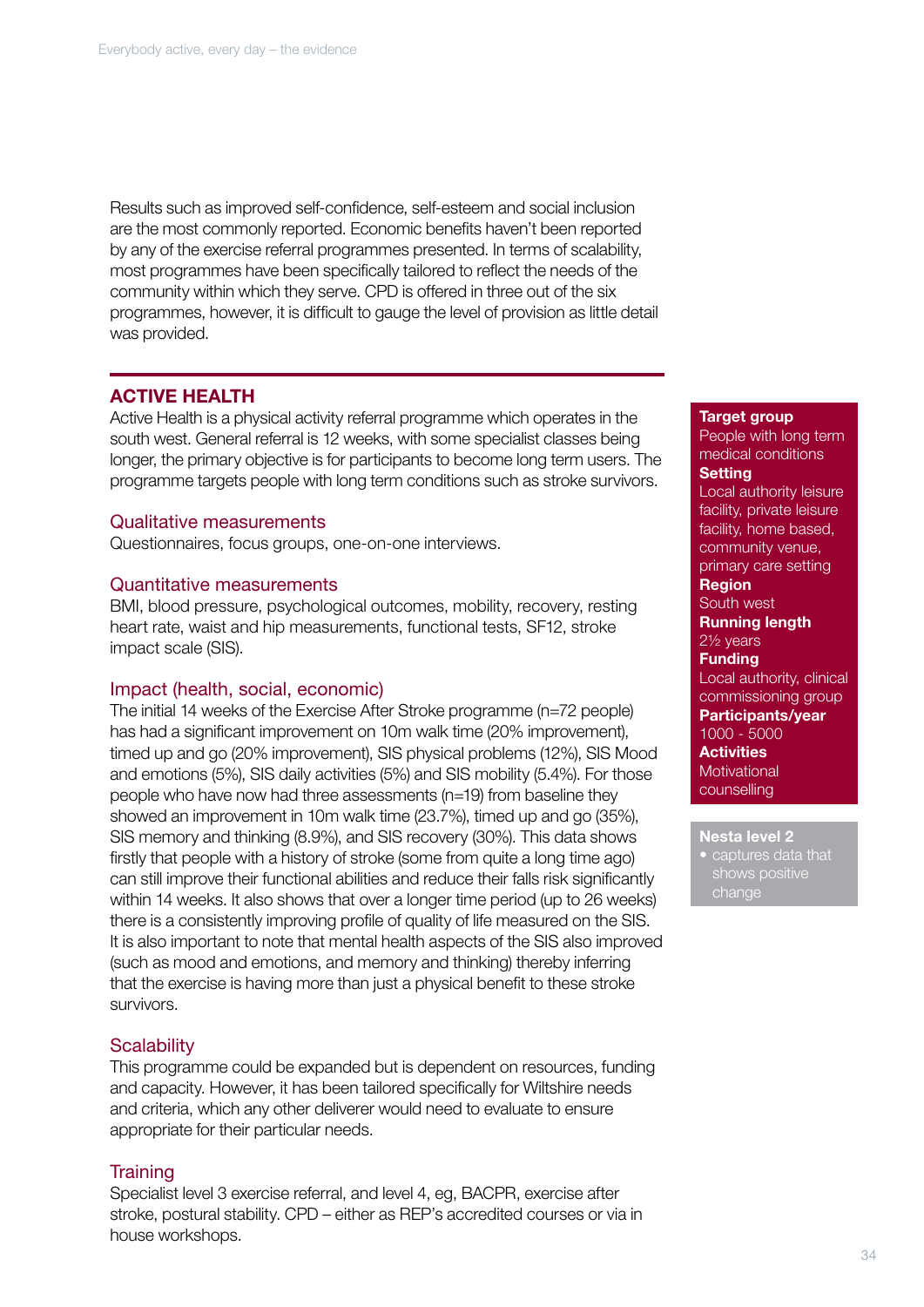## BEATS BURY'S EXERCISE AND THERAPY SCHEME

BEATS is an exercise referral scheme for people with a recurring illness or medical condition who would benefit from a personal exercise programme. BEATS is a 12-month programme with a close supervision period for the first twelve weeks. Patients referred to BEATS get advice and support on how to improve general health and wellbeing through physical activity. This can take place at home, outdoors or at a local leisure facility.

## Qualitative measurements

Questionnaires, one-on-one interviews, diary logs.

## Quantitative measurements

BMI, blood pressure, waist circumference, psychological outcomes, mobility.

## Impact (health, social, economic)

Of all clients using the service to date, 67% reduced waist girth measurements, 60% reduced weight, and we have many advocates of the scheme who have managed to reduce their medication due to the exercise intervention. Overall the scheme has reduced weight and waist girth measurements and has observed decreases in heart rates, blood pressure and overall BMI scores. Working closely with the mental health team the programme has developed pathways for clients with mental health issues to access exercise environments thus improving their mental wellbeing and social inclusion confidence.

## **Training**

Level 3 advanced gym instructor, and a relevant GP referral qualification is required, though no training is offered.

## **Scalability**

No details given.

## NORTHUMBERLAND EXERCISE ON REFERRAL SCHEME

This is an exercise referral scheme that aims to support weight loss, social cohesion and increase physical activity levels of people who are inactive as well those who have certain medical conditions. The programme operates in Northumberland and receives ≈2000 referrals per year with an 80% uptake on places. Based on analysis of those referred between October 2011 and March 2013, 12-week adherence was 57.6% and 24 week adherence was 46.5%.

## Qualitative measurements

One–on-one interviews, questionnaires.

## Quantitative measurements

Psychological outcomes, cardiorespiratory fitness, blood pressure, BMI, waist circumference, physical activity levels

#### Target group

People with certain medical conditions **Setting** Local authority leisure facility, home based, outdoor settings, community venue, primary care setting Region North West Running length 10+ years **Funding** Local authority Participants/year 1000-5000 **Activities** Wide range

#### Nesta level 2

• captures data that shows positive change

## **Setting**

Local authority leisure facility, community venue **Region** North East Running length 6-8 years **Funding** Local authority Participants/year 1000-5000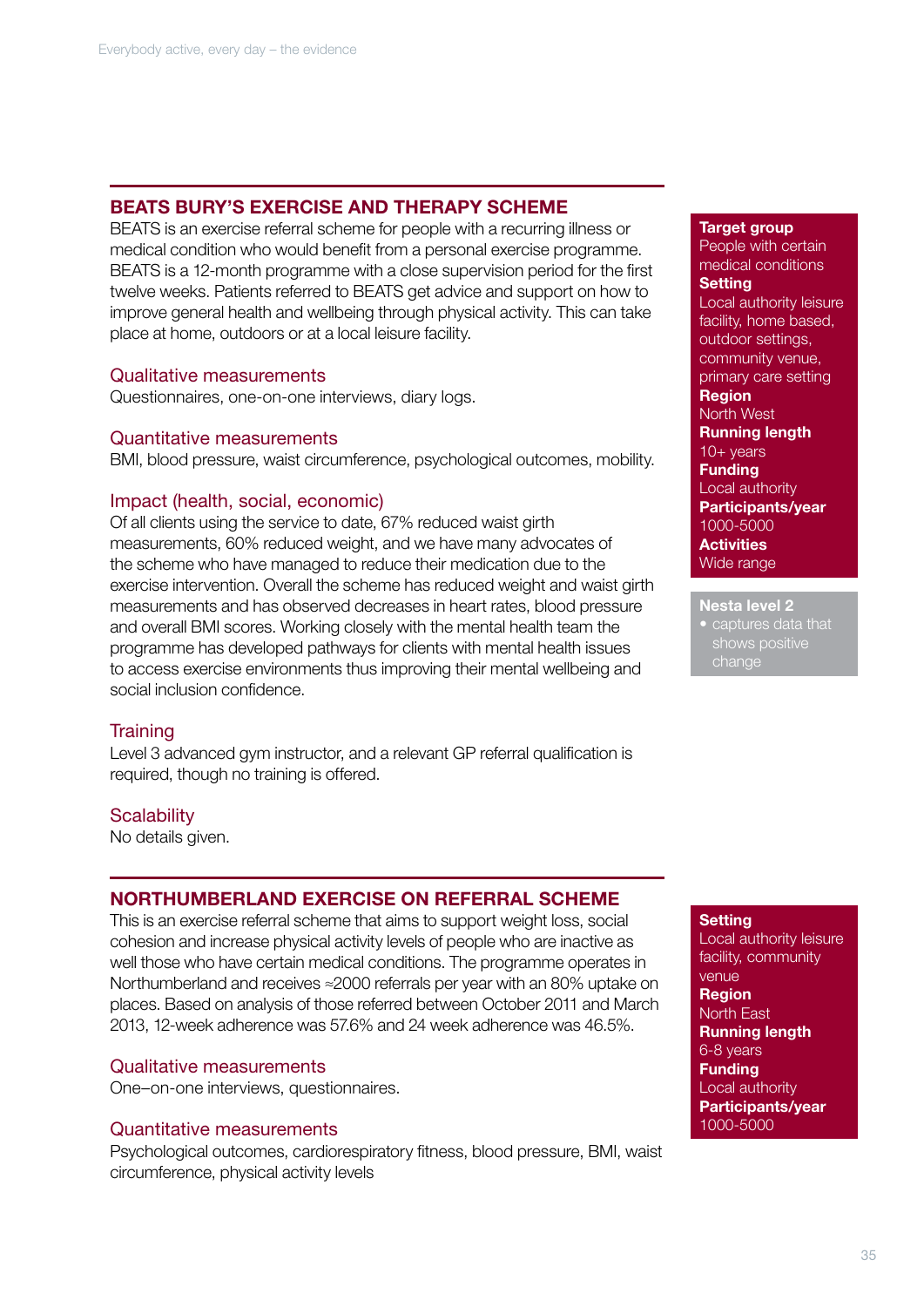## Impact and evaluation

Internal evaluations reported significant positive changes in systolic and diastolic blood pressure, waist circumference and BMI.

Independent evaluation carried out by the University of Northumbria; the study was published in BMJ Open in August 2013. Study design: a naturalistic observational study. Setting: nine local authority leisure sites in Northumberland. Participants: 2233 patients referred from primary and secondary care between July 2009 and September 2010. Intervention: a 24-week program including motivational consultations and supervised exercise sessions for participants. Results: uptake was 81% (n=1811), 12-week adherence was 53.5% (n=968) and 24-week completion was 42.9% (n=777). Participants who completed the intervention significantly increased their self-reported physical activity levels at 24-weeks t (638) =−11.55, p<0.001. Conclusion: completer's of the Northumberland ERS increased physical activity at 24 weeks, although the levels achieved were below the current UK guidelines of 150 min of moderate exercise per week. Leisure site was associated with uptake, adherence and completion.

## **Scalability**

There is a robust evaluation methodology being applied in Northumberland to the ERS which constitutes that the scheme is very clear in its processes and methodology making it suitable to be scaled up.

## Future work

PhD research programme (ongoing): analysis of qualitative data such as satisfaction and wellbeing questionnaires following participants from referral through the scheme.

Pilot study: tier 2 weight management scheme, carried out by Active Northumberland and the public health team and evaluated by Durham University School of Applied Social Sciences. Research aims: to compare the Momenta weight management programme (see also standalone Momenta case study below) with a physical activity only option and a combined Momenta and physical activity option. Study design: randomised control trial. Sample: 180 participants, patients with a BMI of 25.0-29.9 kg/m2, across two leisure sites. Method: once referred, participants will be randomly allocated into one of three groups: a) the Momenta adult weight management 12-week programme (n=60), b) regular gym membership for 12 weeks (n=60), c) the Momenta 12-week programme and regular gym membership for 12 weeks (n=60). Data: demographics (age, IMD, gender, ethnicity and employment status), physiological measures (BMI and waist circumference), self-reported physical activity pre and post programme and an objective measure of physical activity via the Fitlinxx Pebble, attendance at Momenta sessions/ leisure centre, diet. Follow up data will also be collected three months and nine months post programme.

## **Activities**

Walking, swimming, group activity classes, gym based sessions, motivational counselling, sports, fall prevention

#### Nesta level 2

- captures data that change (pre and post intervention comparisons)
- **independent** evaluation
- **RCT** trial to completed

#### Moving towards…

## Nesta level 3 • control trial in place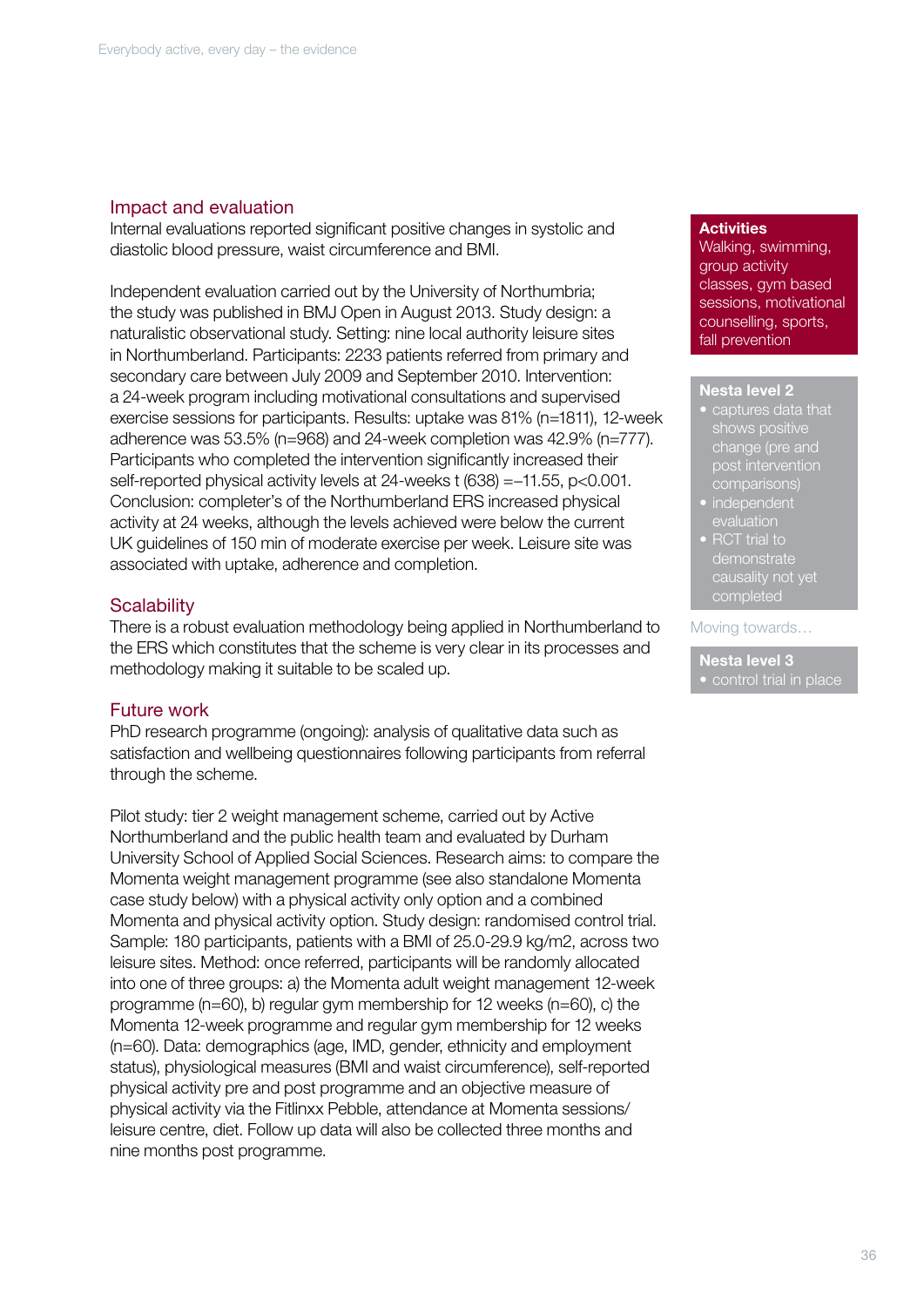## PALS (PRACTICE ACTIVITY AND LEISURE SCHEME)

PALS is an exercise referral partnership programme between local health agencies, Kirklees Communities and Leisure and Kirklees Active Leisure Trust. It is a 45-week scheme which aims to encourage participants to take part in group or individual activity programmes and teaches them how to incorporate activity into their daily living.

## Qualitative measurements

Questionnaires, focus groups, one-on-one interviews, diary logs.

## Quantitative measurements

BMI, blood pressure, psychological outcomes.

## Impact (health, social, economic)

PALS clients were asked to score themselves at the beginning and end of the scheme using a tool called the 'results flower' – an adapted behaviour change model designed to reflect positive/negative change in relation to physical activity and health outcomes. Results showed that 99% of clients were more active, 65% of clients enjoyed physical activity more, 69% of clients were more confident to continue an active lifestyle and 55% were more motivated to remain physically active. In addition 77% reported an improvement in their physical health and a further 64% said they felt better about themselves.

## **Training**

NGB qualification, fitness qualification, REPs accreditation, motivational interview training. Training: in house workforce development, individual tutoring plans to ensure standard, shadowing and mentoring opportunities.

## **Scalability**

Model of good practice subject to continuous improvement.

## SHEFFIELD INTERNATIONAL VENUES EXERCISE REFERRAL **SCHEME**

A variety of referral classes are delivered each week over six sites in Sheffield. SIV provide specialist 12-week exercise programmes for clients who have been referred by their GP or health professional for a variety of conditions.

## Qualitative measurements

Questionnaires, focus groups, one-on-one interviews, diary logs.

## Quantitative measurements

BMI, blood pressure, cardiorespiratory fitness, psychological outcomes, mobility.

## Impact

To date participants completing the scheme have had reduced blood pressure, resting heart rate, body fat percentage, BMI and increased fitness. Improvements on BREC, EQ5D and IPAQ questionnaires. Some participants returned to work having been on long-term disability. Average weight loss was

## **Setting**

Local authority leisure facility, home based, outdoor settings, community venue, primary care setting **Region** North West Running length 20 years **Funding** Local authority Participants/year 1000-5000 **Activities** Wide range

Nesta level 2 **Captures data that** 

shows positive change

Target group People with certain medical conditions **Setting** Local authority leisure facility **Region** Yorkshire and Humber Running length 10+ years Funding Session fees Participants/year 1000-5000 **Activities** Wide range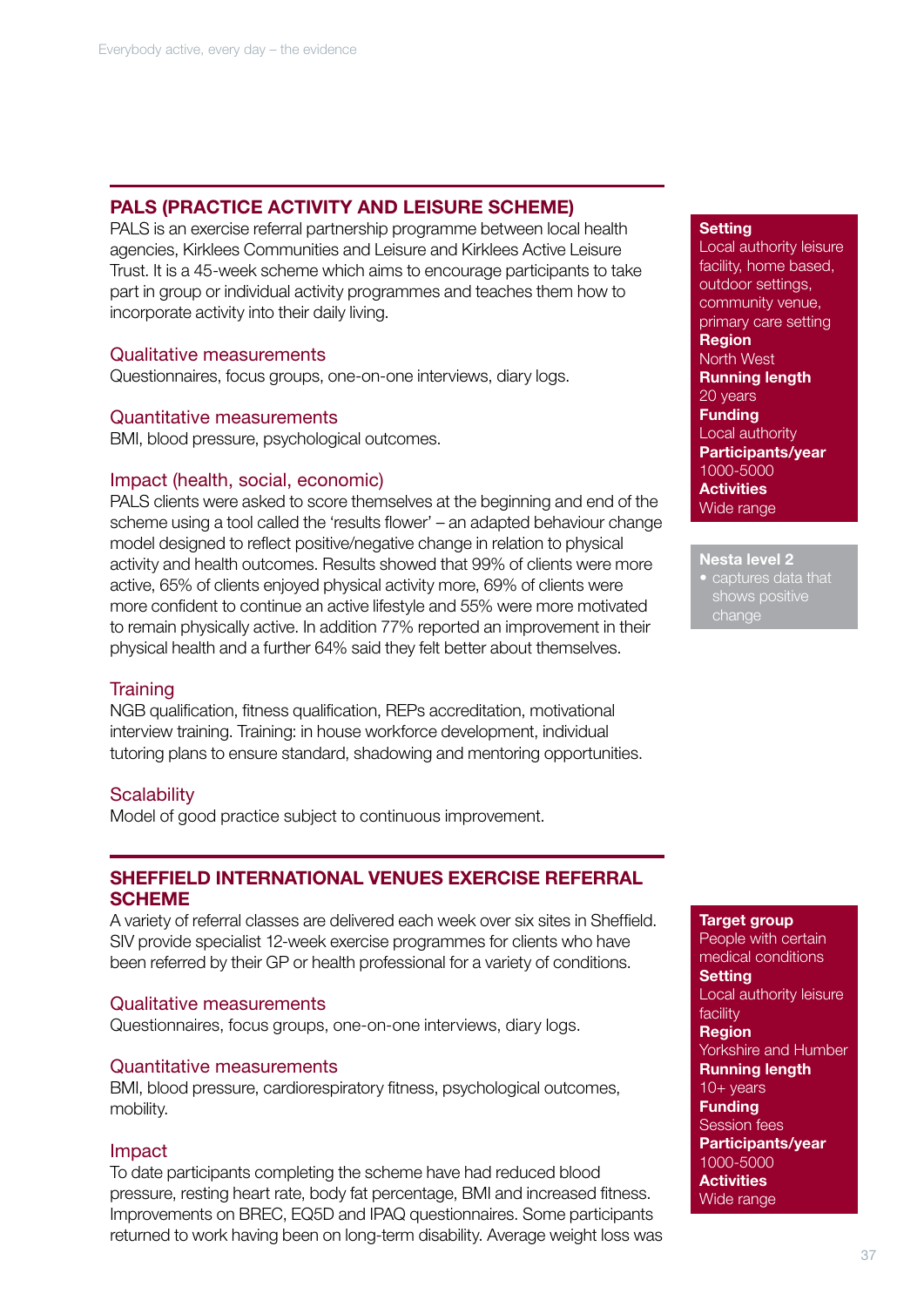9.1kg, highest weight loss was 15kg, lowering BMI by six points. Average BMI reduction was 1.8 points. Average systolic was reduced by 17mmHg, average diastolic was reduced by 3.1mmHg, average resting heart rate was reduced by 4.46bpm, 40 % of those referred for long term sickness were able to return to work following completion of the programme.

## **Scalability**

Patients investing into their own health improves adherence, the programme has created partnerships working with health professionals.

## **Training**

Requires a fitness qualification and REPs accreditation. No detail provided in terms of CPD.

## SOUTHWARK EXERCISE ON REFERRAL

GP exercise referral scheme funded by Southwark Primary Care Trust and delivered by the borough leisure provider. The intervention consisted of a lifestyle assessment and motivational interview, gym induction, reduced membership to a leisure facility and promotion of leisure centre activities.

### Qualitative measurements

Questionnaires, focus groups, one-on-one interviews.

## Quantitative measurements

BMI, blood pressure, cardiorespiratory fitness, psychological outcomes, waist circumference, body fat, physical activity levels.

#### Impact

External evaluation by London Southbank University (2008) found; those who were assessed at the end of the 12-week exercise programme had significantly increased the amount of moderate/vigorous physical activity performed per week. At baseline only 33% of clients reached the level of activity recommended by the chief medical officer (CMO), but at the end of the programme 81% achieved the CMO's target. There was also a significant reduction in systolic blood pressure and waist circumference at 12 weeks which was maintained for a further 12 weeks. The programme appears to have had a positive impact on reducing health risk factors and a significant proportion of participants who completed the programme reported their health was better and that they had more energy.

## **Training**

Qualifications: fitness qualification, REPs accreditation. Training: CPD in the form of assessing functional capacity, obesity and diabetes level 4, mental health.

## **Scalability**

The programme has clear protocols and can be easily replicated by providers, barriers are capacity and funding.

#### Nesta level 2

• captures data that shows positive change

#### **Setting**

Local authority leisure facility, home based, outdoor settings, community venue, primary care setting Region London Running length 10+ years **Funding** Local authority Participants/year 1,000-5,000 **Activities** Wide range

Nesta level 2 • captures data that shows positive

change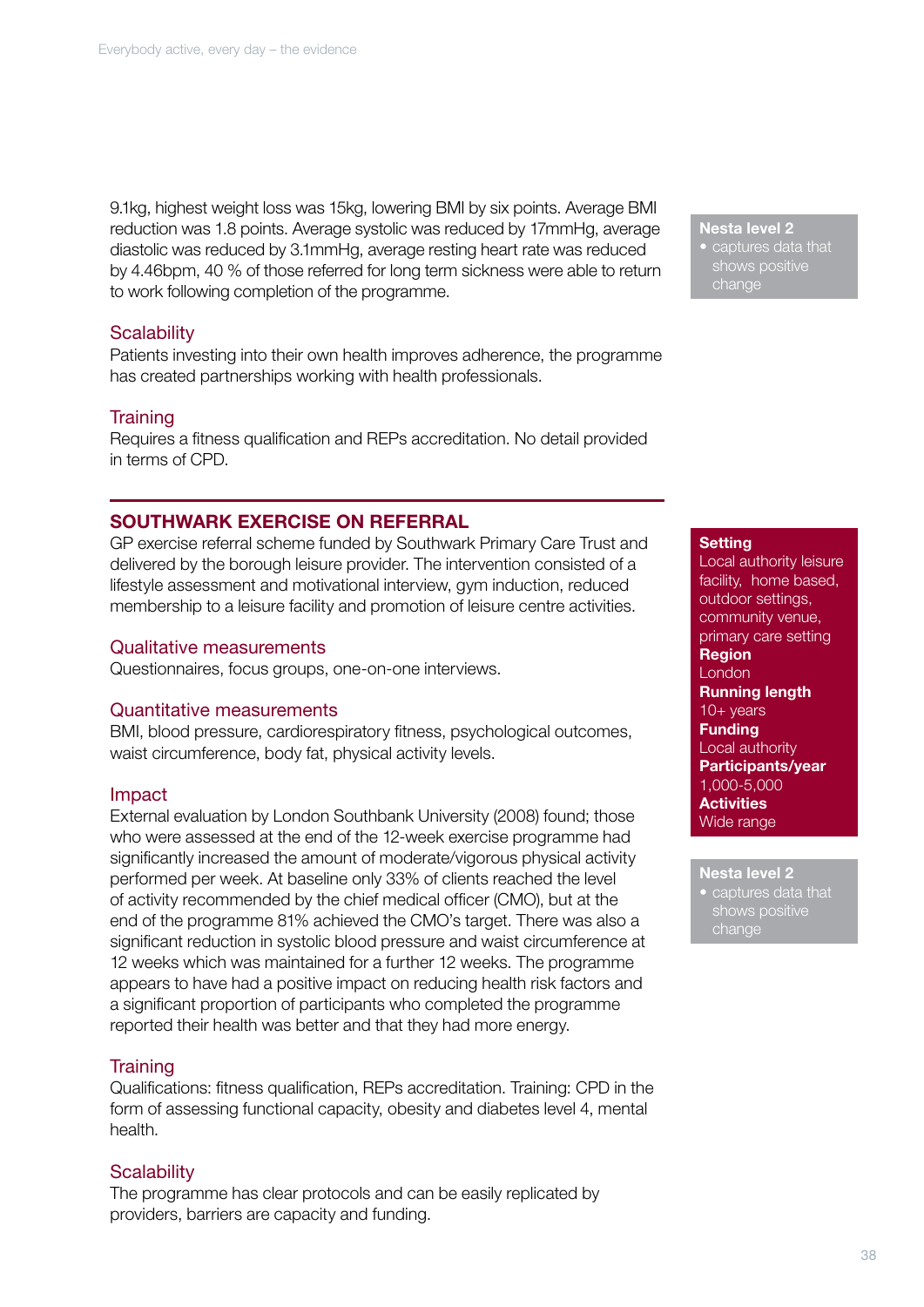## 4. SCHOOLS

One programme in the top 21 is currently delivering physical activity programmes in schools. Girls active has been running less than two years and as yet can only provide limited evidence of positive impact. Evidence of impact has been shown through an external evaluation; however at this stage evidence is limited to self-reported, qualitative data. However, this programme should be commended on intentions to perform RCT's with universities. It should be noted that the information provided on these plans was vague and not of an appropriate level of detail for inclusion into the promising design category. Scalability is dependent on positive outcomes and funding provision; the programme has been developed with scalability in mind and a cascade training model has been designed to reduce cost, and access to resources will be simplified through an online platform or DVD formats.

## GIRLS ACTIVE YOUTH SPORT TRUST

Girls Active aims to empower girls, through leadership and innovative marketing, to increase participation by developing them as positive role models who 'sell' PE and school sport to their peers. The Girls Active process involves girls and teachers working together to understand the girls' preferences and motivations for taking part in PE and school sport. The aim of the project is to make PE a positive experience and encourage girls to do additional activity through regular attendance at extracurricular activities as well.

## Qualitative measurements

Questionnaires, one-on-one interviews.

#### Quantitative measurements

Recovery.

## Impact

External evaluation was undertaken by Research as Evidence between January 2013 and March 2014. Overall the impact study concluded the pilot had resulted in particularly positive outcomes for the majority of participants, most strongly demonstrated in the improved attitudes towards physical activity that the participants themselves report. Questionnaire data provided measures of changes in attitudes and perceptions towards PE, sport and physical activity, students' opinions on PE, sport and physical activity in school and opinions on school, kit and body image. For example, girls who were happy with the way their body looked rose from 25.4% to 55.5%, the number of girls who looked forward to their PE lessons increased from 37.6% to 71.4%, 73.3% 'liked the way they felt ' after physical activity compared with 41.1% previously. Almost two thirds (62%) of participants said they have an improved view of how physical activity is an important part of their life. A joint bid has been made with the Universities of Leicester and Strathclyde to the NIHR for an RCT with 12 intervention schools and 12 control schools in Leicester. If successful, delivery will commence in January 2015.

## **Scalability** Girls Active could be delivered in any secondary school with girls in the

**Setting School** Region **Nationwide** Running length 1-2 years **Funding Charity** Participants/year 1000-5000 **Activities** Wide range including walking, dancing, Zumba, cheer-leading, football, cricket, boxercise

Target group Girls aged 11-14

#### Nesta level 2

• captures data that shows positive change

Moving towards…

## Nesta level 3

• control trial in place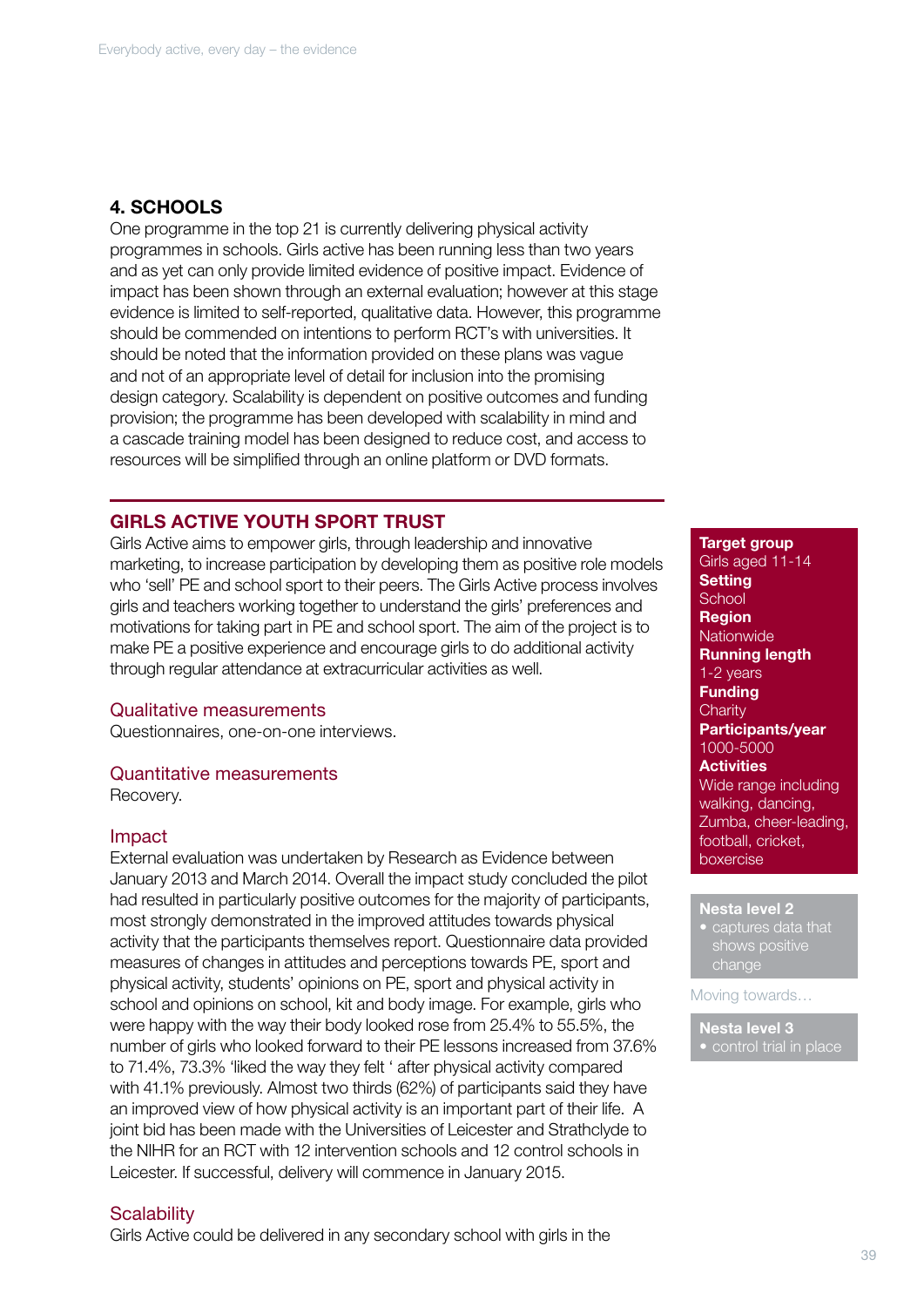state or independent sectors. Resources are currently being simplified to make them more user friendly for 'time poor' teachers and the possibility of resources being accessed on line or via DVD is being explored keep production costs to a minimum. The bid to NIHR includes a cascade training model for the RCT which will reduce cost per participant and increase capacity for the programme to be scaled up.

## 5. BUILT AND THE NATURAL ENVIRONMENT

Five programmes in the top 21 are set outdoors. With the notable exception of dragon boat racing, measures used to assess impact have solely focused on qualitative evaluations, attendance rates and self-reported physical activity levels. Reliance on these measures provides only anecdotal evidence of the health and social benefits of these programmes. Walking for Health has undergone a substantial number of external evaluations, which has resulted in a number of published papers and through which they have built up a large database that could arguably stand as good evidence for the success of the programme. However, these evaluations rely entirely on self-reported (ie, subjective) physical activity levels and other self-reported outcomes measures which are not as accurate as using measurement devices such as accelerometers.

However, programmes such as Walking for Health and MK Walks do seem to recognise the importance of research based evidence and reference plans to perform further in-depth evaluations with independent partners. This research in some cases includes the use of pedometers which would provide a more objective and accurate measure physical activity levels.

Only Fitter for Walking has performed an economic assessment resulting in positive benefit to cost ratios. Other programmes express plans to perform this type of analysis in the future. Each of the programmes is based on a franchise model and so were able to demonstrate scalability as they have been rolled out nationally. Paddlers for Life appear to offer the most in terms of CPD requiring health professionals to run the programme and the provision of training for their staff.

## FITTER FOR WALKING

Fitter for Walking is a community based project delivered by Living Streets in conjunction with local authorities to support community groups and residents in making improvements to their neighbourhood environment to promote walking as a mode of travel for local journeys. Areas were selected to participate in the project by Living Streets based on reported low levels of physical activity.

## Qualitative measurements

Questionnaires, focus groups, one-on-one interviews.

Quantitative measurements None taken.

## **Setting**

Community venue **Region** North West, West Midlands, North East, Yorkshire and Humber Running length 3-5 years Funding Local authority Participants/year 13,845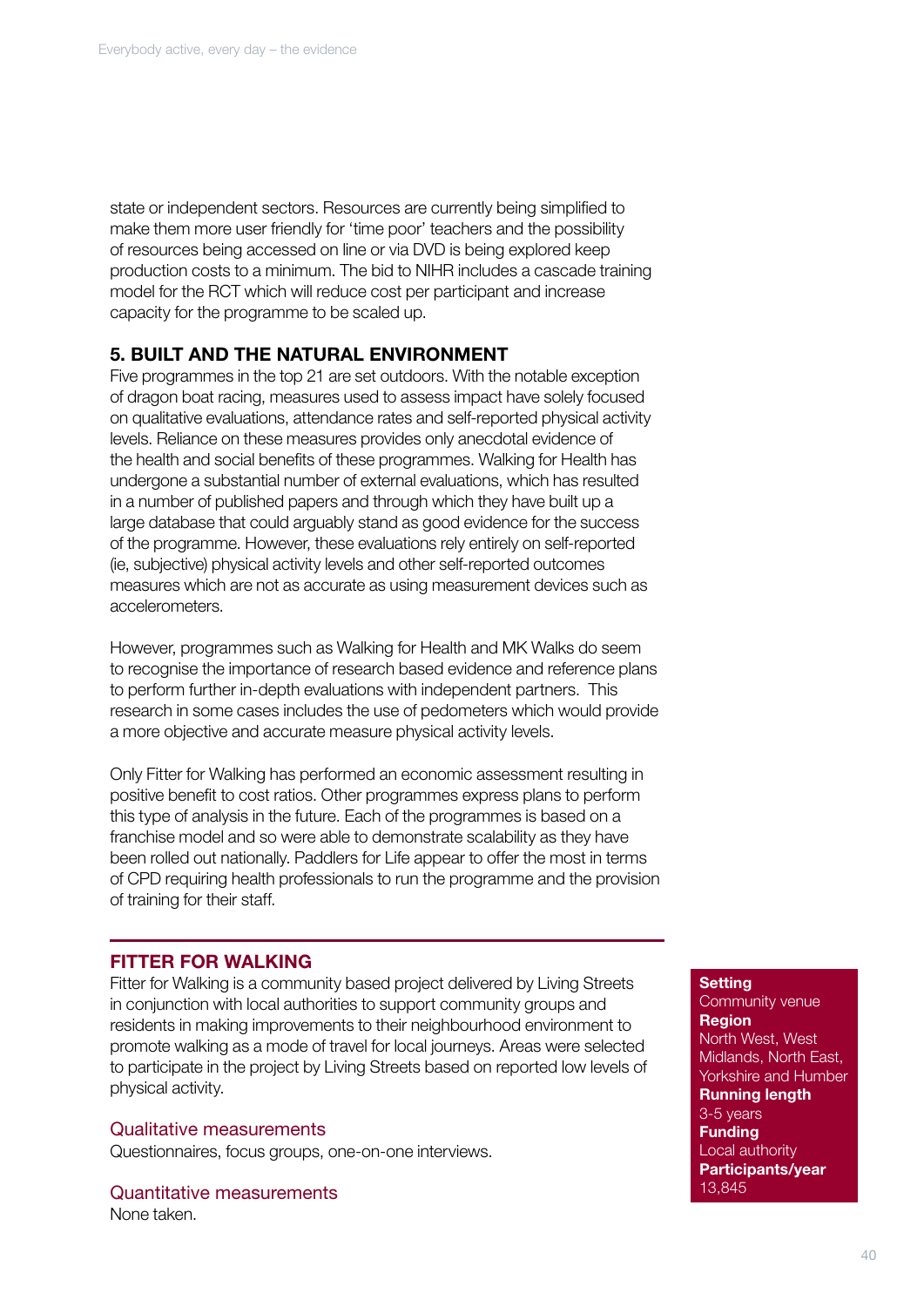## Impact

Impact evaluation performed externally by the BHF National Centre for Physical Activity and Health, Loughborough University. Residents and communities all reported perceptions of improvements in community cohesion and social interaction in most of the projects. The Health Economic Assessment Tool (HEAT) for walking found the projects were generally likely to result in significant financial savings from decreased mortality as a result of an increased number of people walking. The benefit to cost ratios (BCRs) were positive between 0.9 and 46:1 for all the FFW interventions using at least one measure of walking level (duration or distance). 68% of respondents indicated that they felt fitter, 55% felt less stressed, 80% said that the amount of walking they do had increased and 69% of those respondents reported walking more for leisure.

## **Scalability**

The model of community engagement worked well with Living Streets coordinators facilitating the relationship between community residents and local authority partners. With the right level of financial investment along with Living Streets' expertise to guide the process, co-ordinators could be trained and the Fitter for Walking project's approach rolled out over a larger number of areas.

## **Training**

No qualifications needed. Training: Internal staff CPD training and development policies have been established.

## MILTON KEYNES HEALTH WALKS, WALKING FOR HEALTH

MK walks is a local programme which is part of the national project Walking for Health. Walking for Health is targeted at those wishing to improve their health, this could be due to being inactive or due to existing medical conditions (including Cancer patients - as funded nationally by Macmillan Cancer Support). Walking for Health Milton Keynes offers a range of walking groups, to suit walkers of all fitness levels. Walks are led across the whole city, to provide the opportunity for participants to see the wide range of parks and open spaces available in Milton Keynes.

## Qualitative measurements

Questionnaires.

## Quantitative measurements

Pedometers, physical activity levels, levels of perceived exertion.

## Impact

There were observed increases in self-reported physical activity levels with many participants increasing the frequency of walking from once a week to three times a week. Participants also reported an increase in social inclusion and decreases in depression and anxiety while maintaining and improving their health (helping with weight loss, controlling blood pressure) and level of fitness. Those who are newly retired find the volunteering aspect of the walking groups a new challenge to keep their minds active and provide a purpose for their week. The University of East Anglia and Ecorys are currently **Activities** Walking, lifestyle activities

Nesta level 2 • captures data that shows positive change

**Setting** Outdoor settings Region Milton Keynes Running length 10+ years **Funding** Local authority, clinical commissioning group, charity, private Participants/year 1,000-5000 **Activities** 

**Walking** 

Nesta level 2

**captures** data that shows positive change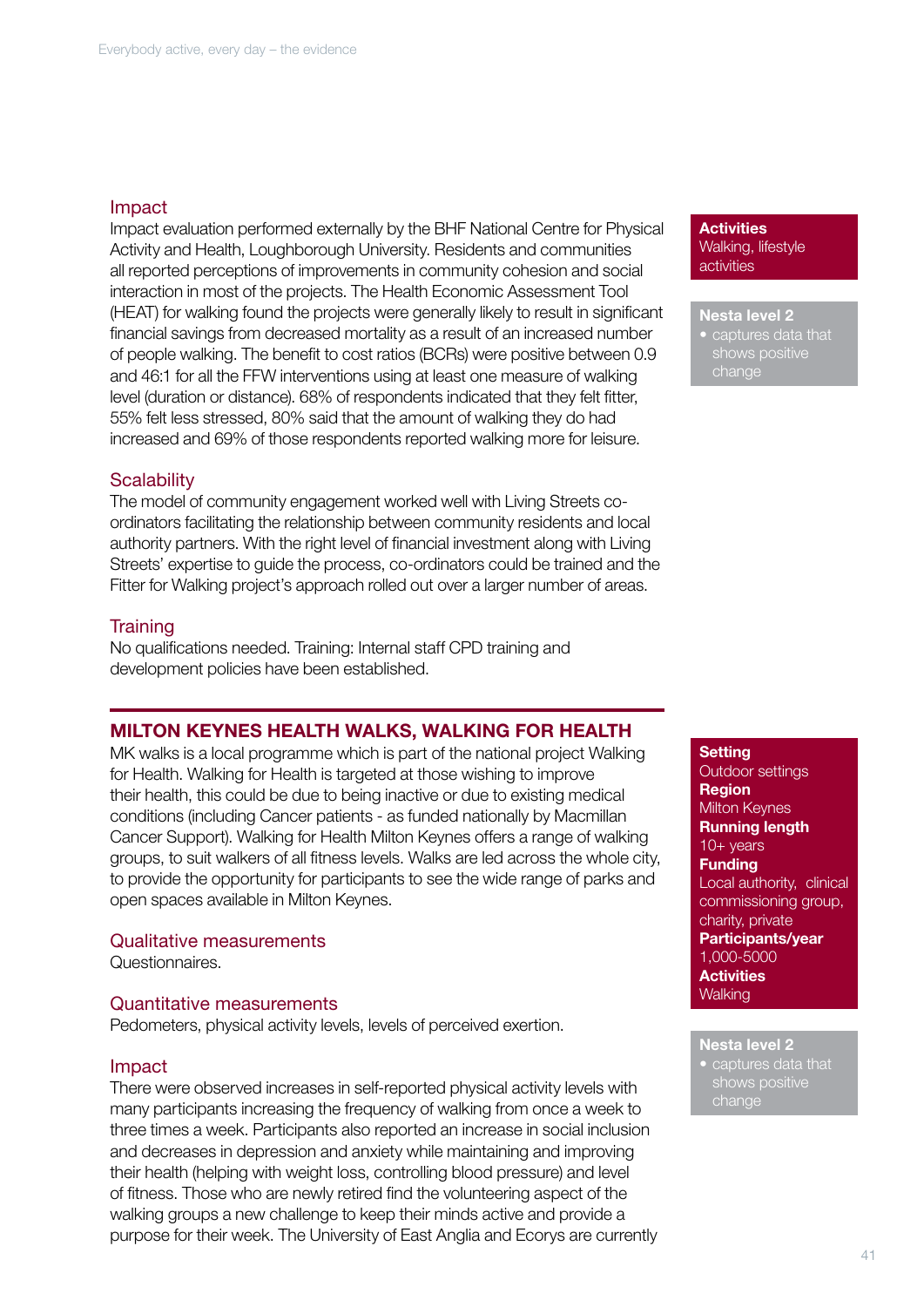undertaking a research study led by Macmillan to evaluate the programme; research includes questionnaires and pedometer readings. Initial part of assessment completed May/July 2014 with a four and eight month follow up.

## **Scalability**

Currently 600 health walking schemes (MK being just one) are delivered in the UK and this could increase through sharing good practice and encouraging more areas to deliver the programme if they aren't currently or expand existing groups to offer more.

## **Training**

Required: walk leader one-day training course and evidence of leading a safe health walk. Training: retraining to refresh the skills of the walk leaders and behaviour change presentations to encourage promotion of other health services.

## PADDLERS FOR LIFE, DRAGON BOAT PADDLING AFTER BREAST CANCER

The aim of this programme is to relieve sickness and protect and preserve good health for persons facing cancer, in particular but not exclusively breast cancer, or persons in need of rehabilitation as a result of such illness, within Cumbria and Lancashire, by providing or assisting in the provision for physical activity and recreation, notably dragon boating.

## Qualitative measurements

Questionnaires, focus groups, one-on-one interviews, diary logs.

## Quantitative measurements

Arm volume girth, BMI, blood pressure, cardiorespiratory fitness, psychological outcomes, recovery.

## Impact

Evaluated by researchers at Sheffield Hallam University. Research aim: to measure the effects of a 20-week dragon boat training programme upon upper limb volume (lymphoedema) by assessing change in arm circumference. Sample: n=13, four of which had clinically diagnosed mild lymphoedema. Intervention: 20-week training programme incorporating aerobic, strength and flexibility training as well as dragon boat training and racing, individual and group support. Results: participants reported emotional, physical and well-being benefits. There was significant reduction in limb volume for both groups, significant improvement in aerobic fitness. Conclusions: a useful approach to assist breast cancer rehabilitation and promote an active lifestyle.

## **Scalability**

Already being replicated across a number of areas in the North West of England and the US.

#### Target group

People with certain medical conditions **Setting** Private leisure facility, outdoor settings Region North West Running length 6-8 years **Funding** Charity, privately Participants/year 100-250 **Activities** Walking, swimming, group activity classes, gym-based sessions, resistance exercises, sports, motivational counselling

#### Nesta level 2

• captures data that change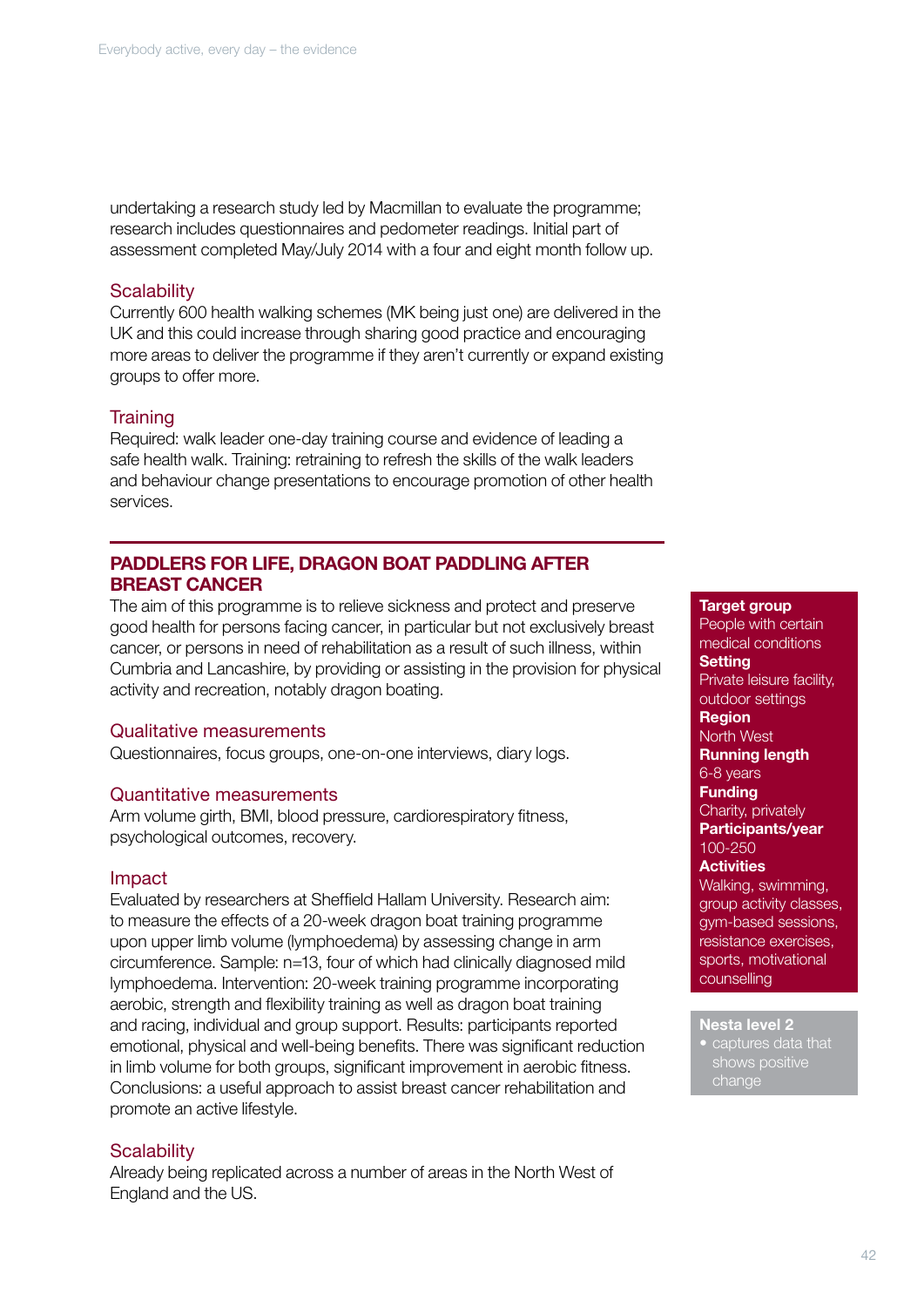## **Training**

Qualifications: fitness qualification, REPs accreditation. Training: the charity paid for the Wright Foundation Level 4. Course volunteers access training programmes funded by the charity.

## SUSTRANS' PERSONALISED TRAVEL PLANNING

Sustrans works with communities, policy makers and partner organisations so that people can choose healthier, cleaner and cheaper journeys and enjoy better, safer spaces where they live. The scheme helps local authorities and transport bodies to develop strategy and vision for the delivery of ambitious but achievable cycling walking and sustainable travel change.

## Qualitative measurements

Questionnaire, one-on-one interviews, diary logs.

## Quantitative measurements

Mobility.

## Impact

A 7.6:1 cost to benefit ratio, 11% reduction in car driver trips, increases in walking (15%), cycling (33%) and public transport (18%), a decrease of 989 car km per household per year, estimated CO2 savings of 2,117 tonnes per year per project, 15% increase in time spent using active travel modes (three minutes per person per day).

## **Scalability**

The programme format is flexible and inclusive with a proven, replicable method. This allows for the programme to be operated by others in other areas, to bring about a positive, direct impact. The cost of less than a third of a mile of motorway would allow the programme to target a city the size of Birmingham. To roll out the programme to all 25m households in the UK would cost around £500m.

## **Training**

None, no qualifications needed.

## WALKING FOR HEALTH

Walking for Health is an open-ended programme offering ongoing short and easy group walking activities to local communities. Schemes offer a variety of walk lengths depending on participant's needs and abilities. The scheme operates across the UK and is designed to target the most inactive people such as low income groups, black and minority ethnic groups and people with long term health conditions.

## Qualitative measurements

Questionnaires, focus groups, one-on-one interviews, diary logs.

**Setting** 

Home based, outdoor settings, community venue Region South West, North

East, East of England, **London** 

Running length 10+ years

## **Funding**

Local authority, privately, central government, lottery funding, European union Participants/year

25,000+

**Activities** 

Walking, cycling, group activity classes

#### Nesta level 2

• captures data that change

Outdoor settings **Region Nationwide** Running length 10+ years **Funding** Local authority, clinical commissioning group, charity, private Participants/year 1,000-5000

**Setting**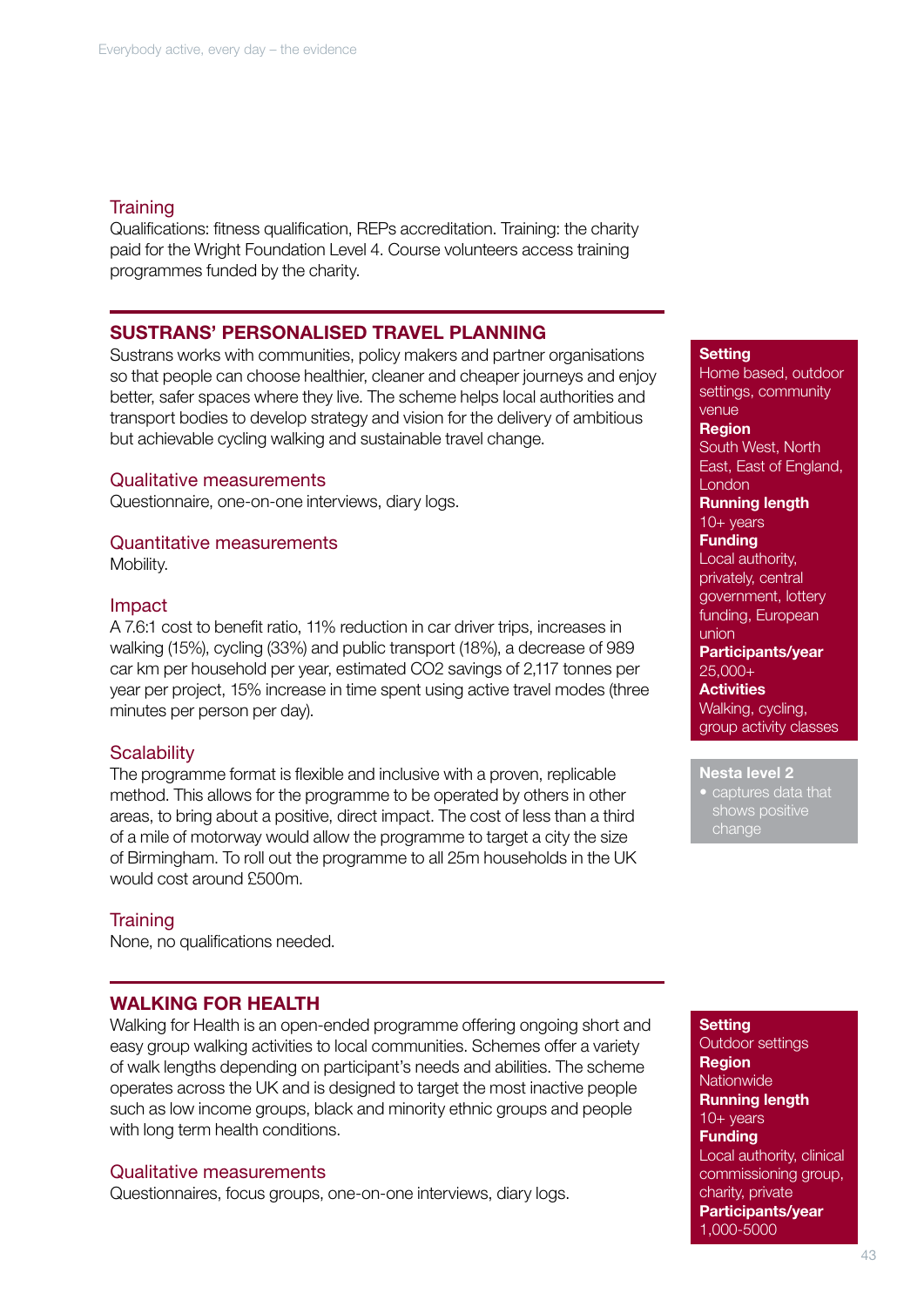## Quantitative measurements

Physical activity levels (self-reported and pedometer studies).

## Impact

National database containing information on demographics, physical activity levels, health conditions and walk attendance rate. Evaluations have been based on analysis of participation data from the database, follow-up work with samples of participants using one-on-one interviews and qualitative evaluation using focus groups. Major findings; almost half of current participants previously did no more than half an hour of activity on three days a week, the average participant takes part in at least five walks a quarter, 56% of participants who were previously active on only 0-2 days per week increased their activity levels, 72% of current participants are over 55 and 72% are women, and these groups also exhibit better levels of adherence than average, 56% of participants who were previously active on only 0-2 days per week increased their activity levels. Current evaluation is being carried out by Ecorys and the University of East Anglia and has been advised by the University of Oxford, Intelligent Health and Cavill Associates. This includes a detailed longitudinal study of health, wellbeing and social impacts, with an economic impact component.

## **Scalability**

Walking for Health has an open ended and flexible approach based on a powerful 'franchise' model where local activities are resourced, managed and delivered locally, with support in kind provided to qualifying local schemes by a national team. This includes a common training framework through a cascade system; support materials, best practice and advice; a national brand, website, promotional materials and templates; national quality assurance, campaigning and advocacy; civil liability insurance; and a national monitoring and evaluation framework with a shared database. This structure makes it very suited to scaling up so that it forms a major component of physical activity delivery on a national scale.

## **Training**

At present no qualifications are required and there is no training offered.

## 6. WORKPLACE

Workplace programmes are generally focussed on the promotion of team based challenges and events to encourage physical activity. Two such workplace initiatives are presented; CSPN workplace challenge and Well@ Work. CSPN and W@W are both nationwide schemes with relatively large participation rates (>5000 per year). Measures taken to demonstrate impact were limited to self-report outcomes and physical activity levels. Both programmes have undergone large scale external evaluations by Loughborough University which demonstrates recognition of the importance of proven impact and statistical analysis provides some evidence of positive health impact using indirect measures such as physical activity levels. Scalability is implicit to the design of the interventions so programmes scored highly on this aspect.

## **Activities Walking**

## Nesta level 2

captures data that change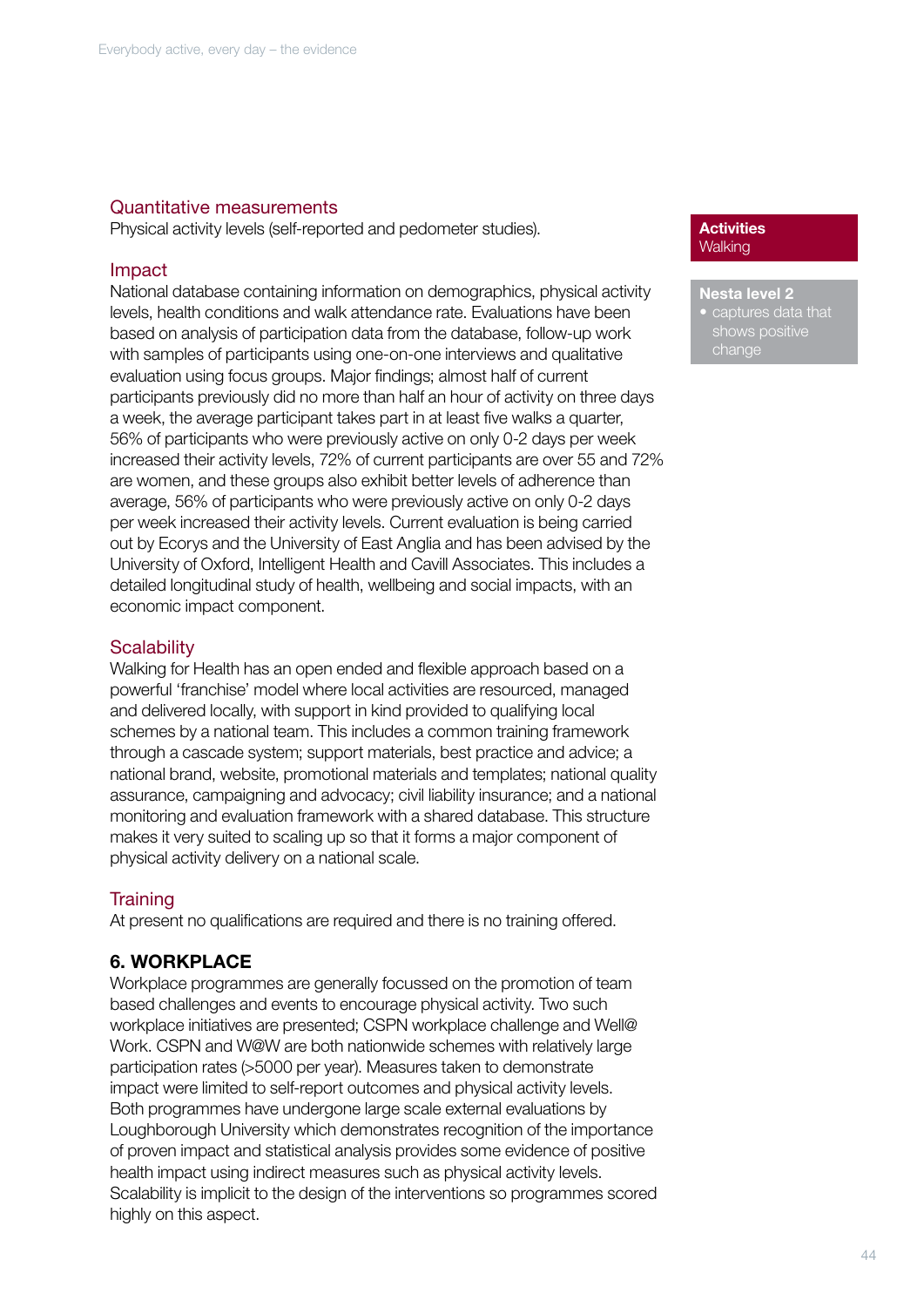## CSPN WORKPLACE CHALLENGE

CSPN Workplace Challenge is a national programme from the County Sports Partnership Network funded by Sport England which aims to engage workplaces in sport and physical activity. It is a motivational tool developed to encourage participants to be more active through online activity logging and promotion of offline opportunities for participation.

#### Qualitative measurements

Questionnaire, focus groups, one-on-one interviews, self-reported general health.

## Quantitative measurements

BMI.

## Impact

Overall, there was a significant increase (p=<0.001) in the proportion of inactive individuals reporting taking part in one 30-minute session of sport between baseline and three-month follow up (33.1% and 57.6% respectively). Survey respondents perceived that they were more active (36.8%), fitter (30.7%) and more healthy (27.3%). Focus group discussions highlighted that the challenge had encouraged an increase in levels of physical activity and sports participation over the eight week period of the challenge. The activity log challenge had a positive impact on communication within the workplace and encouraged relationships to be formed between colleagues that didn't previously know each other. Inactive interviewees indicated that the activity log challenge provided them with the motivation to try new activities. This was from seeing the range of activities available through the activity log and also gaining more confidence to try activities. Evaluation designed and conducted by British Heart Foundation National Centre for Physical Activity and Health, Loughborough University.

## **Scalability**

Programme could be delivered by other sectors, partners, areas, countries, etc. This would require investment to further develop the system and funding for coordination.

## **Training**

Training in how to use the system plus annual networking/conference for CSPs. Workplace challenge champion training is delivered in partnership with BHF health at work to workplace champions.

## WELL@WORK PROMOTING ACTIVE AND HEALTHY WORKPLACES

The Well@Work programme is a national workplace health initiative, comprising nine regional projects encompassing 32 workplaces representing different sized organisations and sectors. Well@Work was a national project aimed at assessing the effectiveness of a broad workplace health programme in promoting and influencing the health and well-being of the workforce. Each of the projects implemented a set of interventions and actions aimed

## **Setting**

**Workplace Region Nationwide** Running length 6-12 months Funding Sport England Participants/year 10,000-25,000 **Activities** Motivational tool that promotes activities, no sessions delivered

Nesta level 2 • captures data that change

**Setting Workplace Region Nationwide** Running length 1-2 years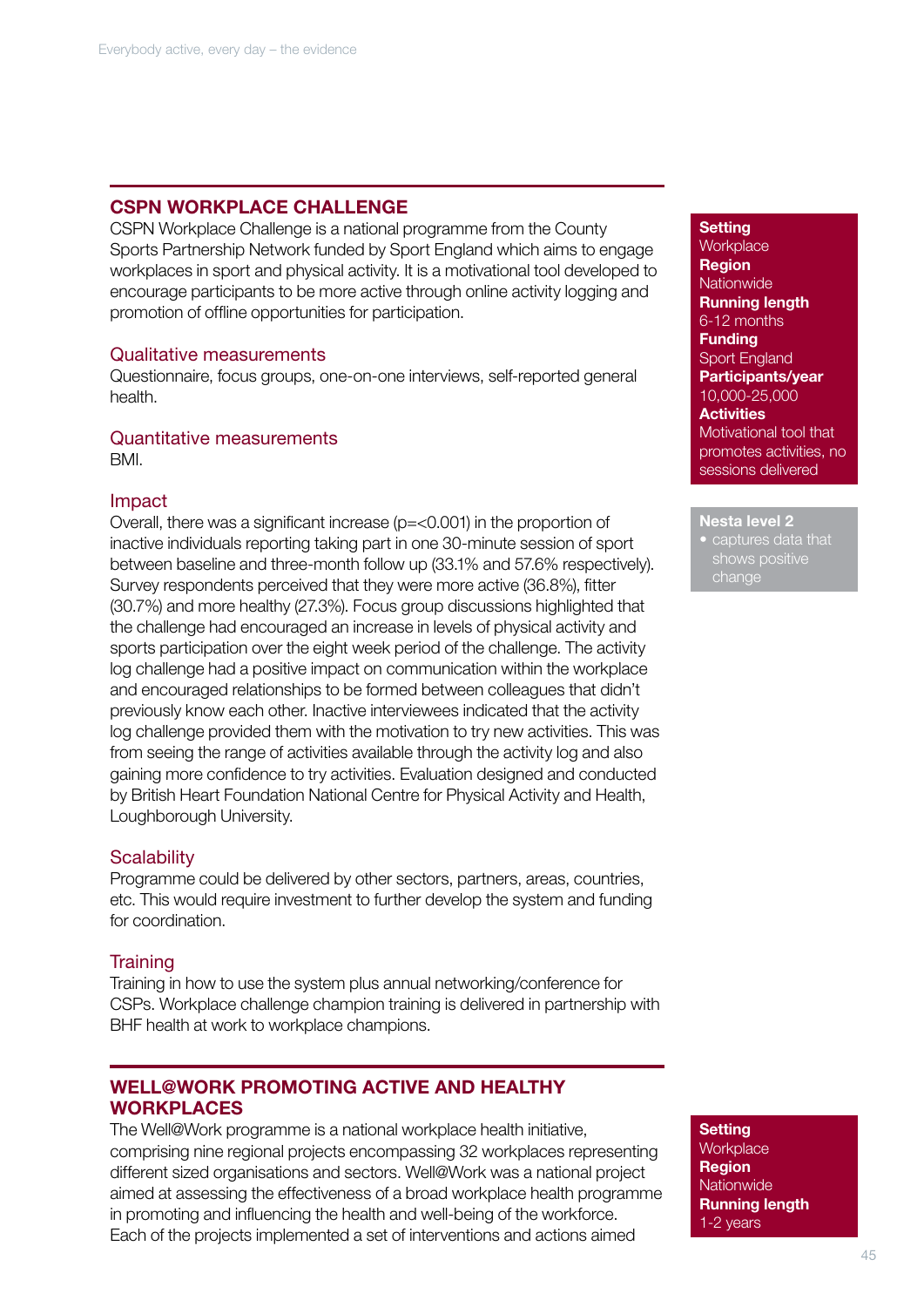at promoting and supporting healthy lifestyles. Initiatives were focussed on three key lifestyle behaviours: increasing physical activity; encouraging healthy eating; and smoking cessation.

## Qualitative measurements

Questionnaires, focus groups, one-on-one interviews, diary logs.

## Quantitative measurements

Pedometer, weight.

## Impact

Increases in active travel were observed in three projects and in sports and recreation participation in nine projects. The national evaluation of Well@ Work was conducted by Loughborough University. A significant increase in METminutes\* of physical activity between baseline and follow-up was observed in six of the projects; statistically significant increases in active travel were observed in three projects, total minutes of cycling and walking to work increased significantly in these three projects; seven of the projects showed a significant increase in MET minutes of sports activities between baseline and follow up. Weight loss challenge: % weight loss ranged from 0.4% to 6.4%. Pedometer challenge: stair climbing intervention stair counts at week 24 (2 weeks post final intervention) remained 28% higher than baseline counts, the average change in step counts was 48% (range 16%-63%). Two projects provided some evidence to indicate a reduction in absenteeism between January 2005 and June 2007; however, this cannot be solely attributed to the effects of the Well@Work project. Employers perceived an improvement in staff morale, working atmosphere, communications and interactions between employees and managers in the workplace. It was perceived to have positively impacted on organisational culture and business-related indicators including absenteeism and productivity.

## **Scalability**

The socio-ecological approach taken to delivering Well@Work provided a useful structure under which interventions were developed and delivered which could be easily adopted by other organisations and incorporated to create a long term and sustainable culture of employee health and wellbeing in the workplace. Well@Work has the potential to be expanded across many more organisations representing different sectors and settings.

## **Training**

Training in how to use the system plus annual networking/conference for CSPs. Workplace challenge champion training is delivered in partnership with BHF health at work to workplace champions.

## 7. HEALTH AND CARE

This group is made up of intervention programmes which have a focus on health improvement for specific conditions using physical activity. These specialised programmes have a relatively small target population typically seeing less than 100 participants per year. Programmes are proficient in the use of quantitative clinically relevant measurements and are able to provide

#### **Funding**

Charity, central government Participants/year 5,000-10,000 **Activities** 

Walking, dancing, jogging/running, cycling, swimming, group activity classes, gym based sessions, resistance exercises, sports, yoga/Pilates/ tai-chi

Nesta level 2

captures data that shows positive change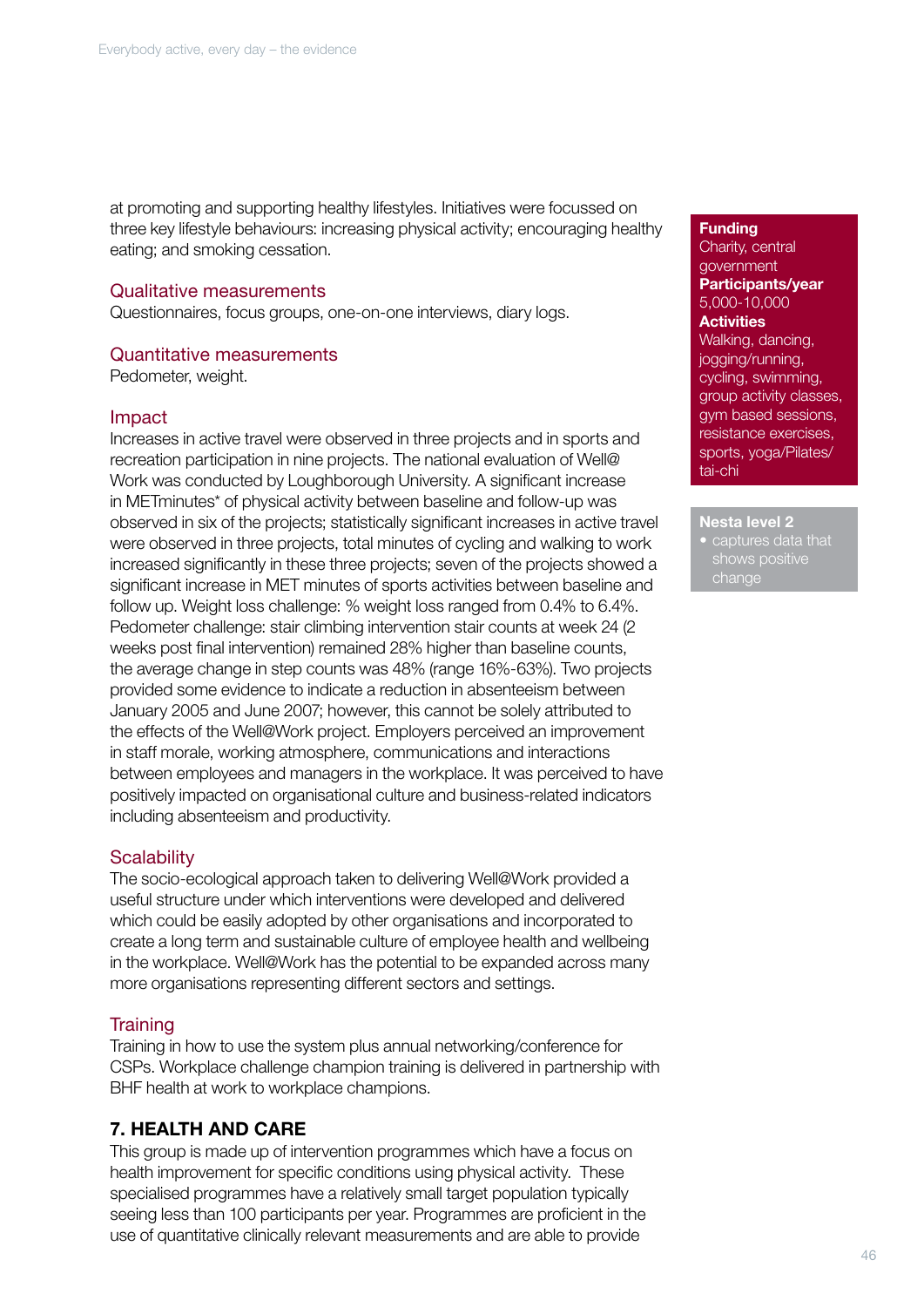an in depth statistical analysis of the results so far. Models are considered transferable to other areas as well as – in the case of Back and Cancer Gym – other conditions. There is training incorporated into both programmes and a high level health care qualifications are required.

## BACK GYM AND CANCER GYM

Lifestyle based physical activity programmes run by the University of St Mark and St John which aim to increase self-management of cancer through education, capability, opportunity and increasing self-efficacy. The programmes are designed to reflect and modify activities of daily living to ensure better sustainability and impact.

## Qualitative measurements

Questionnaires, one-on-one interviews, diary logs, focus groups.

## Quantitative measurements

BMI, blood pressure, cardiorespiratory fitness, psychological outcomes, mobility, Chester step test, body composition, grip strength, back flexion extension, pedometer steps.

## Impact

Back pain data: pre-post standardised assessments of aerobic fitness, muscular endurance, low back pain and body composition showed significant (p < 0.05) pre-post intervention improvements in back extension (36%) and flexion (16%) muscular endurance, grip strength (5%), aerobic fitness (15%), and disability rating (19%). Patients also reported increases in their physical activity levels as identified by recorded pedometer counts. All patients were then invited to attend a 6-month follow up for which 58 patients volunteered (32%). Repeated Measure ANOVA, with Bonferroni adjustment, identified significant (p < 0.05) reductions in body fat (6.5%) compared to post programme measures, while aerobic fitness, disability rating and muscular strength and endurance were maintained. Based on a custom recall questionnaire preliminary data also indicated that some patients had reduced medication and access to medical services, although further analysis is required.

Cancer data: participants (n=10) reported increased perceptions of happiness, wellbeing and vitality, and a decrease in levels of fatigue that they attributed directly to participation on the programme. They also reported perceived improvements to body composition and muscular strength and endurance. Significant increases in pedometer steps were identified. Evaluation performed by University of St Mark and St John, Plymouth.

## **Scalability**

Fitness professionals have been trained to deliver cancer programmes across the south west could be rolled out nationwide with funding. The model and approach is considered transferable to other conditions such as diabetes, osteoporosis, hypertension, obesity, orthopaedic patients, mild depression, etc.

Target group People with certain medical conditions **Setting** Sports centre (university) Region South West Running length 6-8 years **Funding** Clinical commissioning group, charity Participants/year 0-100 **Activities** Range of activity offered – lifestyle based physical activity programme

## Nesta level 2

• captures data that shows positive change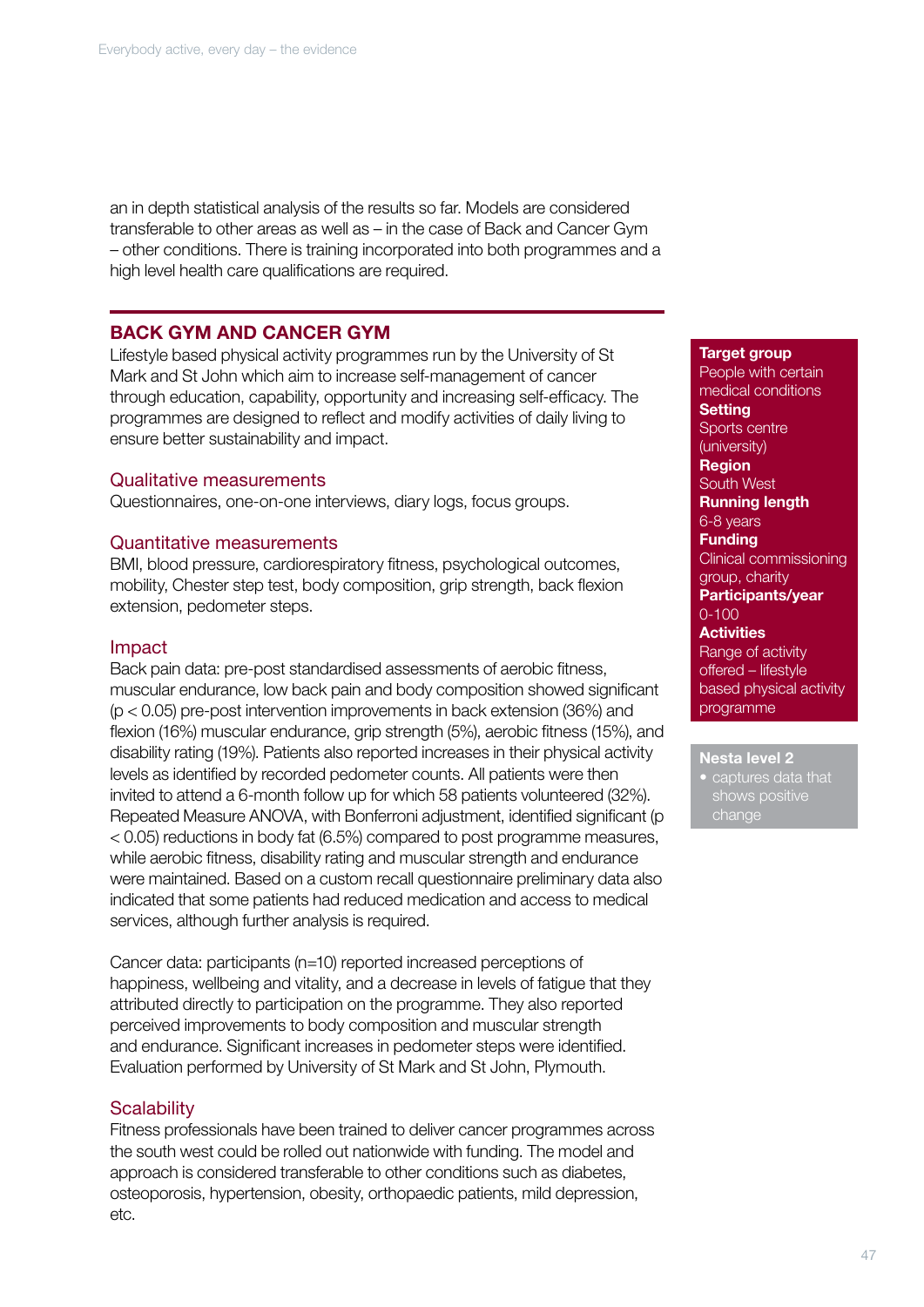## **Training**

Required REPs accreditation, CPD: exercise referral conferences, research groups and networks.

## INFORM PULMONARY REHAB PROGRAMME

The programme provides pulmonary rehab to COPD and pulmonary fibrosis patients. The programme runs over seven weeks, twice a week for two hours at a time. It teaches patients about their condition, how to manage it, to live with it and to improve their exercise tolerance so they can live a full and active life.

## Qualitative measurements

Questionnaires, one-on-one interviews, diary logs.

## Quantitative measurements

Cardiorespiratory fitness, psychological outcomes, mobility, hospital anxiety and depression score, activities of daily living, spirometry, six-minute walk test.

## Impact

The average improvement in the six-minute walk test from initial assessment to post pulmonary rehab was 71.95 metres. On average patients' COPD symptoms decreased from 19.85 on initial assessment to 14.2 post pulmonary rehab. Anxiety and depression (HADs) reduced on average from 15.29 on initial assessment to 10.52 post pulmonary rehab. Satisfaction currently sits at 93% (to end of May 2014). We are currently involved in a data capture project with DGS CCG to analyse the number of hospital admissions caused by COPD and PF in the area and plan to cross-correlate these with attendance on our PR programme with the aim of determining the impact of pulmonary rehab on hospital admissions.

## **Scalability**

In the process of scaling the programme up ourselves and have recently won a tender to provide the service to Bexley CCG.

## **Training**

The programme is delivered by a multidisciplinary team of nurses, physiotherapists and exercise specialists (all of whom are degree educated). Bi-annual courses are run on smoking cessation, exercise for respiratory patients and there is also a clinical guardian who keeps the team updated with the latest clinical research.

## 8. COMMUNITY ENGAGEMENT

These are local authority initiatives which aim to increase activity in local communities by improving the accessibility of existing local facilities and services to certain target populations. Physical activity levels are the primary indicator used to demonstrate impact; this has been measured by tracking session attendances or using self-report methods such as the IPAQ. Within this group there is a lack of use of statistical analysis techniques, despite the fact that a large set of relevant quantitative data has been collected. For

Target group People with certain medical conditions **Setting** Community venue Region South East Running length 3-5 years **Funding** Clinical commissioning group Participants/year 500-1000 **Activities** Walking, group activity classes, condition specific exercise, resistance exercise, lifestyle activities, chair based exercise, motivational counselling

Nesta level 2 • captures data that shows positive change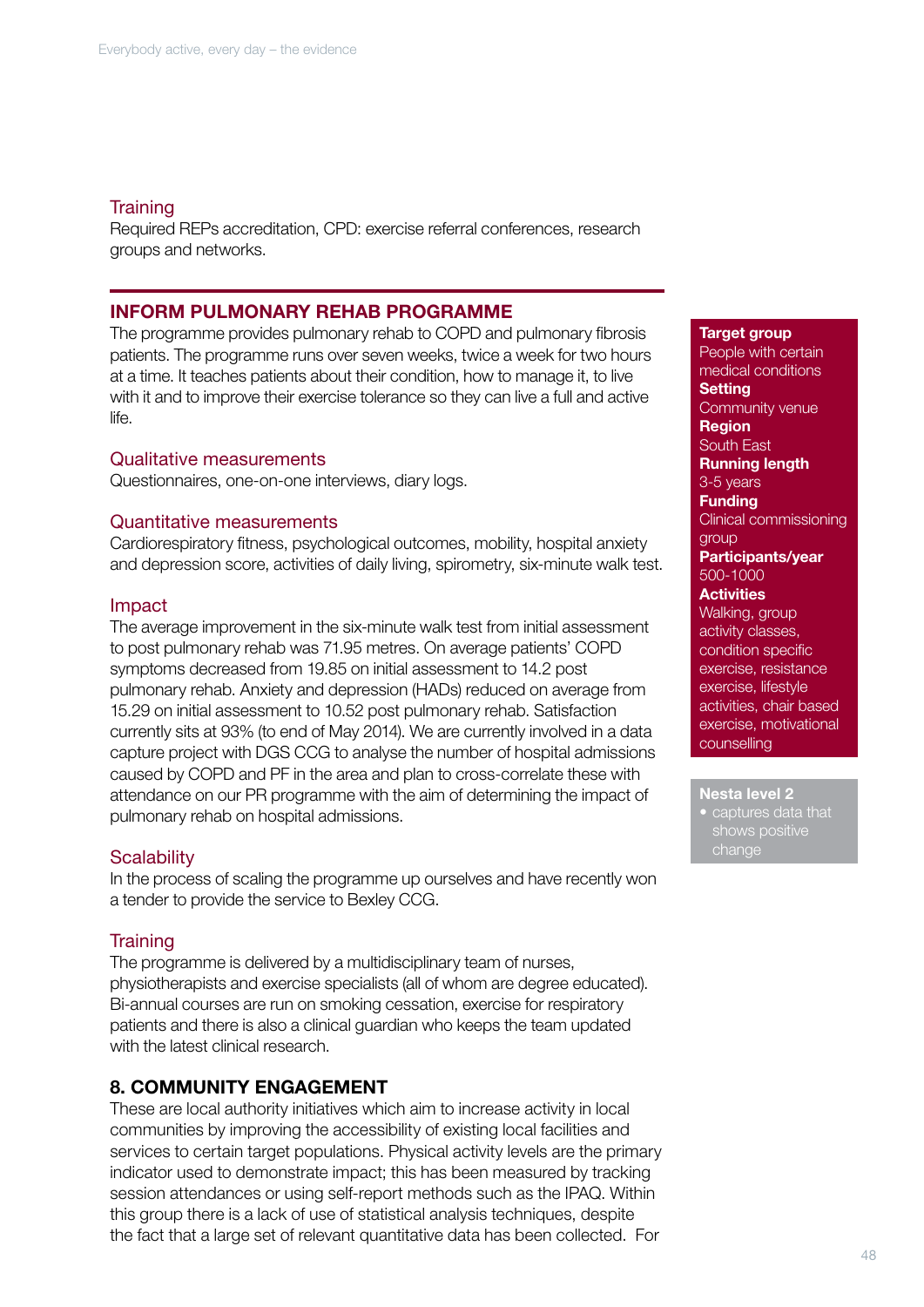example, Tandrusti have a large database of individual quantitative health measures which includes BMI, blood pressure and cardiorespiratory fitness. However, there is no evidence that any sort of inter-subject analysis has been carried out. Social benefits are anecdotally reported through individual case studies. Reported benefits include decreased levels of anxiety and depression and increases in feelings of social inclusion and confidence. Birmingham Be Active was the sole programme in this group which was able to demonstrate a positive economic impact through completion of a cost to benefit analysis.

External evaluations are currently being undertaken for all three programmes however these are focused on self-reported physical activity levels and participation rates. Continued professional development (CPD) schemes appear to be well established with appropriate provision of training where necessary, however little detail was given. Similarly to the exercise referral schemes, these programmes have been specifically tailored to reflect the needs of the community within which they serve so are not able to demonstrate scalability, with the exception of Tandrusti which has been adopted in Stoke providing a real life example of it being implemented somewhere else.

## BIRMINGHAM BE ACTIVE

This is a partnership initiative between Birmingham City Council and the three Birmingham PCT's, aimed at increasing physical activity levels among Birmingham residents through providing free access to public leisure centres, green space and structured chronic disease management services.

## Qualitative measurements

Questionnaires, focus groups, one-on-one interviews.

## Quantitative measurements

BMI, blood pressure, cardiorespiratory fitness, psychological outcomes, future falls risk.

## Impact

Programme is currently under review and development to consider the inclusion of wider determinants of health, eg, smoking, NHS health checks, specialist weight management, etc. Evaluation performed by Birmingham University. Of the participants followed up in the prospective study, 19% were inactive at the time of joining, and 89% of these increased their activity levels to moderately or very active over three months; 40% of members had lower than recommended physical activity levels at baseline, of which 70% increased their activity levels to recommended levels over three months. Higher levels of physical activity at follow up were related to lower levels of anxiety and depression. The results of the cost benefit analysis (CBA) were sensitive to the intervention costs. When costs were adjusted to reflect the revised model of implementation, the net-benefit of Be Active was positive (expost perspective).

#### **Setting**

School, local authority leisure facility, home based, outdoor settings, community venue, primary care setting Region West Midlands Running length 3-5 years Funding Local authority Participants/year 150,000 **Activities** Wide range

## Nesta level 2

• captures data that shows positive change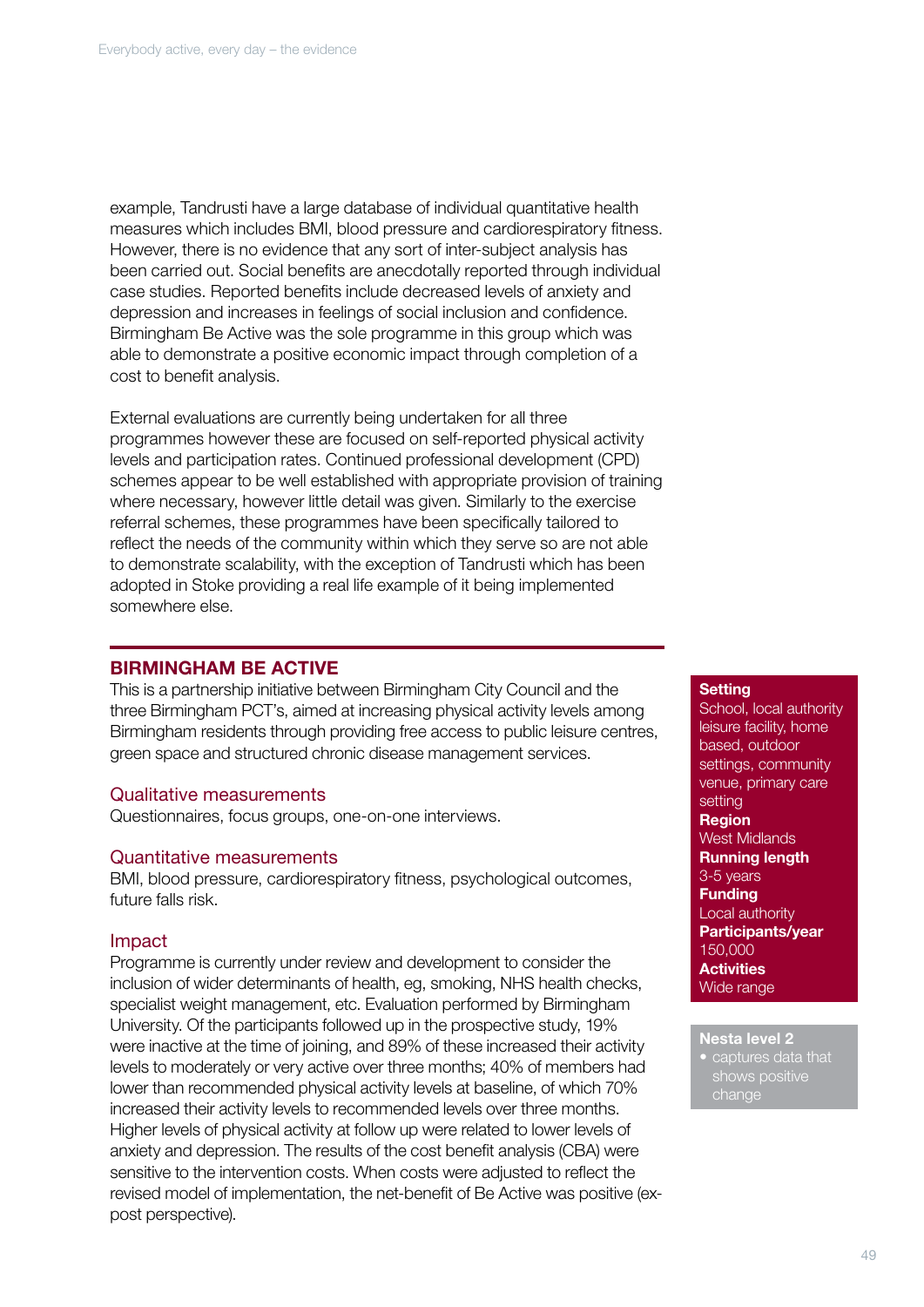## **Scalability**

Programme is already a population level approach but support is provided to other areas that are considering developing a similar model.

## **Training**

Gym instructor level 2, 3, GP referral and specialist level 4 (COPD, cancer, postural stability/falls). Level 1 and 2 NGB qualifications. REP's CPD and local authority performance and development review process.

## LEEDS LET'S GET ACTIVE

Leeds Let's Get Active is a programme of free gym and swim sessions as well as beginner running, family sports activities and health walks. The main aim of LLGA is to support inactive people to become active. LLGA provides a supportive environment for those new to or returning to activity and supports those with medical conditions, those at risk of social isolation and those wanting to lose weight.

## Qualitative measurements

Focus groups, one-on-one interviews, social media commentary, IPAQ.

### Quantitative measurements

Attendance monitoring.

#### Impact

Analysis carried out in March 2014 demonstrated that by using LLGA session attendance data as an indicator, 34.8% (n=3117/8951) of participants reporting ≤1 day moderate to vigorous intensity activity per week at baseline had attended at least one session since signing up. LLGA has currently (July 2014) seen around 90,000 visits which have included gym, swim, classes and community activities. It can be estimated that each activity costs on average £4. This would mean that currently around £360,000 has been saved by LLGA members in Leeds participating in the scheme. Data is currently being analysed by Leeds Metropolitan University – the project's research partner. This will be available from August 2014. This data will include full analysis of IPAQ at baseline compared with IPAQ at follow up alongside participation data.

### **Scalability**

A free, universal offer in leisure centres would require funding to cover loss of income as well as officer time, marketing and coach/delivery etc. This all depends on the offer that is developed. LLGA was based on learning from the Birmingham Be Active Scheme.

#### **Training**

Required: NGB qualification, fitness qualification. Training: all staff within Leeds City Council leisure centres are offered CPD opportunities appropriate to their role. Casual LLGA coaches are also invited to undertake specific training and supporting workshops for LLGA.

#### **Setting**

School, local authority leisure facility, outdoor settings, community venue Region Yorkshire and Humber Running length 10+ years **Funding** Local authority, central government Participants/year 33,000 **Activities** Walking, dancing, jogging, swimming, group activity classes, gym based sessions, resistance exercises, sports, motivational counselling

## Nesta level 2

aptures data that change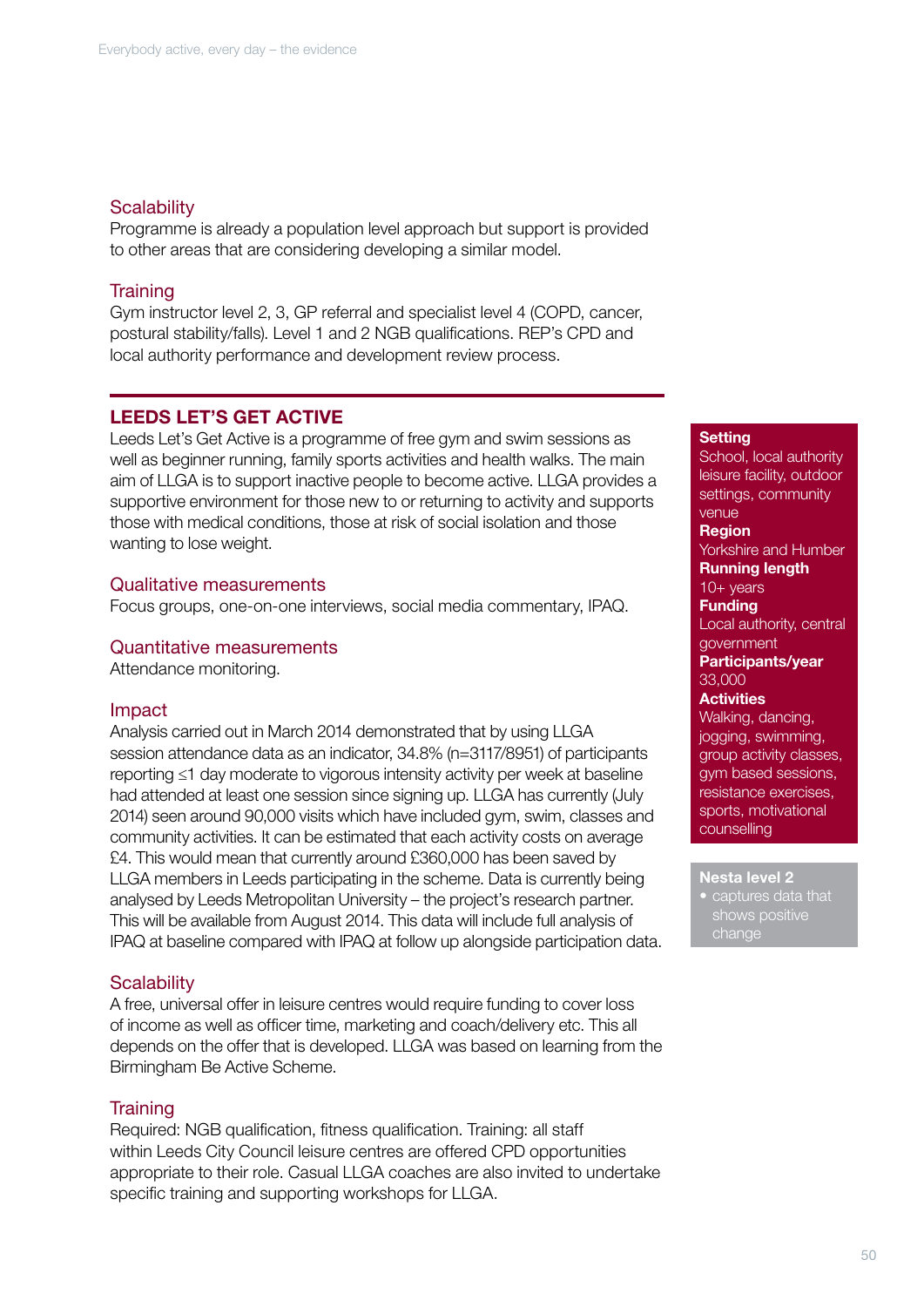## LET'S GET MOVING

Let's Get Moving reaches out to people in selected communities who have been flagged up as potentially inactive and offers them the opportunity to receive free motivational interviewing from a community exercise professional with the aim of identifying existing physical activity opportunities in the local area that might be of interest to the individual

## Quantitative measurements

Questionnaires, IPAQ.

## Qualitative measurements

BMI, blood pressure, body composition, fasting glucose levels, accelerometer to measure physical activity levels.

## Impact

Two per cent decrease in body mass, 2% reduction in BMI, 7.8% decrease in fat mass, 5.7% decrease in body fat percentage, 9.57% decrease in resting heart rate, currently screening using single item measure, before progressing to do IPAQ (plus the sport question) at baseline, 12 weeks, six months and 12 months. In terms of the data that has been received so far, there has been an observed uplift through IPAQ Plus at 12 weeks of 153% uplift in total time spent walking, 242% uplift in time spent doing moderate activity, 375% uplift in time spent doing vigorous activity, 425% uplift in time spent doing sport, with 23% of participants achieving 30 minutes. Current longitudinal study is being performed by the ukactive research institute in collaboration with the University of Aberystwyth. The sub sample analysis is ongoing and the measurement effect is isolated via the use of a 'usual treatment' control group.

## **Scalability**

The technical system and information governance elements of the programme mean that it can be packaged and 'franchised' out to different local authorities as a system which has demonstrable effectiveness.

## **Training**

Level 2 REP accreditation is required, as well as an NGB qualification. Once employed, the community exercise professional is given formal training on motivational interviewing techniques. Ongoing training, support, guidance and peer support is offered throughout.

## **TANDRUSTI**

The purpose of the Tandrusti project is to improve the health and well-being of people from black and minority ethnic (BME) communities in Dudley Metropolitan Borough through locally provided physical activity and health education programmes.

## Qualitative measurements

Questionnaires, focus groups, one-on-one interviews.

Target group Inactive **Setting** Primary care setting Region East of England Running length 6-12 months Funding Local authority, clinical commissioning group Participants/year 1000-5000 **Activities Motivational** counselling

#### Nesta level 2

- captures data that shows positive change
- **•** control trial ongoing

#### Moving towards…

Nesta level 3

• control trial in place

#### Target Group

People from black and minority ethnic communities **Setting** Local authority/private leisure sites, outdoors, community venues,

places of worship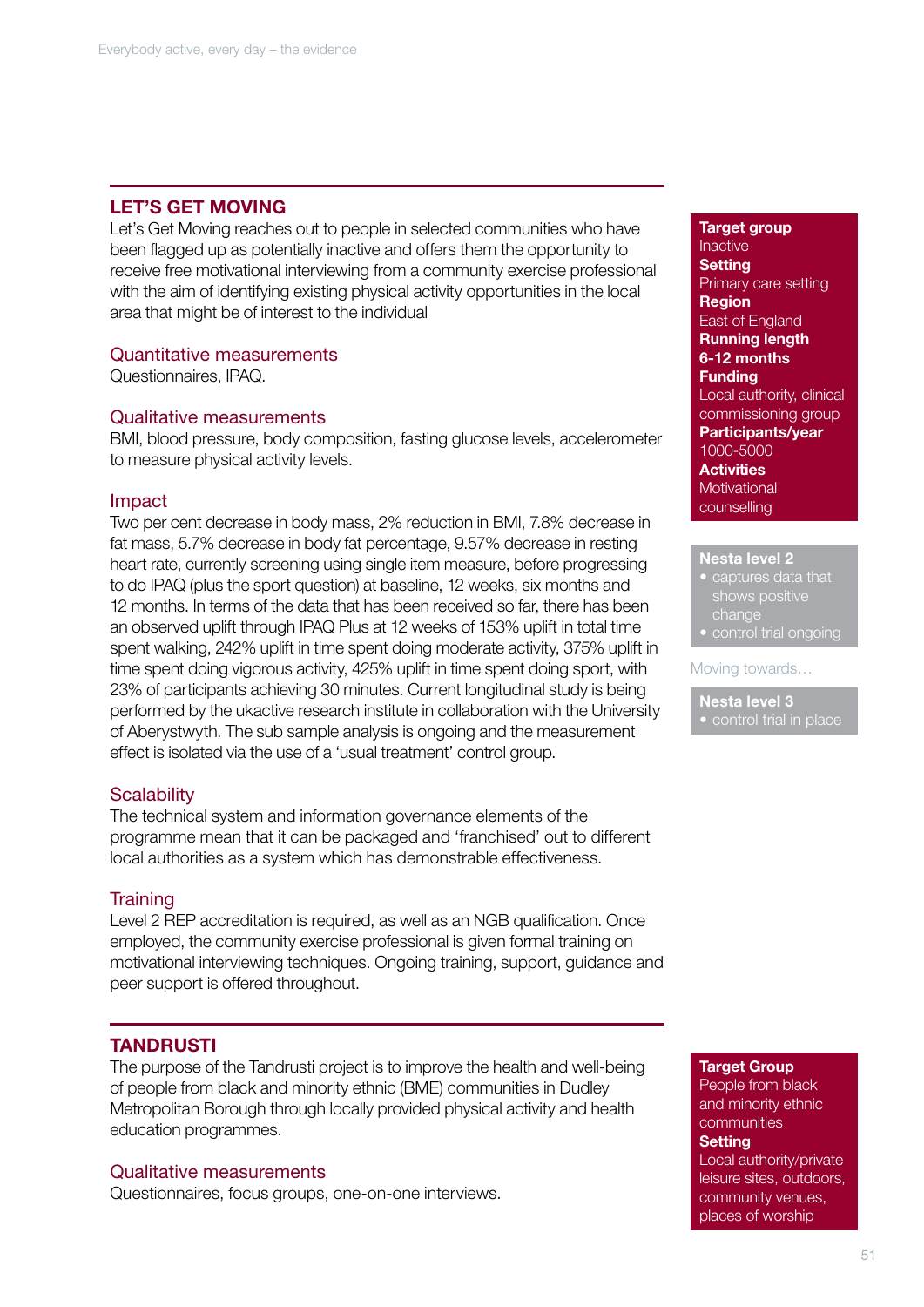## Quantitative measurements

BMI, blood pressure, cardiorespiratory fitness, psychological outcomes, waist circumference, rate of perceived exertion.

## Impact

Results show positive reductions in BMI, waist circumference, cardiovascular fitness, blood pressure and rate of perceived exertion (RPE), and social benefits around social inclusion and loneliness. The results have been collated over ten years and are contained within yearly annual reports. The service has also made inroads into tackling local and national myths about what activities BME groups and in particular Asian women will take part in. Beneficiaries reported significant improvements in their health, well-being, fitness, self-esteem, independence, and improved confidence in accessing health services. The health benefits of Tandrusti courses are being sustained at home by beneficiaries who are exercising more, eating more healthily and sharing healthy living messages and practices with their families. 35 people have trained and are volunteering with Tandrusti, including as community health champions, so contributing to the Big Society agenda. In February 2012 health and fitness improvements for 3,707 beneficiaries had been recorded, which meets the project outcome, of 3,000 adults from black and minority ethnic communities in Dudley Borough report improved health and fitness levels. Externally evaluated via the Lottery and an independent commissioned consultant (Mary Curran Applied Research and Consultancy).

## **Scalability**

This programme has developed due to local will and a commitment to equality and diversity, as well as a clearly identified evidence based need. These needs are similar across the country regarding BME populations. This service has already been adopted in Stoke so there is a real life example of it being implemented somewhere else

## **Training**

Required: fitness qualification, REPs accreditation, CPD: 14 staff training events (against a target of four) have been run providing evidence of continuing professional development of project staff, tutors and volunteers over the project term.

## **Region**

West Midlands Running length 10+ years **Funding** Local authority, lottery Participants/year 1,000-5,000 **Activities** Walking, dancing, swimming, group activity classes, condition specific exercise classes

Nesta level 2 captures data that shows positive change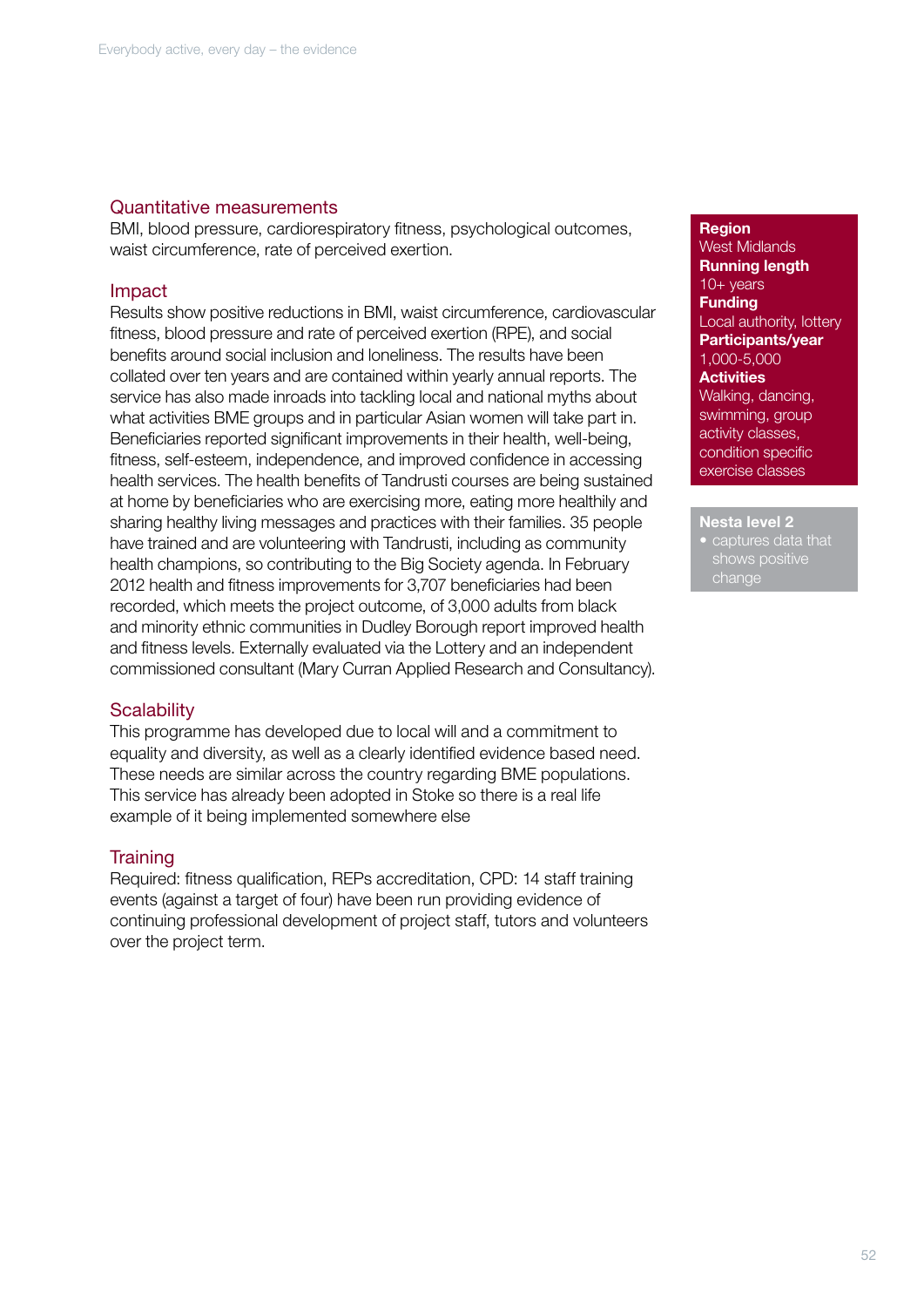# Developing practice

# Nesta Level 1

Promising Emerging physical activity programmes were selected from the top 60 ranked programmes according to the initial criteria. These were then subject to an in-depth appraisal and the resulting four are presented here – these scored 15 points or more out of a possible 31 (see table 3 for details on the appraisal and scoring process) and were rated as Level 1 according to the Nesta standards of evidence.

These programmes have not yet been able to provide evidence of positive impact as they either have not yet started or haven't yet analysed data which they are in the process of collecting. While no judgement can therefore be made on the specific interventions, they represent strong examples of how robust monitoring an evaluation can be embedded into intreventions. However, they have scored highly overall on:

- the strength of the qualitative measurements being taken
- the strength of the quantitative measurements being taken
- the provision of CPD
- scalability

The case studies have been grouped according to themes from the PHE Framework as follows:

Places

- 1. Health and care: Ballet Burst
- 2. Workplaces: Beat the Business Park
- 3. Schools: Camden Active Places
- 4. Built and the natural environment: Coca-Cola Zero Park Lives

## BALLET BURST

Ballet Burst is a randomised control trial using ballet exercise to reduce obesity in people with intellectual disability.

## Qualitative measurements

One to one interview, diary logs.

## Quantitative measurements

Cummins' Comprehensive Quality of Life Scale (Cummins, 1997), the adapted Rosenberg Self-Esteem Scale (Dagnan & Sandhu, 1999), height, weight, BMI, timed Up and Go Test (Podsiadlo & Richardson, 1991), Berg Balance Scale (Berg et al, 1989).

## Impact

None as the programme has not started yet. This will be done by the University of Kent, Tizard Centre's Research Programme. Findings will be published approximately March 2015. As part of the study 60 service users have been selected. Once measurements are taken in August on all 60 candidates the group will then be split into two groups of 30 with one group becoming the

#### Target group

People with an intellectual disability **Setting** Community venue **Region** London Running length 0-6 months **Funding** Local authority Participants/year 0-100 **Activities** Dancing, group activity classes, fall prevention, strength and balance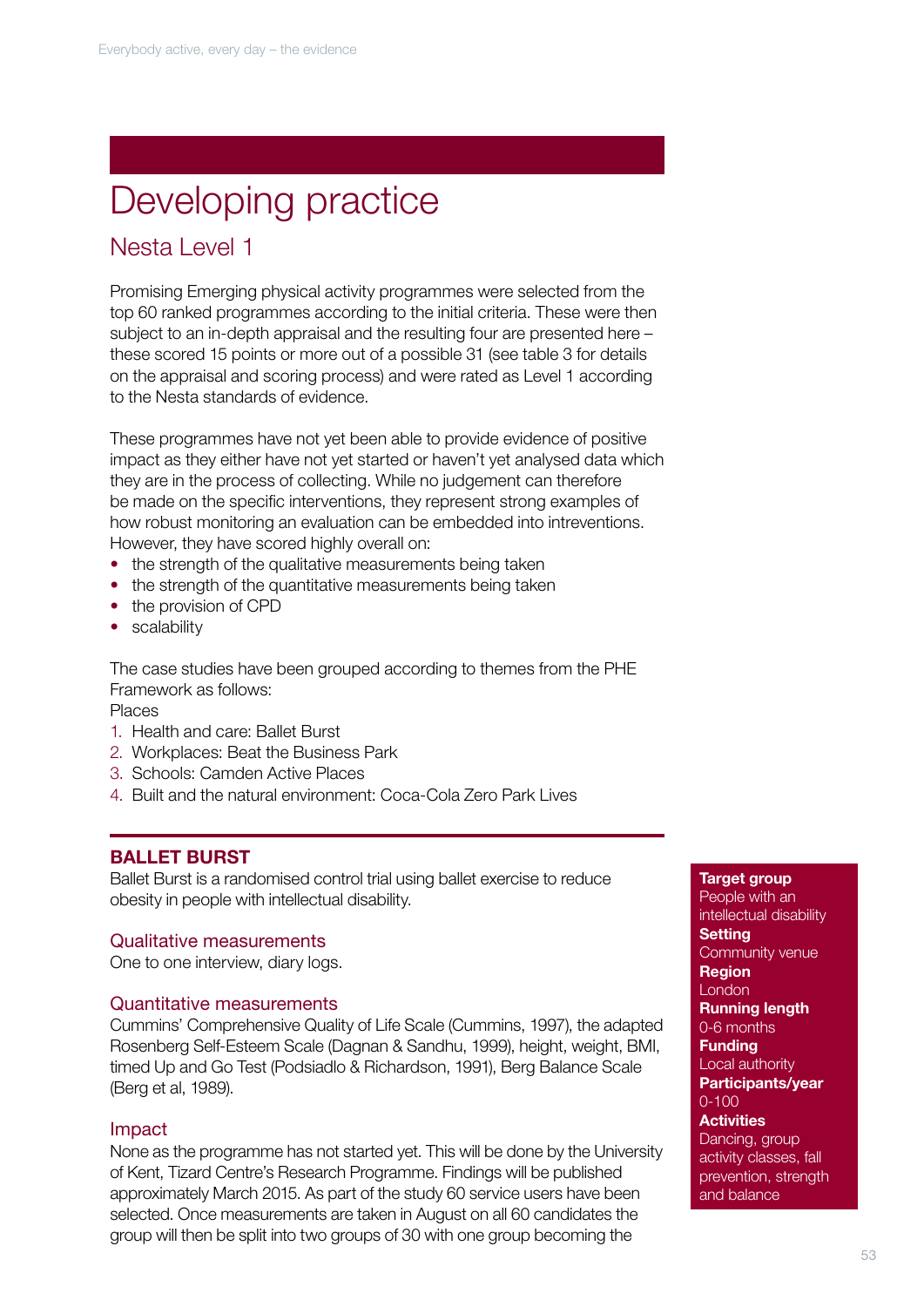intervention group taking part in the ballet sessions for the first six months. These service users will be selected at random by the University of Kent. The remaining 30 candidates will be used as a control group for comparative data and identifying impact on the intervention group who will be taking part in the sessions. After the first six months sessions end and final measurements are taken on all 60 service users the control group will then have the opportunity to take part in the Ballet sessions for the following six months.

## **Scalability**

In addition to the research project the council are aiming to create a session tool kit which will enable other authorities, organisations including third sector's to roll this out to their members, participants and service users.

## **Training**

Qualification: qualified ballet teacher, no training provided.

## BEAT THE BUSINESS PARK

This is a corporate challenge to promote local sustainable and active travel to/from and around work. The challenge started on 1 September 2014 and will run for six weeks. The main aim is to encourage engagement in local sustainable travel to create a healthier and less congested Crewe. This will be achieved by encouraging walking, cycling, and opting to take local transport over and above driving to, from and around work, at lunchtimes and beyond through a six-week corporate pedometer challenge.

## Qualitative measurements

Questionnaires, focus groups, one-to-one interviews.

## Quantitative measurements

BMI, blood pressure, cholesterol, psychological outcomes, glucose levels, visceral fat mass,lean mass, hydration, body fat mass, physical activity levels.

#### Impact

None (not started yet).

## **Scalability**

This intervention can be conducted by any business or local community with support of Beat the Business Park project leads to do the health screening, audit and provide general advice.

## **Training**

Qualifications: BSc/MSc physiotherapy, sports therapy. Training: two hours of CPD training is provided weekly.

## CAMDEN ACTIVE SPACES

The intention of this project is to increase physical activity in young people with the aim of having a positive impact on obesity levels in young people in Camden. The project centres on building bespoke 'spaces' that are reflective Nesta level 1

Moving towards…

Nesta level 3

Nesta level 1

Moving towards…

Nesta level 2

Target group Young people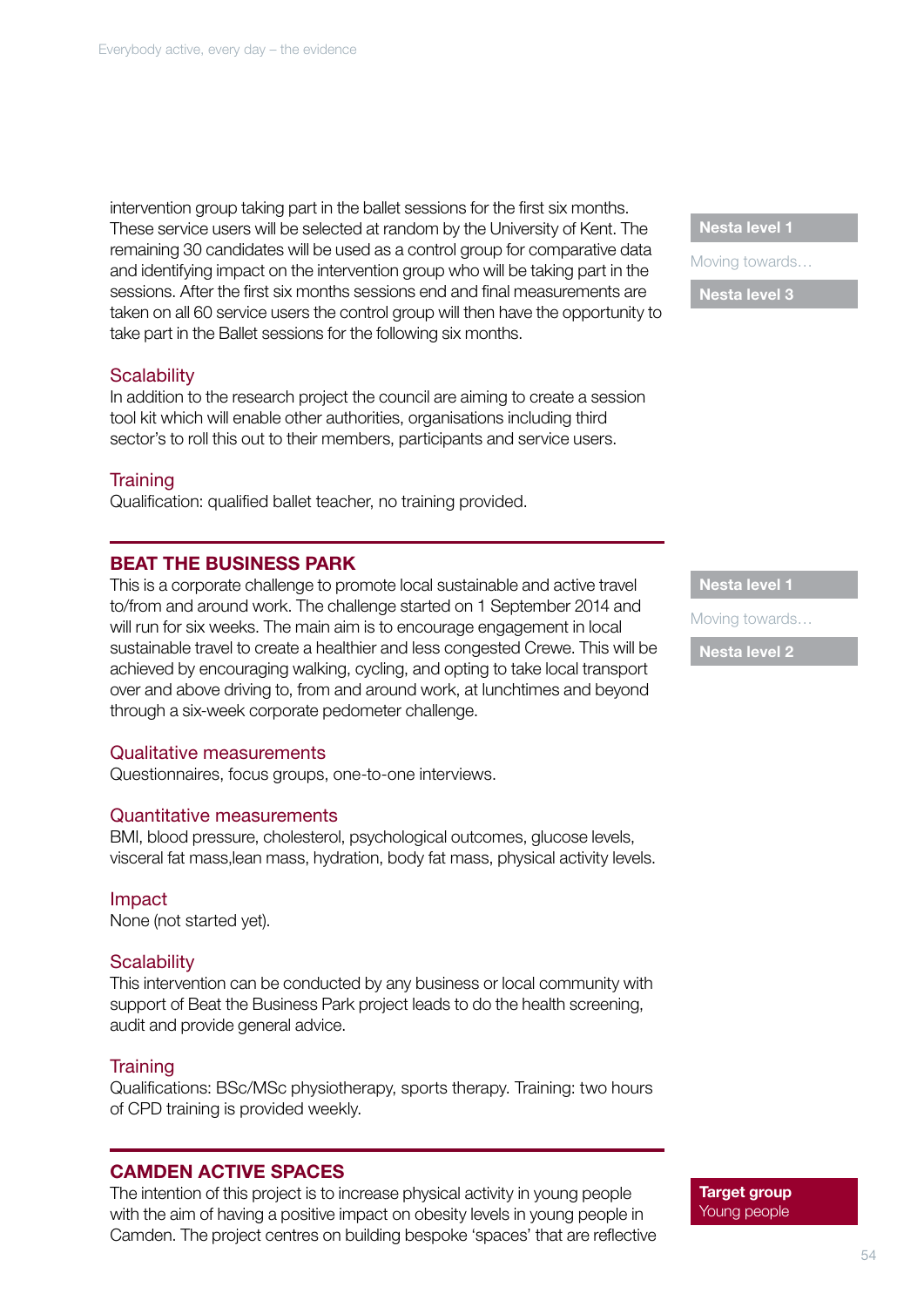of local communities and that inspire Camden residents to be more active. Training and development is being used to 'activate' the spaces and will be centred on providing individuals within schools and local communities to support structured and unstructured activity programmes.

## Qualitative measurements

Questionnaires, focus groups, one-on-one interviews.

#### Quantitative measurements

BMI, cardiorespiratory fitness, psychological outcomes, sit and reach, standing jump, grip test.

#### Impact

Health and social benefits have been taken into account alongside the design of the Active Spaces and by securing a research grant with UCL, the Active Spaces project will seek to provide robust evidence of any outcomes. UCL are measuring the impact of Active Spaces on altering physical activity levels in young people. Measurements such as those highlighted above are being taken at baseline, post build and one year on to ascertain sustainable outcomes associated with the Active Space. At this point baseline data has been collected in 500 young people. Evaluations are being undertaken by UCL in the Active Spaces sites incorporating data from two secondary schools and five primary schools. A control group at a Camden Primary school will be used and quantitative and qualitative data captured (including use of Actigraph data) to ascertain anomalies/impact directly associated with the intervention.

## **Scalability**

If robust outcomes can be demonstrated by this project, there is the potential that future funding could be secured and potentially Active Spaces could be placed community settings.

## **Training**

No training offered.

## COCA-COLA ZERO PARK LIVES

This is a series of free, family friendly outdoor activities in the heart of local communities – the parks. For the first summer, this year, this scheme will run in Birmingham, Newcastle and Newham with 1702 activities on offer.

#### Qualitative measurements

Questionnaires.

Quantitative measurements

Psychological outcomes.

#### Impact

At present this is to be determined, the overarching impacts of the programme will only be known in 2020 and a process is in place to help evaluate these impacts. The Research Institute at ukactive will help guide

#### **Setting**

**Schools Region London** Running length 1-2 years **Funding** Local authority, clinical commissioning group Participants/year 500-1000 **Activities** Varied: exploration, climbing, resistance, balance and agility activities

Nesta level 1

Moving towards…

Nesta level 4

#### **Setting** Outdoor settings

Region North East Running length 0-6 months **Funding** Local authority, private Participants/year 10,000-25,000 **Activities** Walking, dancing, cycling, group classes, lifestyle activity, yoga/ pilates/tai-chi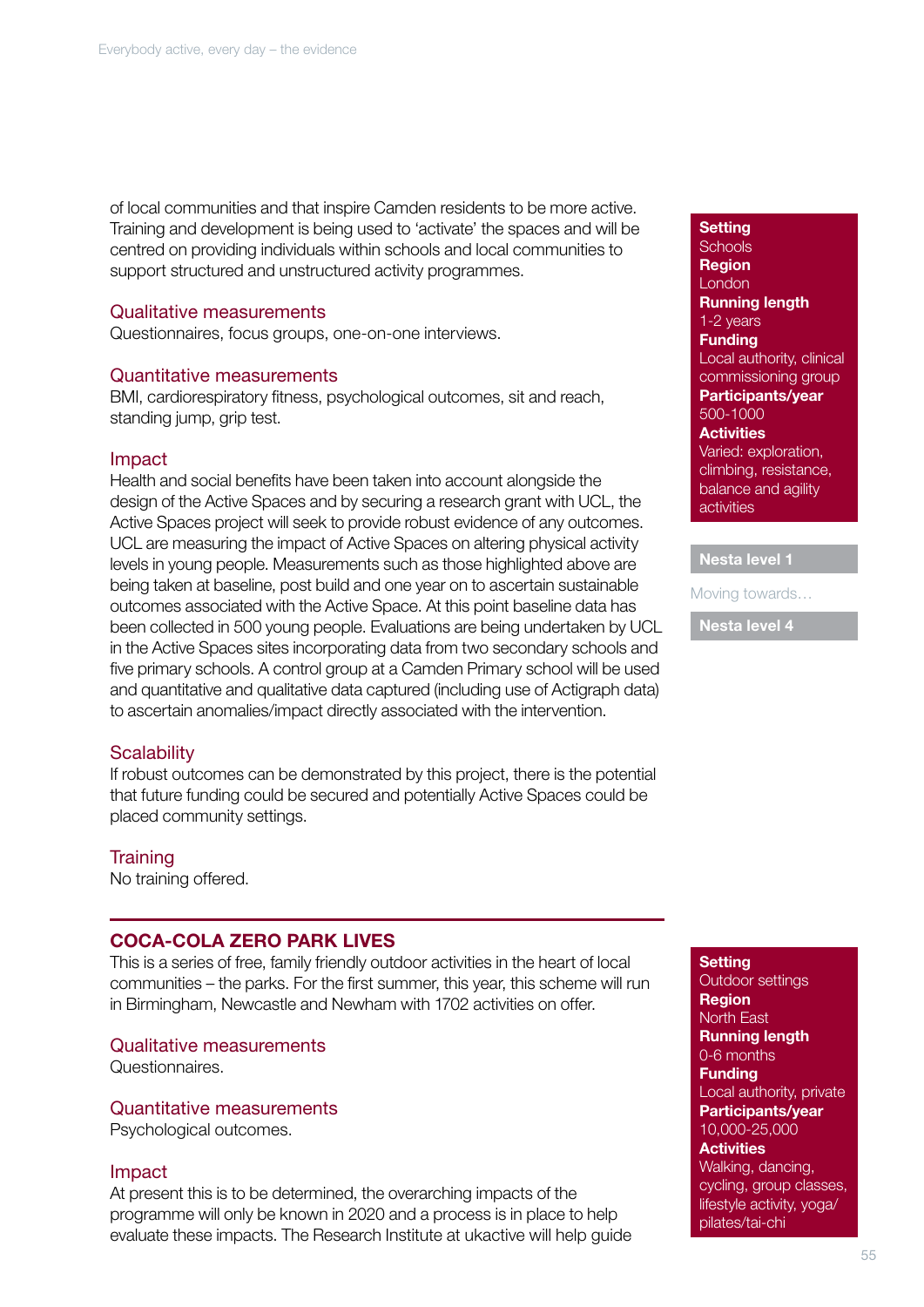and refine the evaluation process in collaboration with a team from Coca-Cola GB including knowledge and insights experts. There is a plan to ask additional research questions around a variety of aspects of benefits and outcomes of the programme as part of the six-year roll out plan.

## **Scalability**

The aim for the next six years is to bring in multiple cities and sites into the programme so that it runs within 10-12 major conurbations in the UK. Partnerships will be sought with local authority partners in each city or across city boundaries as appropriate. After 2020 the potential for the programme to keep running will be evaluated with external input and investment from a variety of sources.

## **Training**

Qualifications: NGB qualification, fitness qualification. CPD: some of the staff delivering the programme have benefited from training provided by the StreetGames Training Academy which is funded by Coca-Cola Great Britain.

## GETTING INTO SPORT SURREY/GUILDFORD HYPERTENSION 2000

This is a 12-week sports-orientated exercise referral programme with the addition of a web-delivered interactive tool to support and promote sports participation and health behaviour change. It is a formal RCT that has been recruiting since October 2013 and will continue to recruit until December 2014. The exercise programme lasts 12 weeks but the self-help web-tool is used for 12 months. The programme is currently delivered by the Surrey University's Sports Park but it is cleared for ethical purposes to be delivered in any leisure facility that currently operates GP referral schemes. Currently around 500 people have been recruited.

## Qualitative measurements

One-on-one interviews, questionnaires.

## Quantitative measurements

Psychological outcomes, blood pressure, BMI, cholesterol, self-report activity levels, smoking and drinking measures, waist and hip measurements.

## Impact and evaluation

Formally registered trial (ISRCTN71952900) is being undertaken by the University of Surrey with funding from Sport England. Research aims: to test the independent and synergistic efficacy of a 12-week sport orientated exercise referral intervention and a self-help web-based intervention over a period of 12 months. Sample: currently inactive 18 to 74-year olds with hypertension, suspected hypertension, pre-hypertension or high-normal blood pressure. Method: four-arm randomised controlled trial (RCT). Control arm will be a standard care GP referral for gym-based exercise. The interventions groups will be 12-week sports-orientated exercise programme, the efficacy of a web-delivered interactive tool to promote and support sports participation and healthy behaviour change and the effect of these

## Nesta level 1

Moving towards…

Nesta level 2

Target group Inactive people with certain medical conditions **Setting** Private leisure facility Region South East Running length 6-12 months **Funding** Participant fees, Sport **England** Participants/year 500-1000 **Activities** Group activity classes, gym based sessions, sports, resistance exercises, jogging/ running

## Nesta level 1

Moving towards…

Nesta level 2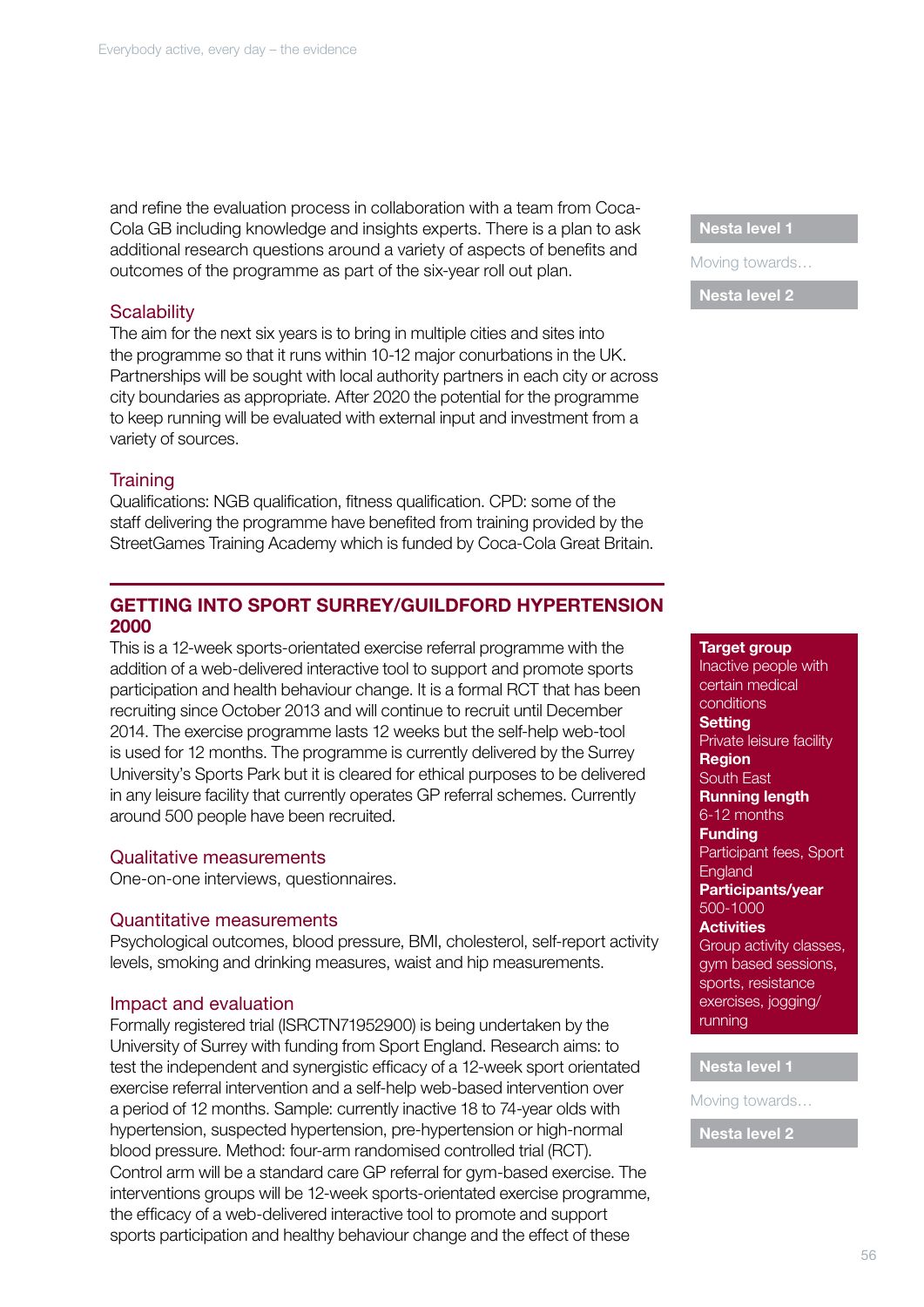interventions in combination data: The primary outcome measures are physical activity rates, secondary outcome measures will include increased involvement in sporting activity and biomedical health outcomes including BMI, waist and hip measurement and blood pressure.

## **Scalability**

If shown to be effective the interventions (sports programme and webbased self-help tool) could be rolled out nationally by the NHS as an alternative to existing gym-based referral.

## MOVEMENT AS MEDICINE

Movement as Medicine is series of physical activity training and engagement programmes for people with a range of medical conditions from type II diabetes and CVD through to pre- dementia and stroke. A branch of this scheme – Movement as Medicine for type II diabetes – is a dual learning pathway that introduces the benefits of a more active lifestyle to diabetes management for primary health care practitioners and their type II diabetes patients.

## Qualitative measurements

Questionnaires, focus groups, objective assessment of physical activity and videoing of counselling

## Quantitative measurements

BMI, blood pressure, cholesterol, cardiorespiratory fitness, psychological outcomes, glucose control, physical activity levels, sleep.

## Impact

The diabetes programme has undergone a cluster based control trial and fidelity assessment with significant success (clinical trial outcomes being published later this year). This research is being funded by NHR/Department of Health. Aims: 1) To assess the acceptability and feasibility of a professional eLearning and patient development pathway called Movement as Medicine in primary care, 2) To evaluate the impact on physical activity and glucose control in people with existing type II diabetes. Research overview: the study will use an online training programme for healthcare professionals to equip them with the knowledge and skills to support people with type II diabetes to become more physically active. Patients will receive a range of support materials including activity planners, trackers, a pedometer and DVD. All patients will be followed up over a 12-month period.

## **Scalability**

The pathway has been co-designed with patients, care teams and commissioners and already contains the infrastructure to be broadly disseminated, scaled and commissioned.

## **Training**

The programme includes its own CPD-approved delivery training programme and is CPD accredited.

#### Target group

People with certain medical conditions **Setting** Local authority leisure facility, community venue, secondary care setting Region South West Running length 3-5 years **Funding** Local authority, central government, charity Participants/year 1000-5000 **Activities** Wide range

## Nesta level 1

Moving towards…

Nesta level 3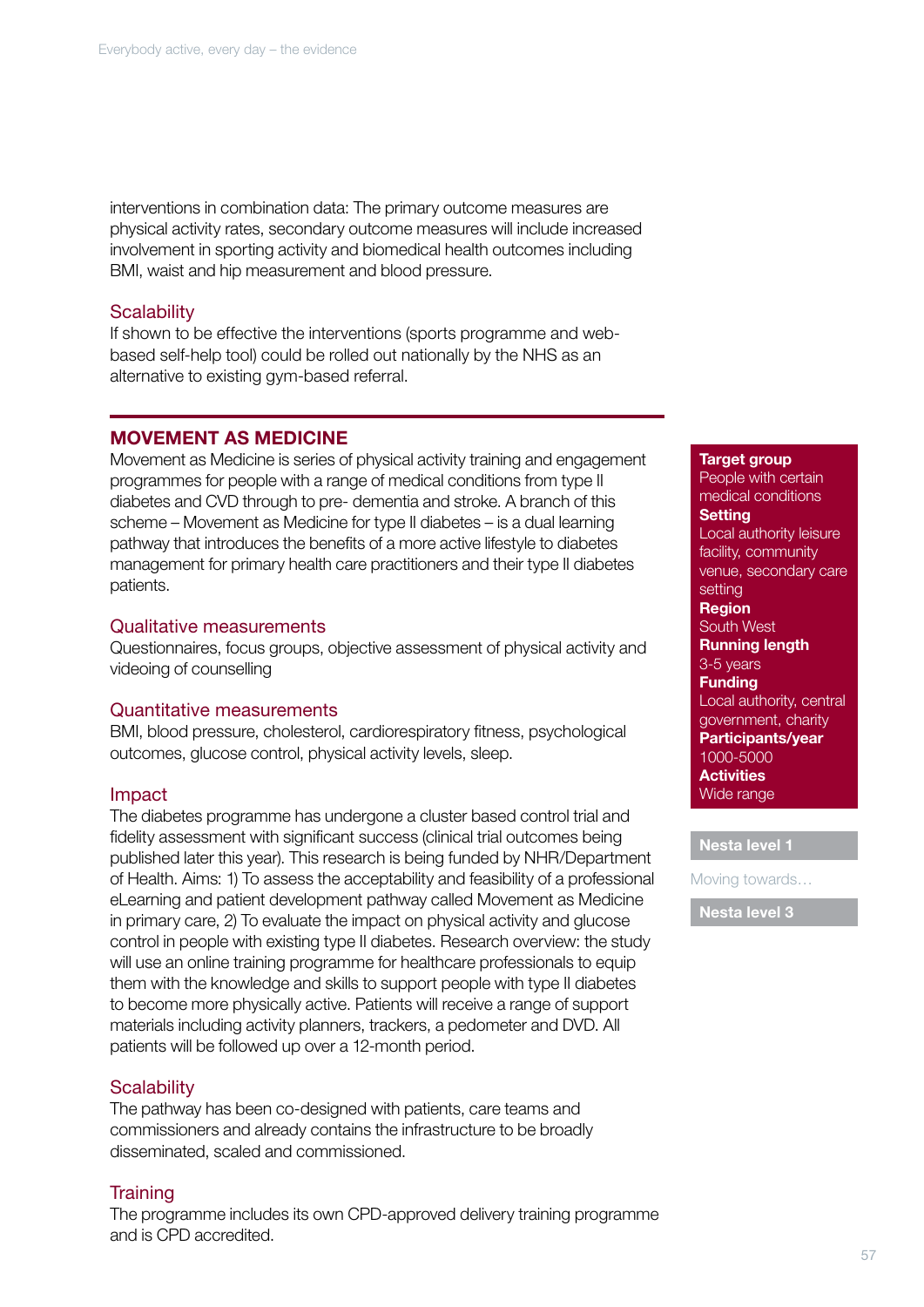# **Limitations**

All studies have inherent limitations reflecting the chosen approach and associated biases that must be taken into consideration when interpreting results and conclusions. This study was the largest of its kind and focussed on two questions, ie, 'what works' for roll-out across the country and robustness of measurement and evaluation. Biases and limitations reflect this design.

# Quality of submissions

Submissions were independently completed and submitted. This enabled a breadth of interventions at variable levels of development and delivery to be showcased. However, the quality of the submissions considered were a reflection of the ability of an individual to complete the survey, not just the quality of the programme. This was particularly relevant during the first stage of evaluation, where programmes were scored using an automatic algorithm based on answers to key questions in order to filter submissions to a manageable quantity for further appraisal; answers that did not fit the strict criteria may have been overlooked. The more detailed second appraisal stage enabled a request to project leads for clarification or more information.

# Scope

In contrast systematic approaches – such as that undertaken by NICE – the scope of the interventions was dictated by the submissions. 'Systematic' approaches such as those undertaken by NICE take a comprehensive overview of known practice presented in a common format (ie, peer-reviewed formats) are therefore more representative of the range of interventions in use.

# Inverse evidence law

The 'Inverse care law' is the concept that there is an inherent bias towards what is most easily implemented and/or measured: ie, small-scale projects rather than large-scale environmental, social or policy interventions. As a consequence, we have the most evidence for interventions with relatively low levels of impact and limited or no evidence for actions with large-scale impact.

# Level of impact

"What you measure is what you get" and the measurement in this study was the robustness of approach and a demonstrated evidence of impact, scalability and training. The focus on these factors may have meant programmes with high participation and completion rates, and able to demonstrate cost effectiveness were overlooked. For example, programmes such as the National Cycling Network, Now We Move and Camden Outdoor Gyms reach more than 25,000 people annually. The National Cycling Network is not a 'programme' as such, but an ongoing scheme and the large number of users indicates it has a large impact on increasing physical activity levels in the UK, however, no quantitative measures have been taken at a national level. In addition, no judgement was made on the level of impact achieved or the relative effectiveness or costeffectiveness between interventions either within or external to this study.

# **Scalability**

Given the aim of identifying interventions with the potential to scale-up,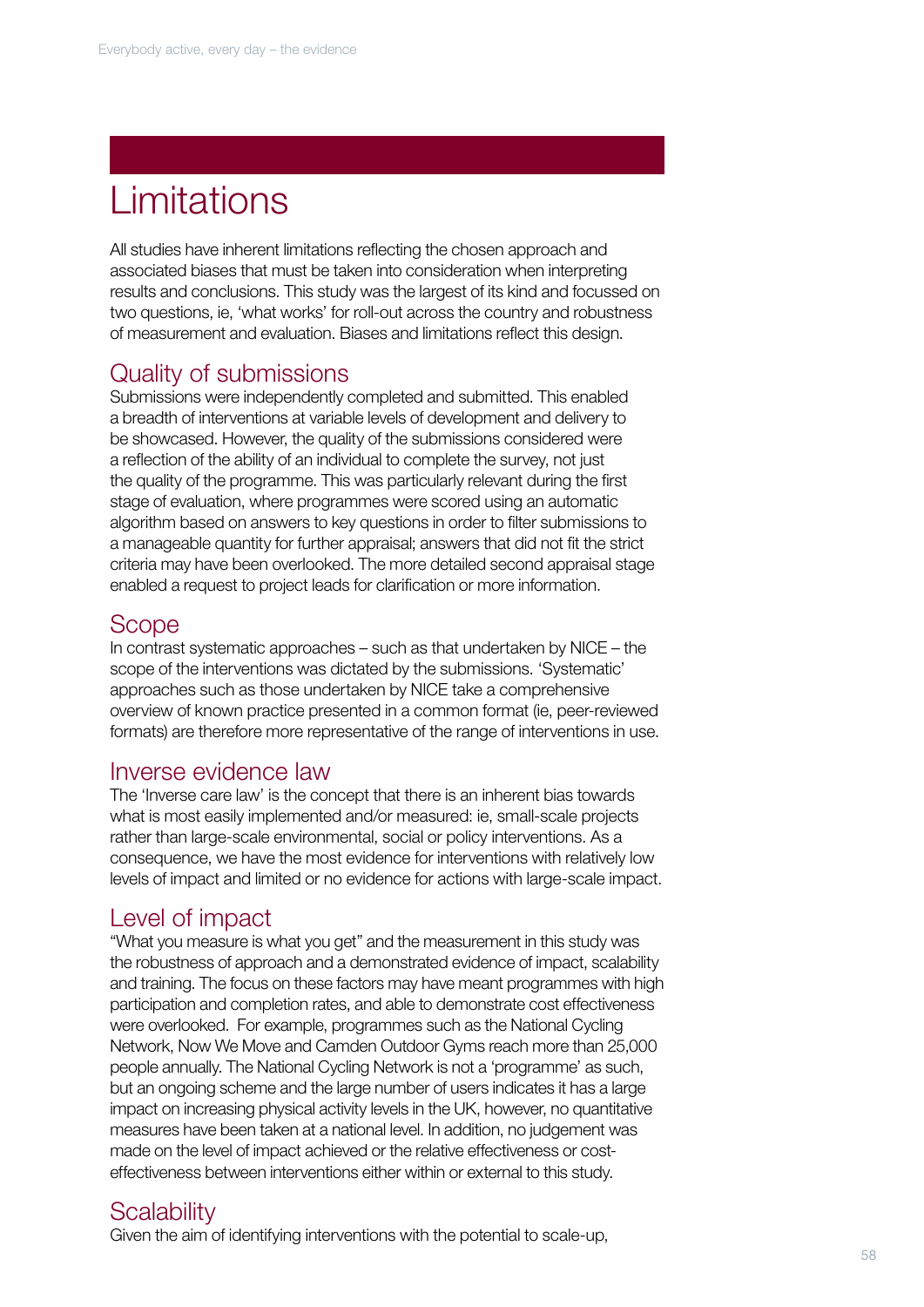scalability was weighted heavily during appraisal stage 2.2 for promising practice. This question was largely not answered with sufficient detail; often the relevant information had to be inferred based on the rest of the survey answers or programmes received low scores. The majority of programmes in the top 60 said their programme was scalable, however, little detail was given. Only programmes already operating at scale were able to clearly demonstrate scalability and this perhaps demonstrated the lack of importance of this fundamental aspect of the marking criteria.

## Evaluation in research versus delivery contexts

The Nesta standards of evidence take an academic stance to evaluation which contrasts with that employed in a delivery context. In academic research the primary focus – and therefore investment of resources – is in generating a robust, publishable data, while in a delivery context the focus is on funding-related variables (eg, specific outputs, environments or target groups) and value for money. As a consequence, this study favoured programmes with academic input from the individuals or partners involved

This study provides invaluable insight into areas for further investigation, specific promising practice and the use of monitoring and evaluation. Case studies are 'promising' rather than 'proven' practice, therefore not proposed for local or national roll out at this juncture. Everybody Active Every Day publications highlight existing evidence-based interventions for roll out at scale, in particular the nine physical activity guidelines from NICE.

# Next steps

•

This study is part of an ongoing process to develop, evaluate and implement evidence-based interventions to tackle inactivity in local communities across England. The ukactive Research Institute and NCSEM-Sheffield are among the partners PHE is working with to deliver a developing programme that includes:

- further analysis of submissions over 80% of submissions were appraised to a limited level, so a substantial amount of untouched data remains that will be analysed in respect to different settings and population groups. Findings will be shared during 2015, including through regional Moving More, Living More forums
- developing the academia-practitioner interface building on a mapping of the academic landscape for physical activity to improve collaboration
- supporting implementation of the standard evaluation framework continuation of the ongoing training and support for local practitioners in understanding and implementing the standard evaluation framework for physical activity as the basis for embedding systematic monitoring and evaluating in every intervention at local and national levels
- ongoing leadership and support for monitoring and evaluation Discussions are ongoing to develop an approach through which PHE can best provide its expert advice and support for monitoring and evaluation at local and national levels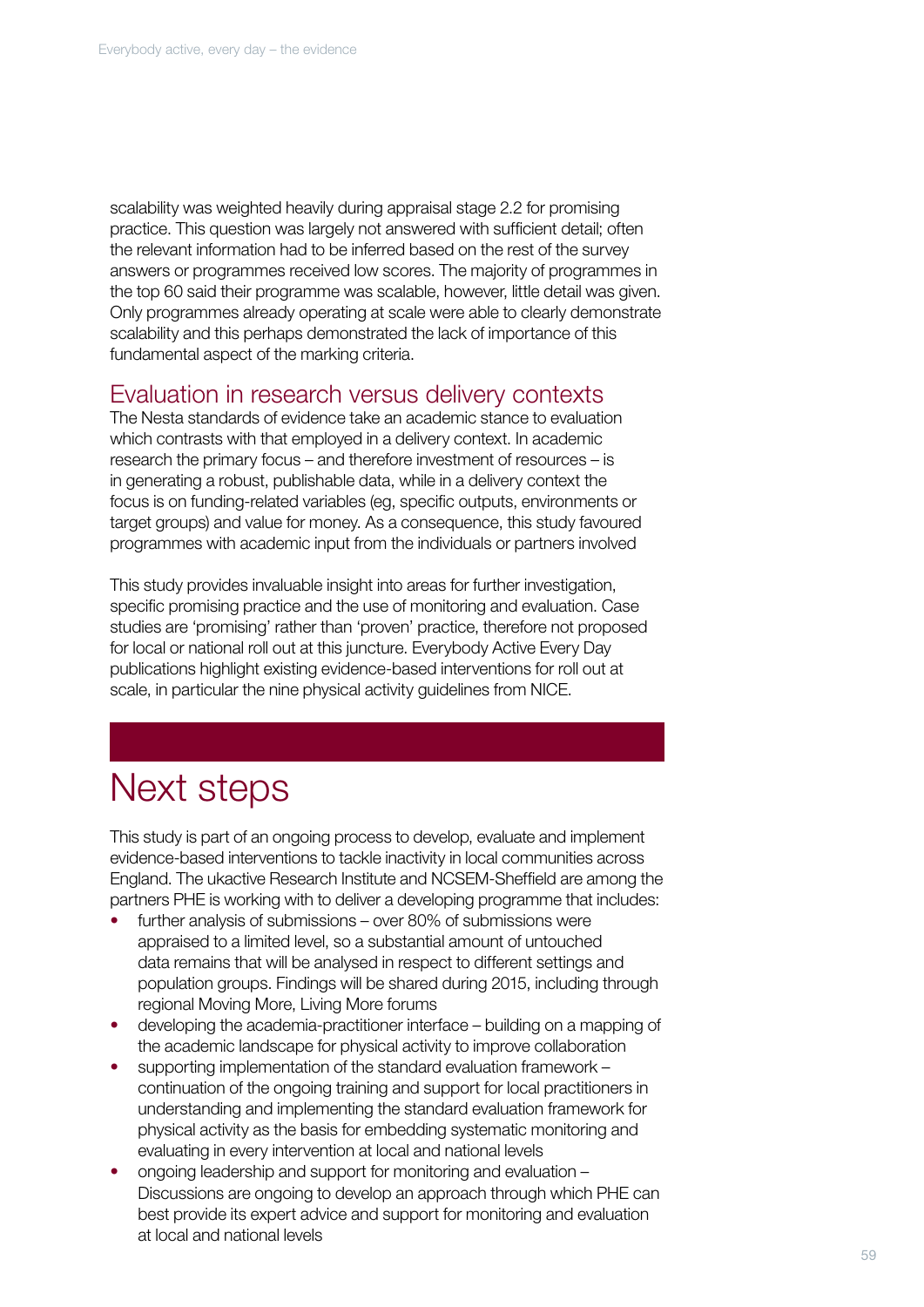# **Conclusions**

- 952 physical activity programmes were submitted and considered, making this one of the largest studies of its kind
- notable trends across submissions included over 3.5 million people (one in 15 of the population) engaged each year, with:
	- two-thirds of programmes funded by non-local authority monies
	- 80% programmes delivered in non-local authority settings
	- one in five programmes involved one to 5,000 participants per year
	- most programmes had been running for three to five years

– over half of submitted programmes located in London and the south-east

- this process identified:
	- no 'proven' practice (Nesta levels 4 and 5)
	- two programmes of 'promising' practice (Nesta level 3)

– 28 programmes of 'emerging' practice (Nesta level 2; with nine on track to become 'promising')

– four examples of 'developing' practice (Nesta level 1; all with processes in place to move into higher classifications)

- key barriers for submissions being rated at higher Nesta levels included:
	- quality of written submission (eg, completion of form, quality and quantity of information)

– absence of control groups to demonstrate causality against intervention

- –lack of independent evaluation (required by Nesta levels 3, 4 and 5)
- this work represents a marked step forward from the All Party Commission recommendations. For the first time, it provides tangible evidence of the strengths and weakness of the sector in respect to the richness of interventions and variable levels of monitoring and evaluation
- it is part of an ongoing process to develop, evaluate and implement evidence-based interventions to tackle inactivity in local communities across England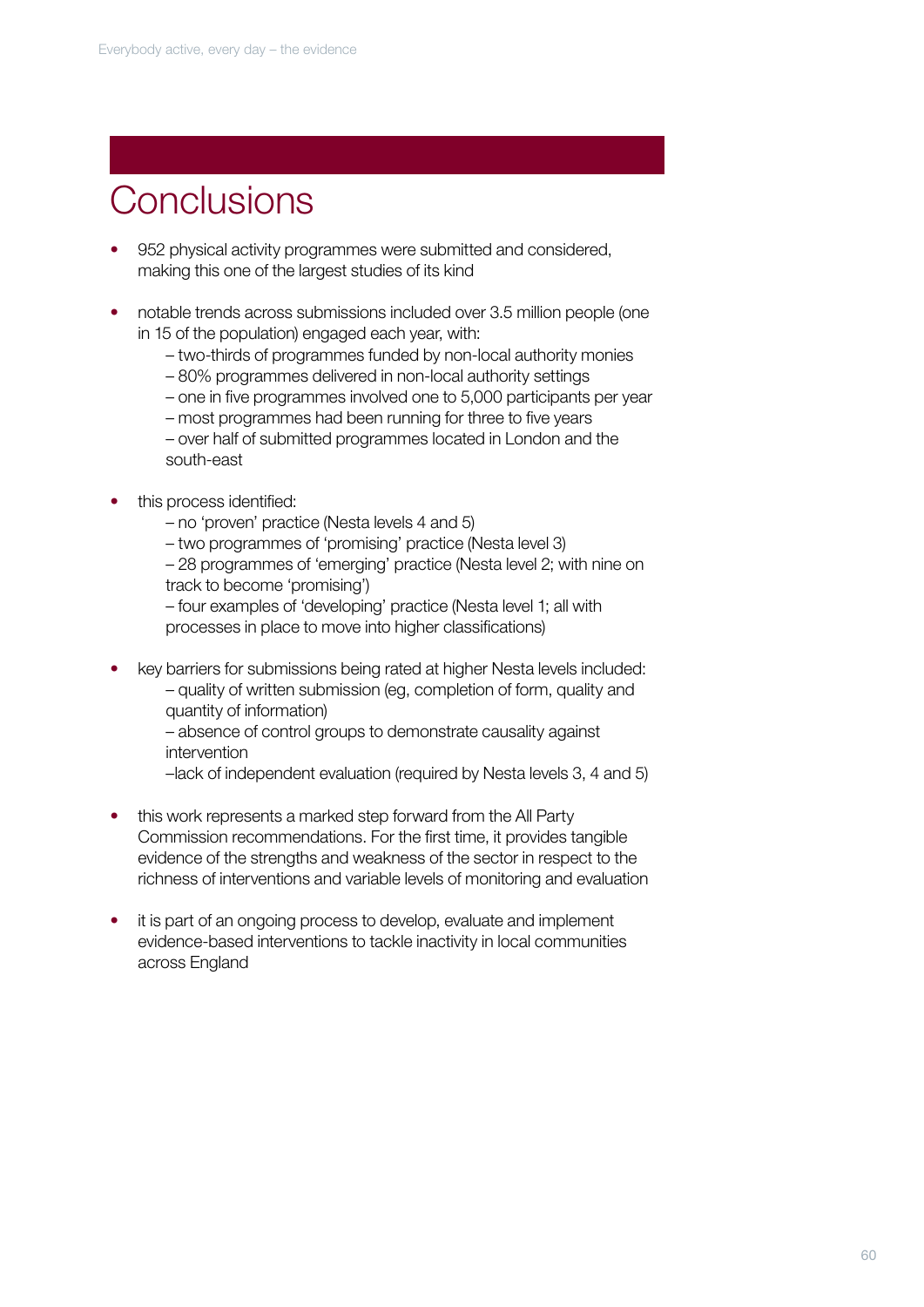# Appendix A. Programme classification and ranking process

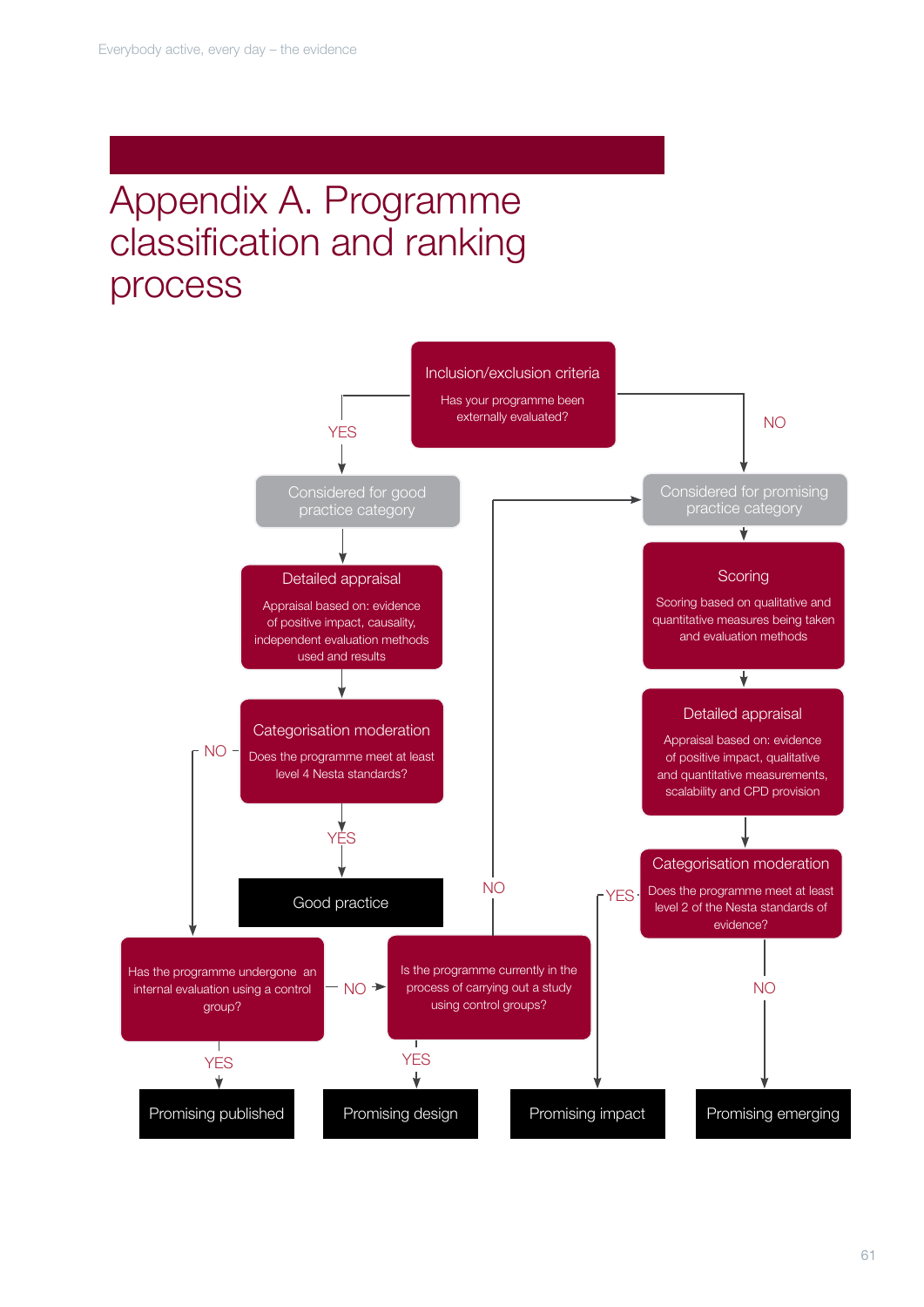# Appendix B. Survey questions

- 1. What is the name of your programme?
- 2. Who is the programme coordinator/lead contact? First name/Second name/Job title
- 3. Coordinator/lead contact details: Email address/Telephone address/Programme twitter
- 4. In what region(s) is the programme delivered? Please select option(s): North West/West Midlands/South West/ North East/East Midlands/South East/Yorkshire and the Humber/ East of England/London/Other, eg, Scotland, Wales and Northern Ireland
- 5. In what town, city and/or county is the programme delivered? Please provide details (more than one can be added):
- 6. How long has the programme been running in its current format? Please select option: 0-6 months/6-12 months/1-2 years/3-5 years/6-8 years/10+ year. If 'other', please provide details:
- 7. What are the aims and objectives of the programme? Support whole population-groups to increase physical activity levels/Support people with certain medical conditions to increase physical activity levels/Support inactive people to increase physical activity levels/Support weight loss/Support social cohesion/Support participation in sport/Other (please specify)
- 8. How long does the programme last? 0-6 weeks/6-12 weeks/12-24 weeks/6-12 months/12-18 months/ More than 18 months/If the programme lasts more than 18 months, please provide details:
- 9. How many programme sessions are delivered per week? 1 session per week/2 sessions per week/3 sessions per week/5 sessions per week/Other (please specify)
- 10. How long does each programme session last? 0-10 minutes/10-30 minutes/30-45 minutes/1 hour/2 hours/More than 2 hours/Other (please specify)
- 11. In which setting is the programme delivered? School/Workplace/Local authority/Leisure facility/Private leisure facility/Home-based/Outdoor settings/Community venue/Primary care setting/Other (please specify)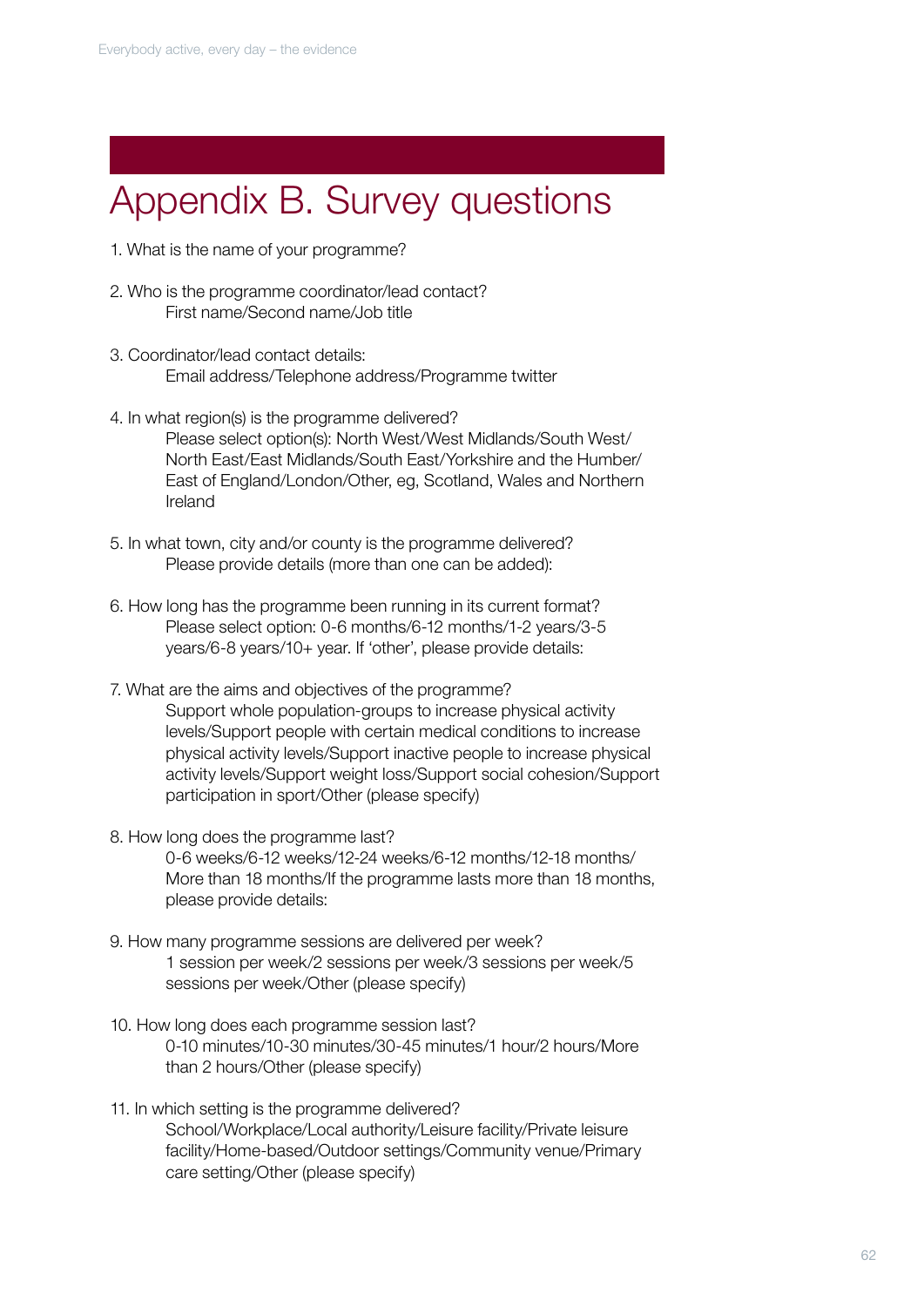12. How are participants recruited to the programme? Self-referral/Referral through health professional/Referral through other third party/Other (please specify)

13. Does the programme proactively look to engage participants from particular socio-economic groups?

> No/Yes/If 'Yes', please provide details of what they are and how this is carried out

- 14. Do you have any inclusion criteria for the programme? Age/Sex/Ethnicity/Health indicators such as BMI/No inclusion criteria/Other (please specify)/Please provide details (optional)
- 15. Do you have any exclusion criteria for the programme? High blood pressure/High BMI/Previous medical conditions/Other (please specify)
- 16. What types of physical activities are available through the programme? Walking/Dancing/Jogging, running/Cycling/Swimming/Group activity classes/Gym-based sessions/Condition-specific exercise classes/Resistance exercises/Lifestyle activity, eg, gardening/ Sports/Yoga, pilates, tai-chi/Chair-based exercises/Motivational counselling/Fall prevention, strength and balance/Other (please specify)/Please provide details (optional)
- 17. How many participants take part in the programme on an annual basis? 0-100/100-250/250-500/500-1,000/1,000-5,000/5,000- 10,000/10,000- 25,000/More than 25,000 – please provide details/ Please provide details (optional)
- 18. How many participants take part per session on average? 1-on-1/2-10/10-25/25-50/50-75/75-100/Other (please specify)/ Please provide details (optional)

19. What percentage of participants completes the programme on an annual basis?

> 0-10%/10-20%/20-30%/30-40%/40-50%/50-60%/60-70%/70- 80%/80-90%/90-100%/Please provide details (optional)

- 20. What reasons have been cited for dropping-out of the programme? Other commitments/Lack of motivation/Lack of time/Cost/Family reasons/Change of circumstances/Unsuitability of the programme/ Health reasons/Other (please specify)/Please provide details (optional)
- 21. Do the participants incur any costs during the programme period? Induction-assessment fee/Fee per session/No fee/Other (please specify/Please provide details (optional)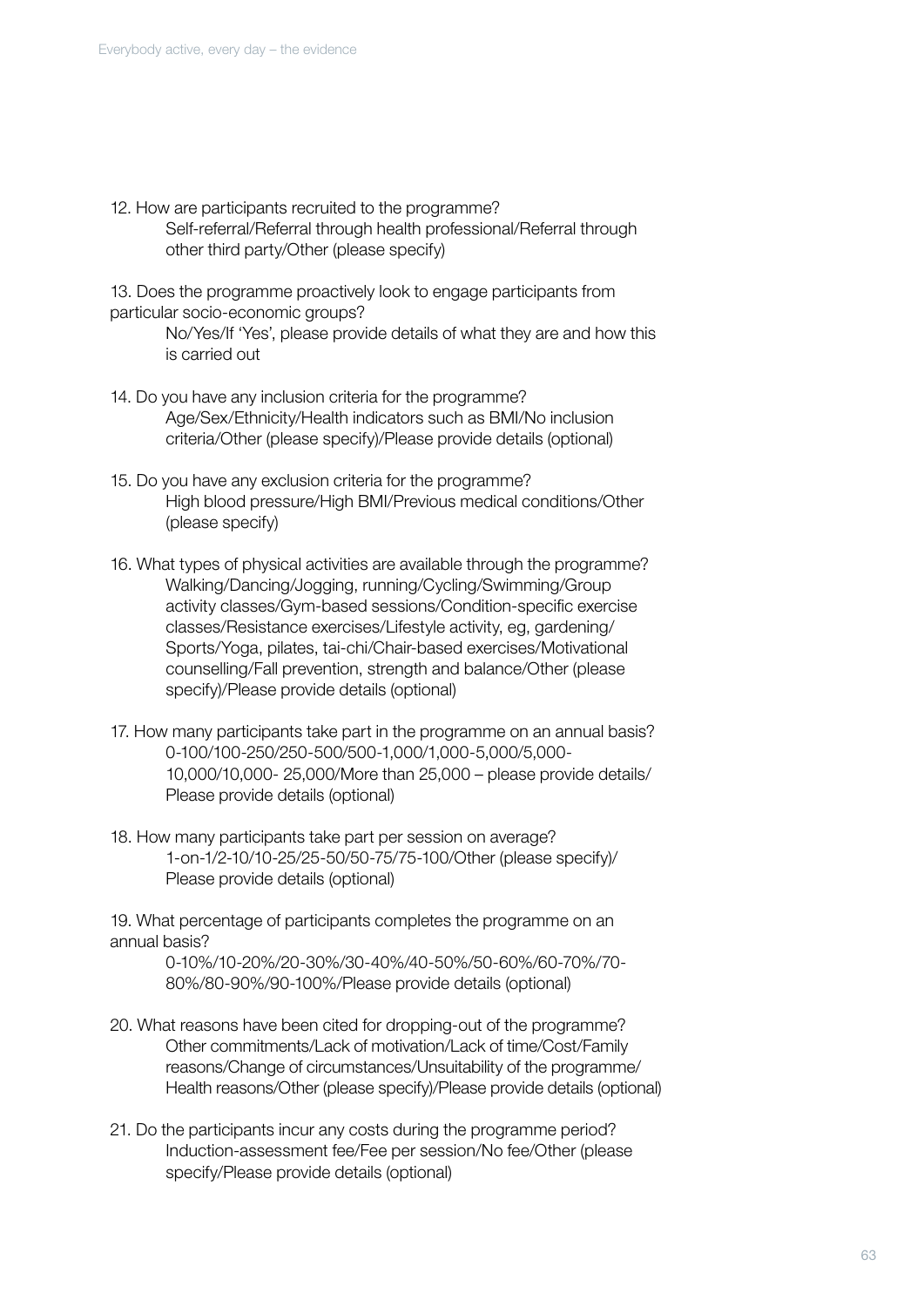- 22. What is the total cost to the participants of the entire programme? No cost/£0-£25/£25-£50/£50-£100/More than £100/Please provide details (optional)
- 23. What are the costs of the programme per participant? This describes the total cost of the project divided by the total number of people who have received the programme. It should be based on real data where possible, with any estimates or assumptions clearly documented.

Costs should be calculated on the basis of the cost per person receiving the full 'dose' of the programme at follow-up – that is, recruitment, participation and completion of the programme. However, it should also take account of the costs associated with non-completers. For example, if a walking programme spent a total of £10,000 and recruited 100 participants, but only 50 completed the course, then the cost per participant would be  $£10,000/50 = £200.$ 

Cost £/Please provide details (optional)

24. How is the programme funded?

Local authority/Central government/Clinical commissioning group/ Charity/Privately/Other (please specify)/Please provide details (optional)

25. Is there a minimum level of qualification required by the staff delivering the programme?

> NGB qualification/Fitness qualification/No qualifications needed/ Counselling qualifications/REPs accreditation/Other (please specify)/Please provide details included the type and level of qualification required

26. Do you provide continuing professional development (CPD) opportunities to the staff delivering the programme? No/Yes, please provide details

27. To date, can you give an account of the impact that the programme has had on the health, social and/or economic outcomes of the participants?

28. Have any observational measures and/or feedback of the impact of the programme been taken?

Questionnaires/Focus groups/None taken/One-on-one interviews/ Diary logs/Other (please specify)/Please provide details (optional)

29. If applicable, please provide the results of that feedback.